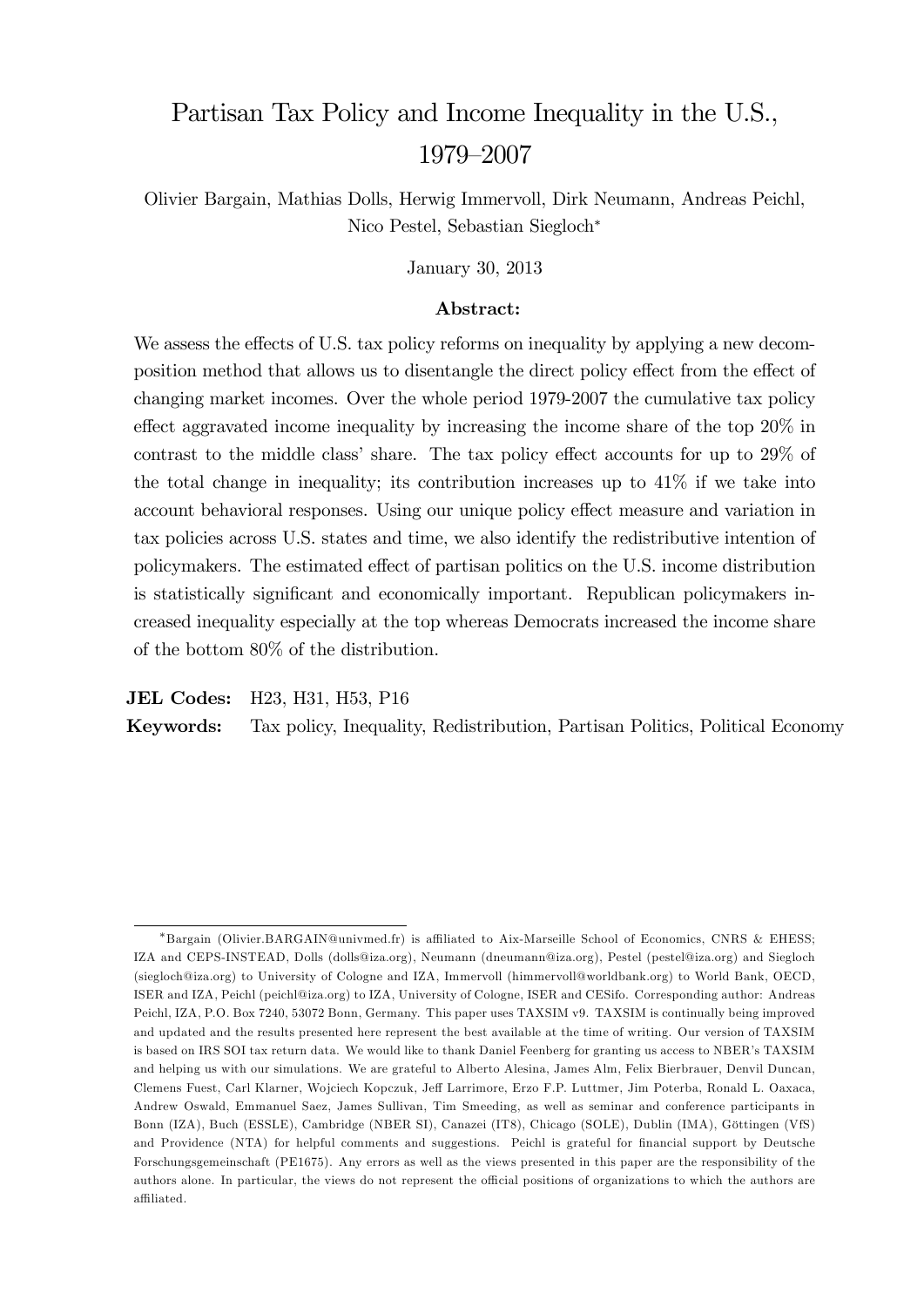### 1 Introduction

Over the past decades incomes have become more unequally distributed in most OECD countries and especially in the United States (OECD 2011). In particular, the increase of the top  $1\%$ 's income share has received considerable attention (e.g., Piketty and Saez 2003) resulting in numerous calls for higher taxes on the rich (e.g., Diamond and Saez 2011, Piketty et al. 2011). Yet, very little is known about the actual impact of tax policy changes on inequality. The reason is that the usual evaluation approach – comparing income inequality measures before and after taxes (see, e.g., Gottschalk and Smeeding 1997 or Heathcote et al.  $2010$  – is not able to isolate the pure policy effect because tax burdens are determined by both tax policy and pre-tax income distribution. For instance, a given progressive income tax schedule redistributes more when the distribution of taxable incomes becomes more dispersed, and not at all if everybody earns the same (Musgrave and Thin 1948, Dardanoni and Lambert 2002). Hence, it is unclear how much of an observed change in tax liabilities (and resulting inequality) is due to policy reforms and what part is due to other factors, notably the change in the underlying pre-tax income distribution.

This paper is the first to isolate and quantify the pure tax policy effect on inequality in the U.S. for the period 1979–2007. Our paper can be seen as a natural follow-up of the study by Piketty and Saez (2007) who analyze changes in the progressivity of the federal income tax over time but cannot disentangle policy changes from other factors. We also use tax return micro data from the Statistics of Income (SOI) division of the Internal Revenue Service  $(IRS)^1$  and the NBER's TAXSIM calculator for our analysis which proceeds in two steps. First, we perform a series of detailed counterfactual simulations that show how the post-tax income distribution would have looked like if either tax policy (federal and state level income and payroll taxes) or the distribution of pre-tax incomes had remained unchanged between two given years. This allows us to quantify the direct tax policy effect on inequality and to provide novel empirical evidence on the question to what extent the increase in inequality, in particular the surge in top income shares, is market driven or caused by major U.S. tax reforms during the past three decades.<sup>2</sup> In addition, we extend the baseline decomposition by using estimates for the elasticity of taxable income (ETI, see Saez et al. 2012 for a survey)

<sup>&</sup>lt;sup>1</sup>Note that as a robustness check, we perform the decomposition analysis on the Current Population Survey (CPS) and show that results are in line with those based on tax return data. This comparison of how the policy effect on inequality differs between IRS SOI tax return and CPS data complements the analysis by Burkhauser et al. (2012a) who reconcile estimates on top income shares between these two data sources.

 $2$ Our approach formalizes analyses of policy effects, as performed for instance by Clark and Leicester (2004) for the United Kingdom. See also Bargain and Callan (2010) for France and Ireland. A related concept for the comparison of tax regimes with respect to progressivity  $-$  the transplant-and*compare* procedure (Dardanoni and Lambert  $2002$ ) – is applied by Lambert and Thoresen (2009) for Norway. They isolate the tax policy effect by comparing pre-tax income distributions which have been adjusted to a common base.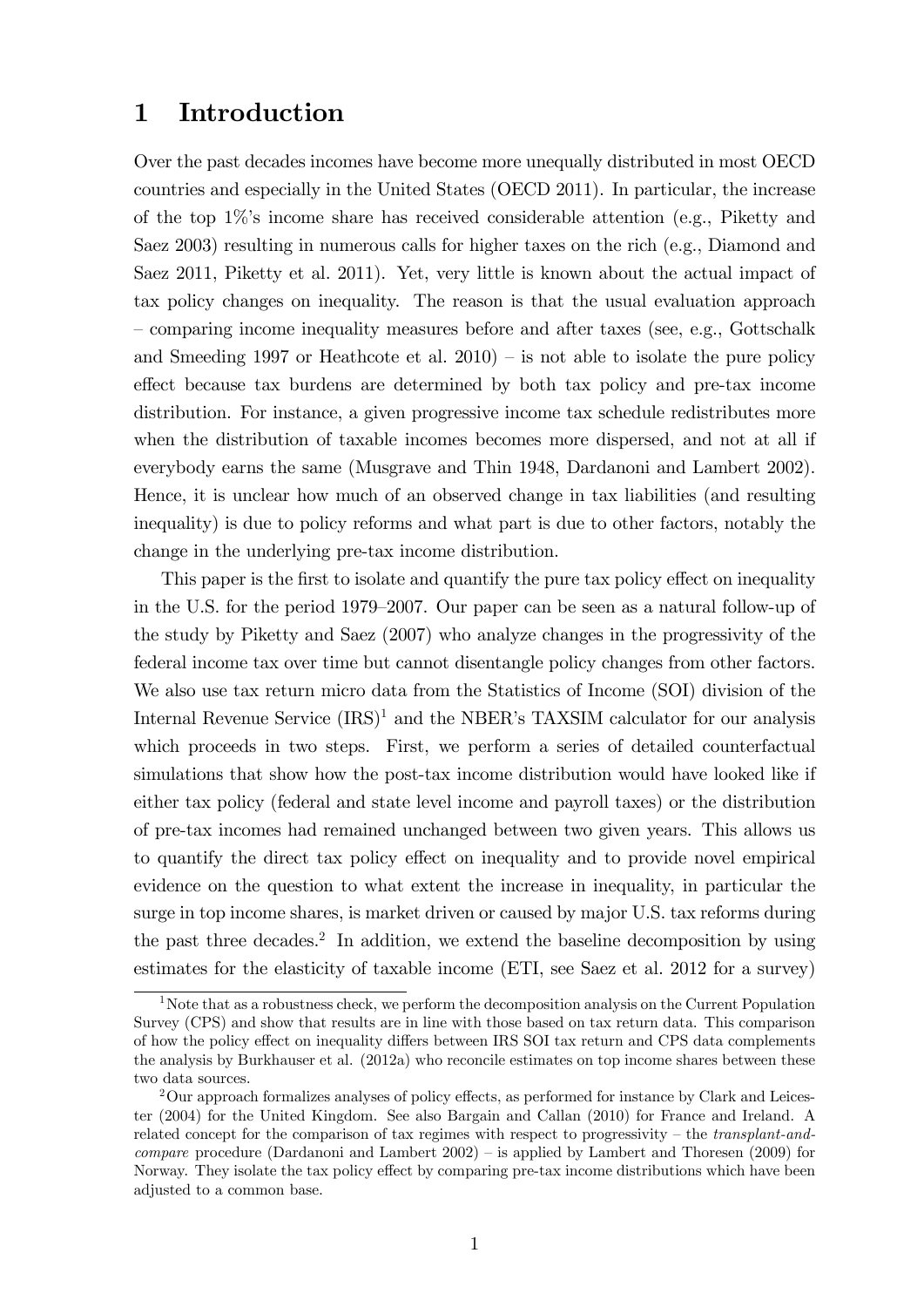in order to account for indirect policy effects due to behavioral responses. Second, we use the derived policy effect to uncover policymakers' redistributive intentions. Thus, we contribute to the literature on the political economy of redistribution (e.g. Bartels 2008) by estimating the partisan tax policy effect. In contrast to conventional measures, such as pre- or post-tax inequality which are affected by other factors beyond the control of policymakers, our decomposition method enables us to investigate the intended impact of partisan politics on the income distribution. For identification, we exploit the substantial heterogeneity in tax policies across U.S. states and over time.

Our main Öndings are as follows. The baseline decomposition shows that the size of the policy effect corresponds to  $11-29\%$  of the total change in income shares of different income groups. The impact is largest for taxpayers in the 95th to 99th percentile of the income distribution, but smallest for those in the top 1%. This shows that tax policy had a non-negligible effect on changes in inequality, but explains only a small fraction of the sharp increase of the top  $1\%$ 's income share, where other forces played a much more important role. Extending the baseline decomposition and accounting for indirect policy effects (i.e. behavioral responses) does not affect our results qualitatively, but yields a larger overall policy effect on inequality (up to  $41\%$  of the total change). We also find that reforms in the 1980s and early 2000s exacerbated trends of growing inequality, those in the early 1990s benefited low-income taxpayers. The cumulative policy effect over the entire period contributed to the increasing income share of taxpayers in the top quintile (and especially the top decile) at the cost of middle class taxpayers. Hence, without any tax policy changes, observed inequality would be lower nowadays. In the second part of our analysis, we show that partisan tax policy effects are statistically significant and economically important. Tax reforms of Republican policymakers benefited the top quintile at the cost of the bottom  $80\%$ , whereas the opposite is true for Democrats. The partisan effect of controlling either the legislative or the executive branch of state governments accounts for 12-42% (depending on the inequality measure) of the total change in post-tax inequality.

The rest of the paper is organized as follows. Section 2 reviews the related U.S. income inequality literature. The decomposition analysis, the data and income concepts are described in section 3. Decomposition results are presented in section 4. Section 5 analyzes how the political cycle in the U.S. has affected inequality. Section 6 concludes.

### 2 Related literature

Rising income inequality in the U.S. has stimulated a large body of research examining the underlying driving factors. In this literature, several strands have emerged which focus on different types of inequality. While the focus of this paper is on redistribution and the impact of tax policy on trends in post-tax income inequality, this cannot be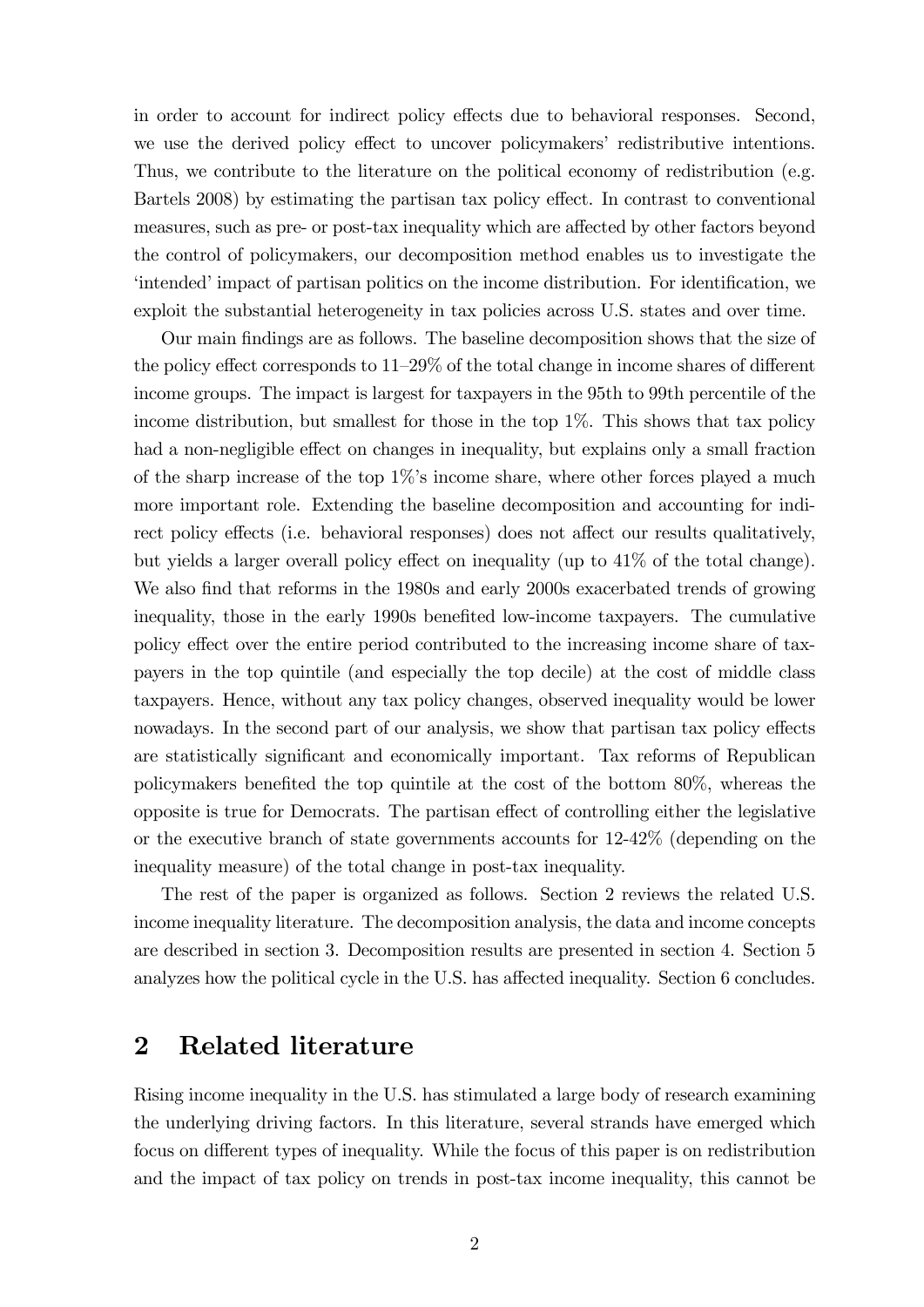comprehensively assessed without taking into account trends in pre-tax inequality.

The existing evidence on pre-tax inequality in the U.S. points to a widening gap, in particular at the top of the distribution. In a seminal contribution, Piketty and Saez (2003) (updated 2012) build a series of pre-tax income shares based on tax return data from the IRS. They find that inequality grew relatively smoothly in the time period considered here. Further studies relying on IRS tax return data are, among others, Slemrod (1992), Feenberg and Poterba (1993), DeBacker et al. (2012) and Bakija et al. (2012) who, in particular, look at top incomes. Similar trends are found in analyses using CPS data.<sup>3</sup> A general conclusion from these studies is that total income inequality, i.e. inequality in pre-tax, post-transfer income rose sharply in the 1980s, and that this growth continued at a reduced pace in the 1990s and early 2000s. Burkhauser et al. (2012a) seek to reconcile findings from IRS SOI and CPS data. They use internal CPS data which are  $\sim$  compared with public-use CPS  $\sim$  much less affected by topcoding (although a number of other measurement and conceptual differences remain) and apply similar income definitions as Piketty and Saez (2003) do, namely pre-transfer, tax-unit income. They conclude that the rise in inequality from 1993 onwards is mainly due to gains made by the top 1% of the income distribution.

We contribute to the literature which examines the impact of tax policy on posttax income inequality. By extracting the direct policy effect through counterfactual simulations, we complement analyses conducted by Piketty and Saez (2007) or the Congressional Budget Office (2010). In these studies, shares of post-tax income and average federal tax rates are calculated for all income groups and similar time periods. However, the estimates do not allow to isolate the direct policy effect since they reflect both legislative changes as well as other factors which influence tax rates. Some studies have conducted so-called "what if" calculations (Poterba 2007) but to the best of our knowledge, none of these papers have sought to identify a policy effect on a year-byyear basis over a long time period. We are aware of two contributions which explicitly consider  $\overline{\phantom{a}}$  via counterfactual simulations  $\overline{\phantom{a}}$  the impact of tax policy on the post-tax income distribution. In an analysis of policy changes during the 1980s, Gramlich et al. (1993) apply tax and transfer policies of 1980 and 1985 to the pre-tax income distribution of 1990. They report that  $16\%$  of the increase in the Gini coefficient from 1980 to 1990 are due to changes in taxes and transfers. More recently, Poterba (2007) conducts conceptually similar policy swaps by applying 2004 effective tax rates to the 2000 pre-tax income distribution and vice versa and examines the resulting effects on the share of post-tax (but before payroll tax) income accruing to various income groups. A key finding from his analysis is that the impact of changes in the pre-tax

 $3$ See e.g. Gottschalk and Danziger (2005), Heathcote et al. (2010), Burkhauser et al. (2011) and Burkhauser et al. (2012b). Differences between these studies exist with regard to the definition of the income unit (family vs. household), sample selection (full population vs. working-age population) and whether or not topcoding in the public-use CPS is accounted for.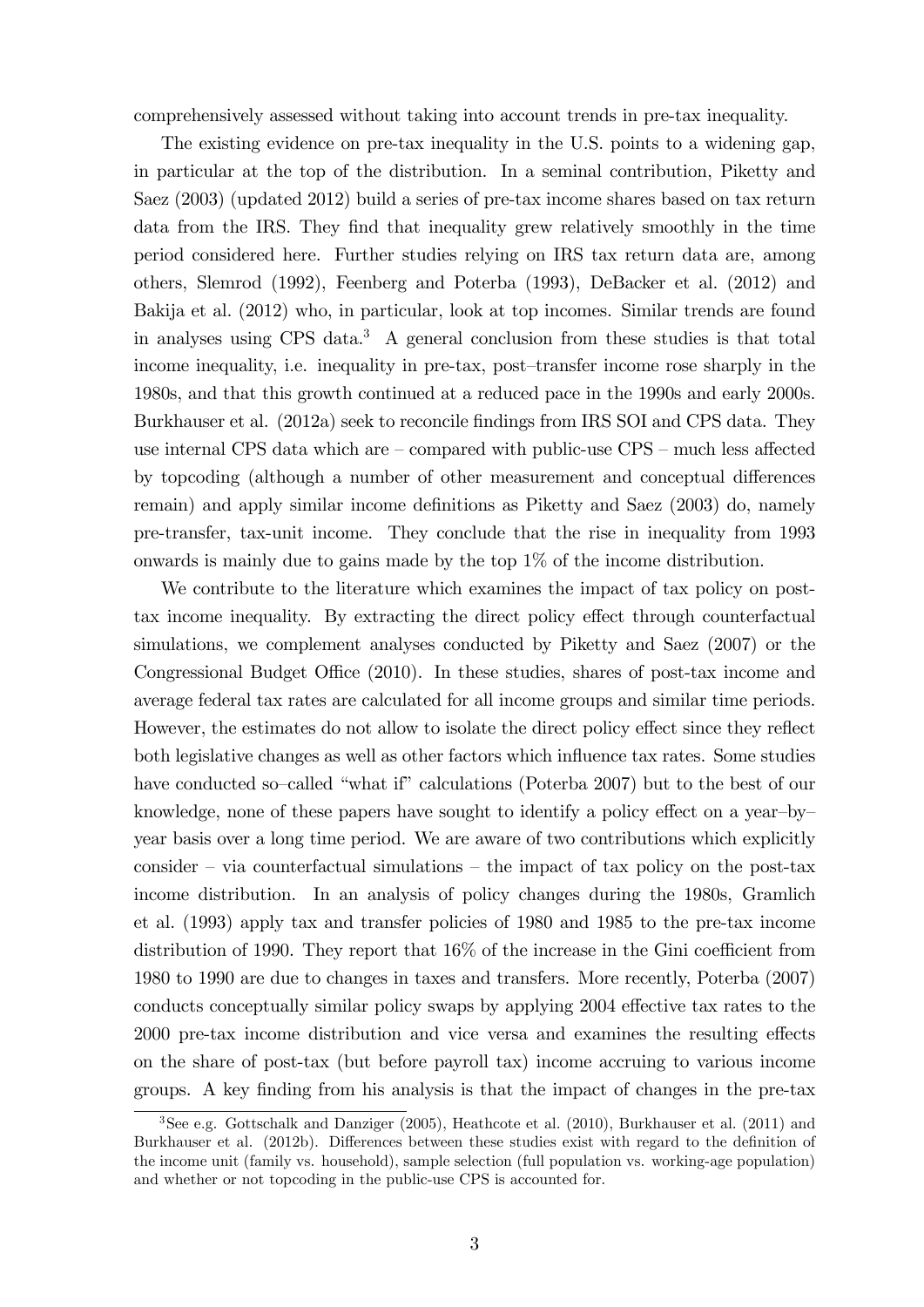income distribution is approximately four times as large as the policy effect of changes in effective tax rates. $4$ 

The second strand of literature to which our study directly relates examines the relationship between partisan politics and redistribution. Here, it is important to differentiate between studies which seek to identify partisan effects either on social spending and tax levels or on direct measures of inequality such as pre- and post-tax inequality. Traditionally, some measures of social spending or tax levels are used to evaluate the generosity of government policies (McCarty and Pontusson 2009). Pettersson-Lidbom (2008) finds spending and tax levels to be  $2-3\%$  higher under leftist governments in a panel of Swedish local governments. Reed (2006) estimates for a 40-year panel of U.S. states that a Democratic state legislature is associated with a  $3-5\%$  higher state tax burden. Scheve and Stasavage  $(2009)$  analyze the effect of partisanship on pre-tax inequality for a panel of 13 OECD countries spanning the 20th century and do not find a statistically significant effect – except for the income share of the top  $1\%$  which is very small, however. Bartels  $(2008)$  compares real pre-tax income growth of affluent, middle-class and working poor families for the period  $1948-2005$  showing that overall pre-tax income growth was largest for high-income families, but only in periods with Republican Presidents. He finds similar patterns of post-tax income growth for the period 1980–2003. Leigh (2008b) estimates for a panel of U.S. states from  $1941-2002$  the effect of gubernatorial partisanship on various economic outcomes including pre- and post-tax inequality and finds mostly insignificant results. Our approach differs from all these studies since our policy effect, which summarizes the impact of multi-dimensional tax policy reforms, is unaffected by changes in pre-tax inequality and, hence, can be seen as a direct measure of the partisan effect on post-tax inequality.

# 3 Methodology

### 3.1 Decomposition

In order to decompose inequality changes into the effect of tax policy and other factors, we follow and extend the approach suggested by Bargain and Callan (2010). Consider a data matrix  $y$  containing information on individuals' pre-tax income from different sources as well as various individual and household characteristics which are relevant for the calculation of income and payroll taxes. The tax function d represents the rules

<sup>4</sup>Further studies examining the degree of redistribution of the U.S. income tax system by means of policy swaps are Kasten et al. (1994), Mitrusi and Poterba (2000), Alm et al. (2005), Leigh (2008a) and Meyer (2010). However, these studies do not quantify how much of an observed change in post-tax income inequality is due to policy changes. Instead, the focus of these contributions is on the changing importance of income and payroll taxes over time (Mitrusi and Poterba 2000), on the progressivity of the income tax (Kasten et al. 1994 and Alm et al. 2005), the redistributiveness of state taxes (Leigh 2008a) and the distributional effect of the EITC reform enacted through the American Recovery and Reinvestment Act of 2009 (Meyer 2010).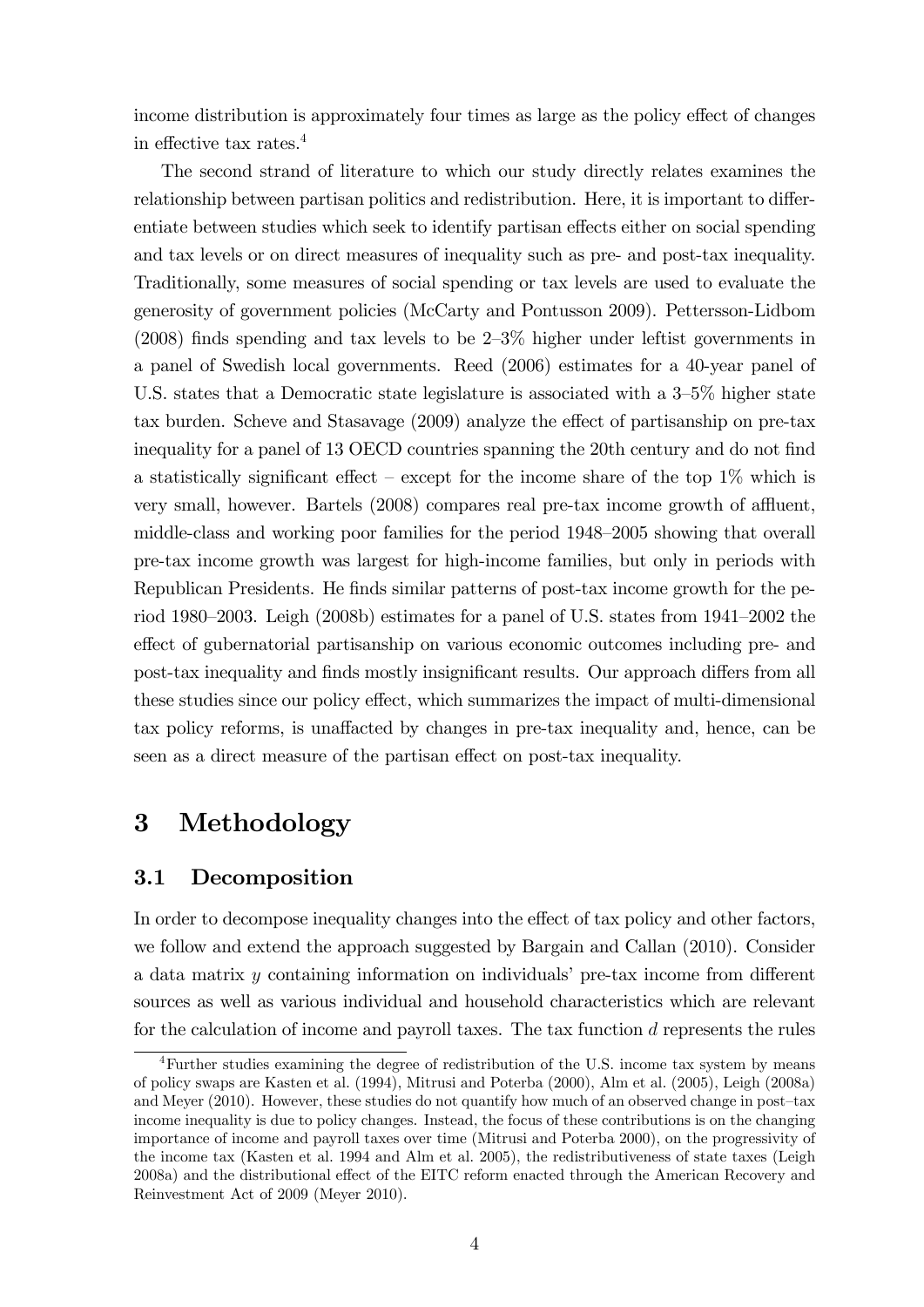and structure of the tax system (e.g., marginal tax and contribution rates) while vector p accounts for all the monetary parameters (e.g., tax brackets). The distribution of post-tax income is represented by  $d_i(p^j, y^l)$  for tax rules of year i, tax parameters of year  $j$  and nominal incomes (and characteristics) of year  $l$ . For counterfactual simulations, it is necessary to nominally adjust income levels by an uprating factor  $\alpha$  accounting for nominal changes (e.g. inflation) between base and end year.

For the decomposition, two different approaches are possible: it can be conducted either on base year or on end year incomes while applying tax policy of the respective other year. First, the counterfactual situation  $d_{t+1}(p^{t+1}, \alpha^{t+1}y^t)$  represents post-tax incomes obtained by applying tax rules and parameters of year  $t + 1$  on year t data nominally adjusted to year  $t + 1$ . Here the policy of end year  $t + 1$  is applied while holding the pre-tax incomes of year t constant. Second, we can apply the initial policy from year t to the pre-tax income distribution in  $t + 1$ . For this, we need to construct a counterfactual  $d_t(p^t, \frac{y^{t+1}}{\alpha^{t+1}})$  where pre-tax incomes are adjusted with the same factor  $\alpha^{t+1}$  used to scale up the distribution of pre-tax income between period t and  $t + 1$ .<sup>5</sup> As further explained below, policy changes usually combine changes in policy structure d and changes in parameters  $p$  (the 'uprating policy').

In the empirical part, we are interested in distributional measures  $M$ , computed as a function  $M\left[d_i(p^j, y^l)\right]$  of the simulated distribution of post-tax income. The advantage of the present approach is that we can use any measure and not only those with specific properties (i.e., decomposable inequality indices). More generally, it is possible to decompose any scalar M such as inequality indices, (top) income shares, average and marginal tax rates or measures of redistribution. Characterize the total change  $\Delta M$  in measure M between initial and final period as

$$
\Delta M = M \left[ d_{t+1}(p^{t+1}, y^{t+1}) \right] - M \left[ d_t(p^t, y^t) \right] \tag{1}
$$

and notice that the last term can also be written  $M[d_t(\alpha^{t+1}p^t, \alpha^{t+1}y^t)]$  since function d is linearly homogenous in p and  $y^6$ . Then, the total change between periods t and  $t+1$ can be decomposed into a change in tax policy and a change in the pre-tax income distribution. We refer to the last change as the 'other effect'. The 'policy effect' can be assessed on end period data  $y^{t+1}$ , and in this case, the other effect is assessed on the base period tax system, yielding decomposition I:

<sup>&</sup>lt;sup>5</sup>A measure  $d_t(p^t, y^{t+1})$  would not be consistent since base-period parameters would be artificially applied to end-period income levels. For instance, previous tax band thresholds would be applied to new and possibly higher income levels, thereby generating artificial 'fiscal drag' or 'bracket creep' (Saez 2003).

<sup>6</sup>Converting tax parameters and income from dollars into euros does not change the relative location of households in the distribution of post-tax income.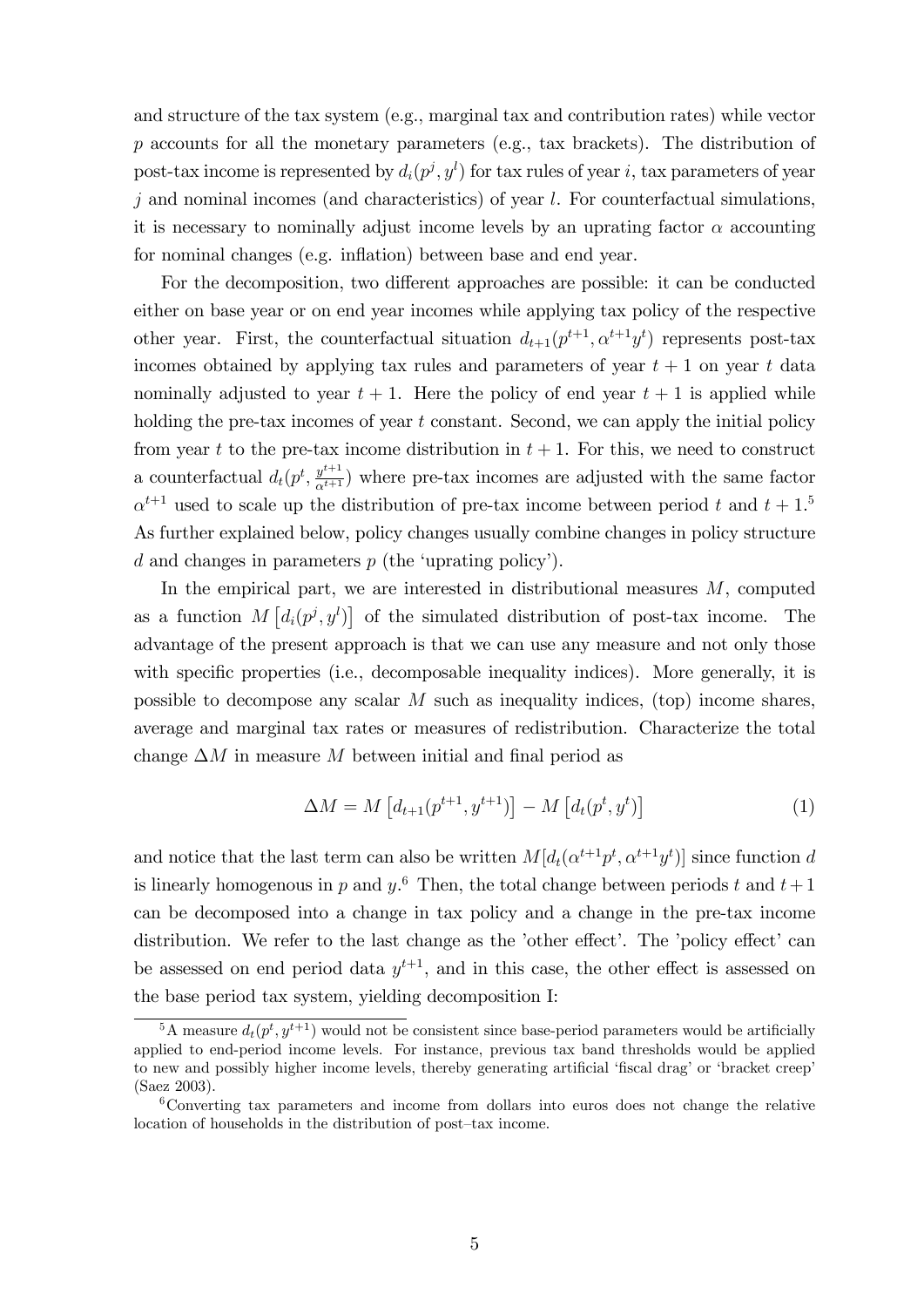$$
\Delta M = \underbrace{M[d_{t+1}(p^{t+1}, y^{t+1})] - M[d_t(p^t, \frac{y^{t+1}}{\alpha^{t+1}})]}_{\text{policy effect I}} + \underbrace{M[d_t(p^t, \frac{y^{t+1}}{\alpha^{t+1}})] - M[d_t(p^t, y^t)]}_{\text{other effect I}}
$$
\n
$$
(2)
$$

In this case, base period tax parameters are applied to end period data  $y^{t+1}$  after nominal adjustment, i.e.  $y^{t+1}$ . Symmetrically, the decomposition can be written as a policy effect assessed on base year data followed by a change in the underlying data conditional on the new policy. Decomposition II can thus be written as:

$$
\Delta M = \underbrace{M[d_{t+1}(p^{t+1}, y^{t+1})] - M[d_{t+1}(p^{t+1}, \alpha^{t+1}y^t)]}_{\text{other effect II}} + \underbrace{M[d_{t+1}(p^{t+1}, \alpha^{t+1}y^t)] - M[d_t(p^t, y^t)]}_{\text{policy effect II}}.
$$
\n(3)

Here, the end period tax system is evaluated on nominally adjusted base period data  $\alpha^{t+1}y^t$ .

As the decompositions are *path-dependent*, we suggest to simply average both policy and other effect over the decompositions I and II. This corresponds to Shorrocks (1999)ís reinterpretation of the Shapley value procedure. In the empirical part, we verify that results based on decompositions I and II usually do not differ (much). Exceptions indicate that significant (behavioral or conceptual) changes between base and end year occured, which were not captured in one year's data but present in the other yearsídata (such as income shifting between the corporate and private sector in anticipation of TRA86, as discussed below).

Notice that policy and other effect are affected by the choice of the uprating parameter  $\alpha$ . The way tax brackets are uprated by governments can have important implications for the income distribution in the long run. Usually there are three options:  $(1)$  no uprating,  $(2)$  uprating according to the level of price inflation,  $(3)$  uprating according to the level of earnings growth. With non-indexation of tax brackets in progressive systems, or price indexation when incomes rise faster than prices, the total number of tax payers (and the number of higher-rate taxpayers) increases. This phenomenon of bracket creep is likely to affect the final distribution of post-tax income. In our empirical application, we use changes in the consumer price index to adjust pre-tax incomes in the counterfactuals which is equivalent to an indexation of tax brackets. This reference situation is extensively used in policy analyses of tax reforms (cf., discussion in Clark and Leicester 2004). In a robustness check, we rely on a more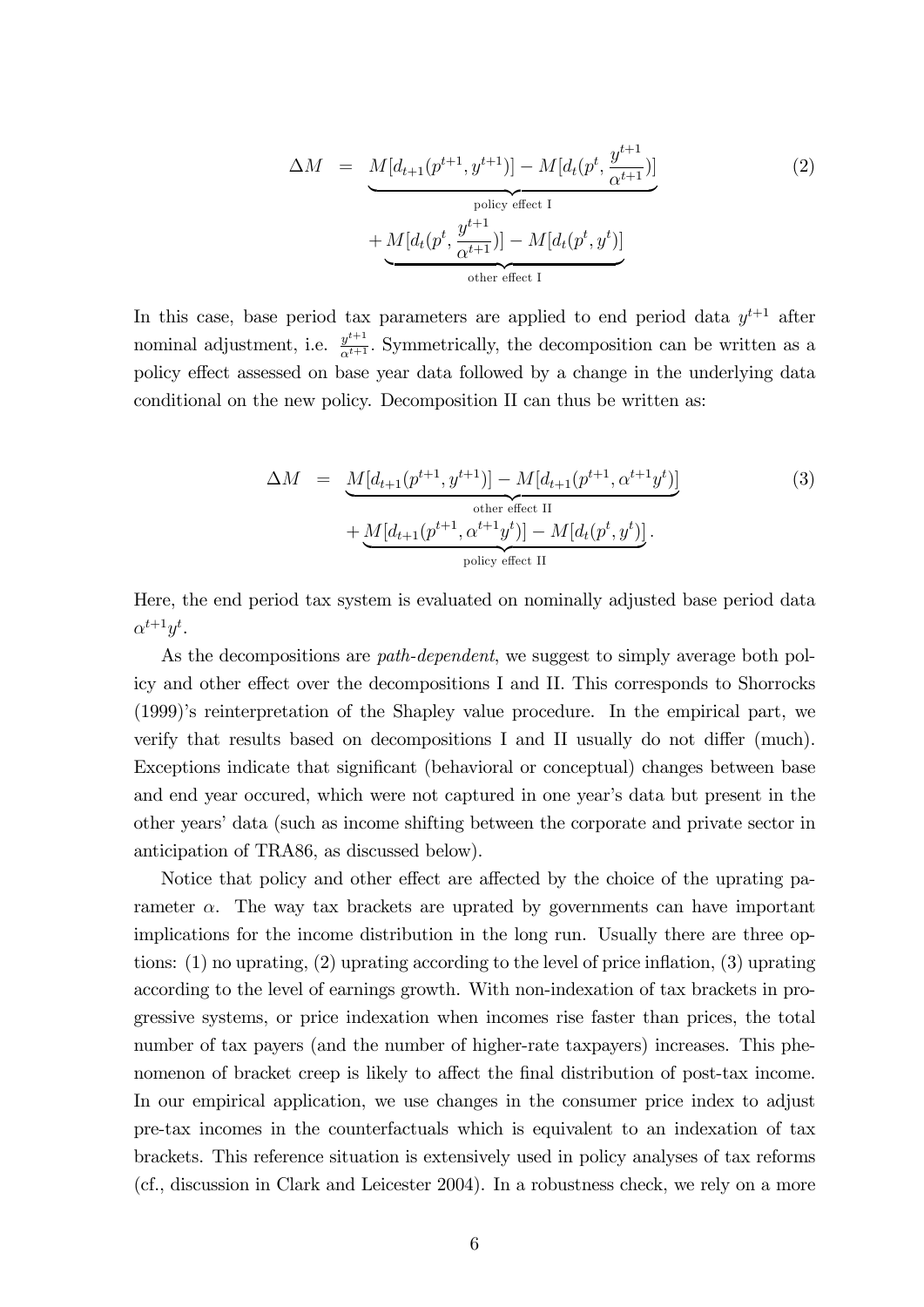conservative approach based on nominal wage growth, i.e., a distributionally-neutral scenario (Bargain and Callan 2010).

Our baseline decomposition accounts for direct effects of tax policy changes but does not consider behavioral responses to changes in tax policy.<sup>7</sup> In section 4.3, we further decompose the other effect into an indirect policy effect and a residual effect based on stylized estimates for the ETI.

### 3.2 Data

Several data sources have been used in studies on the impact of taxation on income inequality, in particular tax return data (e.g. Piketty and Saez 2007) and household surveys such as the CPS (e.g. Alm et al. 2005). It is well-known that there are advantages and disadvantages for both types of data (Poterba 2007). In brief, tax return data allow to precisely calculate top income shares, but do not contain information about non-filing households (typically at the bottom of the distribution) and lack certain (not tax-relevant) components of household income. In this study, we use large public use files of tax return data released. Annual cross-sectional micro-data are available from the SOI since 1960, but given that TAXSIM is able to simulate state level income taxes only from 1979 onwards, we start our analysis in 1979.<sup>8</sup>

We follow Piketty and Saez (2007) in terms of sample selection and include both filing and non-filing tax units so that income groups such as quintiles or top percentiles are based on the total population.<sup>9</sup> Throughout this paper, we focus on pre $\bar{P}$  and post-tax income inequality. Tax units are ranked based on pre-tax incomes excluding capital gains as they are not a regular stream of income. For all subsequent calculations, capital gains are added back to pre- and post-tax incomes. Pre-tax income includes all sources of market income which are reported on tax returns, i.e. wages and salaries; bonuses and exercised stock-options; employer and private pensions; self-employment

<sup>&</sup>lt;sup>7</sup>This approach is supported by Piketty and Saez (2007) who argue that given the controversy about behavioral responses to taxation "[...] considering the basic case with no behavioral response is a useful starting place" (p. 9).

<sup>&</sup>lt;sup>8</sup>In a previous version of this paper, we have performed our calculations with data from IPUMS-CPS (Integrated Public Use Microdata Series, Current Population Survey) which is a rich micro-data set of U.S. households and a primary data source for investigating income distribution trends. However, it does not contain information about itemized deductions and capital gains which are important in any analysis on top incomes. Further, for confidentiality reasons, the U.S. Census Bureau "top codes" all income sources, with differences in methods between some years. This can cause a downward bias of income inequality estimates (cf. Burkhauser et al. 2011). We compare the result from SOI to those obtained from CPS data in section 4.4.

<sup>9</sup>The total number of tax units in the US ranges from 97.5 million in 1979 to almost 150 million in 2007. Over the sample period, the share of tax units which Öle a tax return is roughly between  $92-96\%$  (see online appendix of Piketty and Saez (2003), updated to 2010). Non-filing tax units are imputed as in Piketty and Saez (2007), i.e. under the assumption that they earn 20% of the average income of filing units. Because of this imputation, we usually do not report the decomposition results for the bottom quintile (P0-20) which mainly consists of non-filing tax units or households with low market incomes.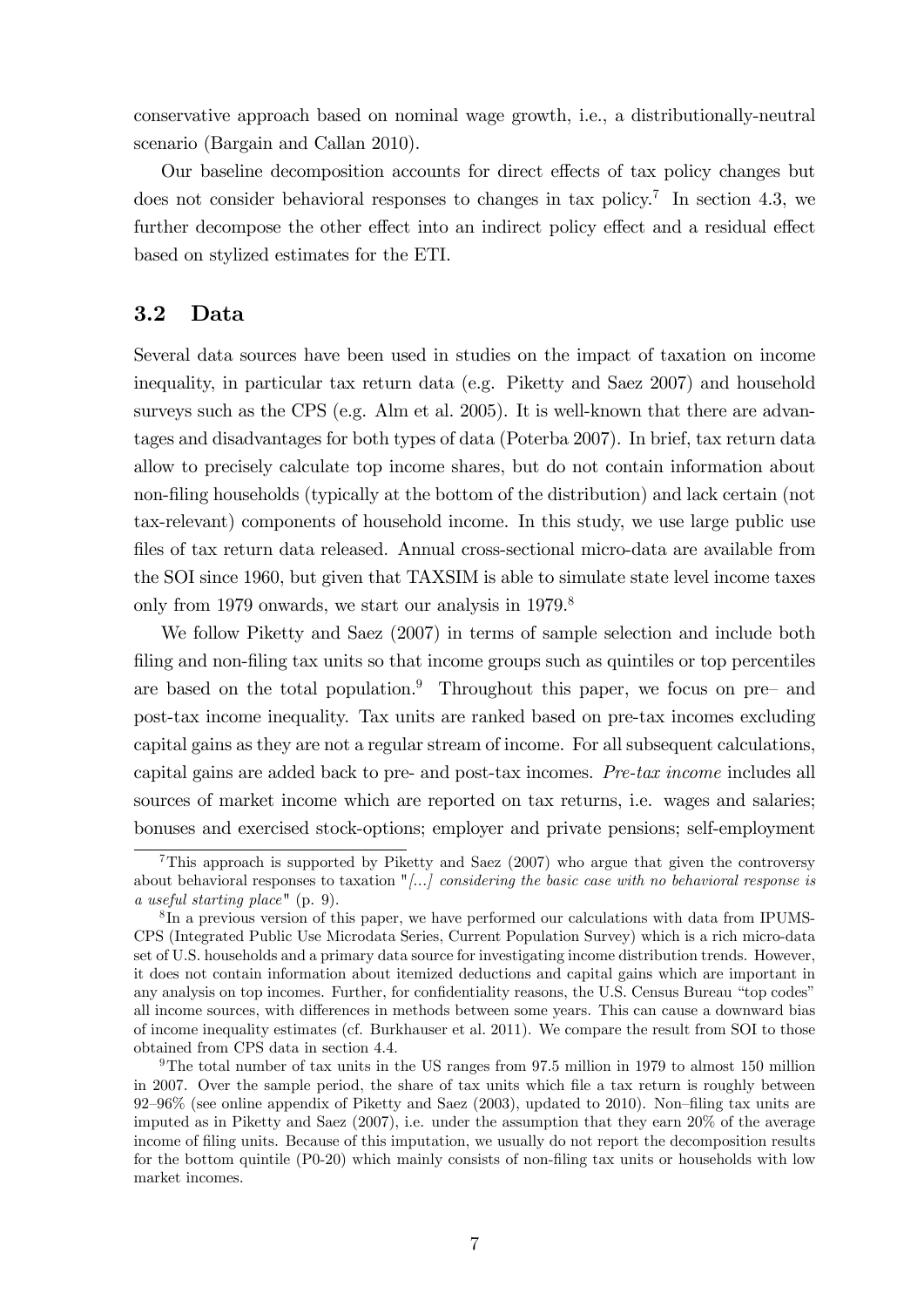income; business income; dividends, interest, and rents; and realized capital gains. Post-tax income is defined as pre-tax income minus the simulated components of the income tax system including federal and state level income taxes, employee social insurance contributions (payroll taxes), and tax credits (e.g. EITC). As is common in the literature, we thus assume that the burden of the taxes is borne by those who remit them and is not shifted elsewhere through adjustments in pre-tax wages and prices. Our measures of income do not include imputed corporate or federal estate and gift taxes. It is important to note that the policy effect, which is the focus of this study, is not affected by (omitting) these taxes given that we simulate them neither in the baseline nor in the counterfactual scenarios.<sup>10</sup>

In order to calculate income and payroll taxes, we use NBER's simulation model TAXSIM.<sup>11</sup> The simulation approach allows us to conduct controlled experiments by changing the parameters of interest while holding everything else constant which avoids, by definition, endogeneity problems when identifying the effects of the policy reform under consideration (Bourguignon and Spadaro 2006). When assessing the isolated role of tax policy on income inequality (i.e. the policy effect), we are thus able to account for changes in federal and state level income taxes as well as payroll taxes and tax credits. Importantly, the policy effect is solely affected by changes in these taxes.

#### 3.3 U.S. tax history

In this section, we briefly outline the major changes in the U.S. income tax system from 1979 until 2007 which are also summarized in an online appendix (Appendix A.3). We concentrate on large legislative changes which drive the tax policy effect. Reforms of interest are the Economic Recovery Tax Act of 1981 (ERTA81), the Tax Reform Act of 1986 (TRA86), the Omnibus Budget Reconciliation Act of 1990 and 1993 (OBRA90 and OBRA93), the Taxpayer Relief Act of 1997 (TRA97), the Economic Growth and Tax Relief Reconciliation Act of 2001 (EGTRRA01) and the Jobs and Growth Tax Relief Reconciliation Act of 2003 (JGTRRA03).

ERTA81 introduced the indexation of individual income tax parameters which became effective in 1985. Tax cuts were phased in over the years  $1982-1984$ , with a reduction of top marginal tax rates from 70% to 50% in 1982 and of other tax rates by 23% in three annual steps. Further, the income threshold for the top rate substantially increased from \$85,600 in 1982 to \$109,400 (1983) and \$162,400 (1984) for married

 $10$ Some of the caveats discussed by Piketty and Saez (2007) apply to our study as well. In particular, we ignore the redistributive effect of government transfers and untaxed income such as in-kind benefits (except tax credits such as the EITC). Furthermore, our data are repeated cross-sections and we therefore abstract from any lifecycle perspective.

<sup>&</sup>lt;sup>11</sup>For more information on TAXSIM see Feenberg and Coutts (1993) or visit http://www.nber.org/taxsim/. It contains all income and payroll tax rules which apply in a given year. A regression of tax liability observed in the income tax return data with the simulated TAXSIM output yields an  $\mathbb{R}^2$  of 0.99 or more for each year.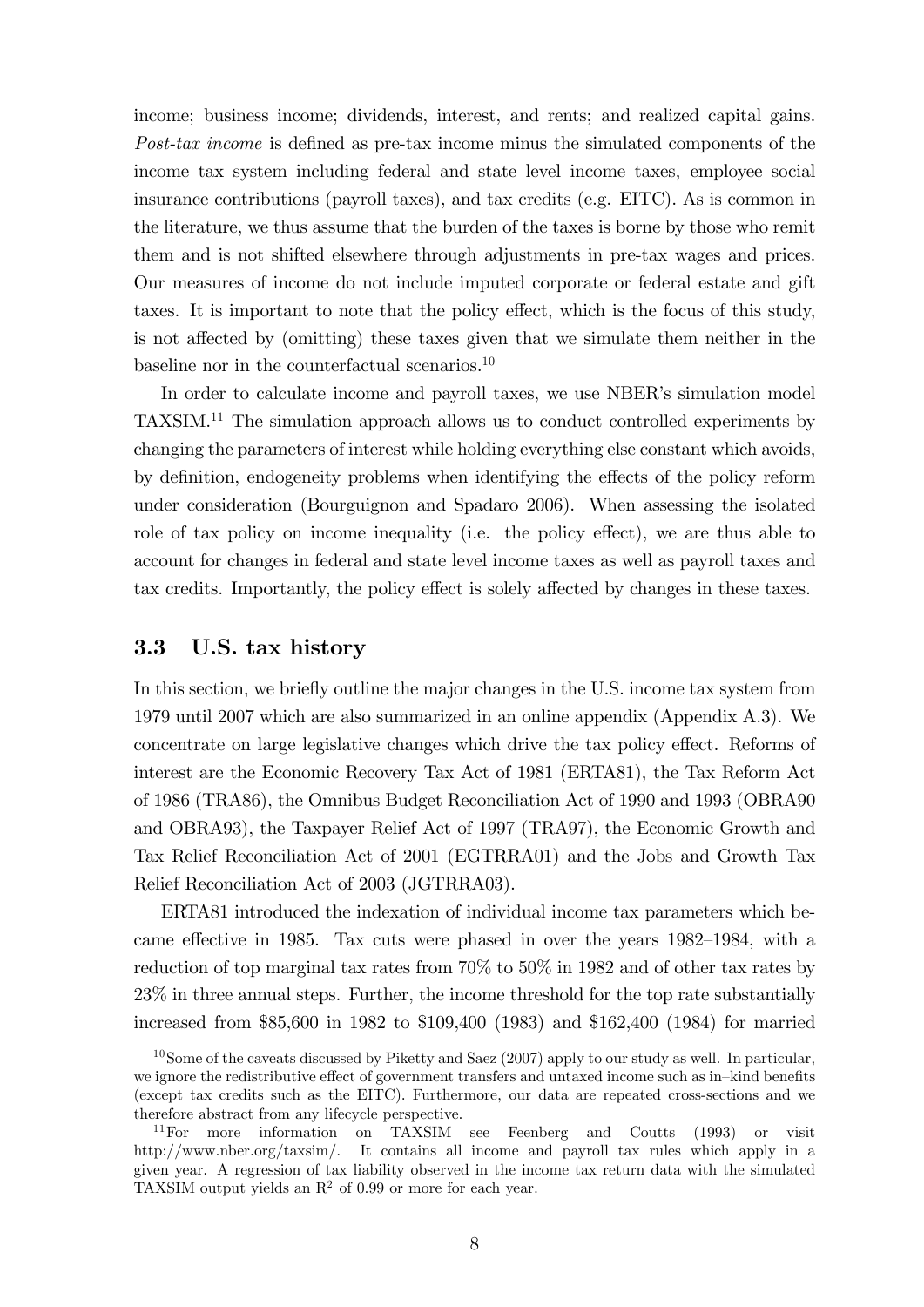couples filing jointly. Similarly, thresholds were increased for couples filing separately and for singles. The reduction in tax revenue amounted to 2.89% of GDP (four year average, c.f. Tempalski (2006) for estimates of revenue effects mentioned in this section). Key aspects of TRA86 were the broadening of the tax base and reductions in marginal tax rates. Overall, the reform was almost revenue neutral.<sup>12</sup> TRA86 further lowered the top marginal rate to 38.5% in 1987 and to 28% in 1988, reduced the number of tax brackets from 15 in 1986 to four in 1988, but also substantially expanded the EITC with financial benefits for low-income households.

OBRA90 contained increases in income taxes as well as expansions of the EITC and other low-income credits. Furthermore, payroll taxes were increased by lifting the taxable maximum for Hospital Insurance which was finally abolished in 1994. OBRA93 then led to the largest single expansion of the EITC (cf. Eissa and Hoynes 2011), and further increases in income tax rates were implemented, e.g. the top rate rose from 31% to 39.6% in 1993. The EITC became much more generous in 1994 with higher maximum credits and an expansion to single workers with no children. The EITC was further expanded in the following years. The revenue effect of OBRA90 and OBRA93 was  $\alpha$  again evaluated on a four year average  $\alpha$  positive and amounted to 0.5% and 0.63% of GDP, respectively. TRA97 lowered capital gains tax rates and introduced additional tax credits (child and education tax credits).

EGTRRA01 and JGTRRA03 were characterized by reductions in marginal tax rates, both for low- and high-income families, expansions of the child tax credits, and reductions in taxes on dividends. In 2003, JGTRRA accelerated those provisions of EGTRRA which were not set to become effective until 2006. Both reforms had a revenue-decreasing effect  $(-0.71\%$  and  $-0.57\%$  of GDP, 4 year average).

### 4 Decomposition results

#### 4.1 Major tax reforms

We start our analysis by illustrating the decomposition procedure for each major tax reform in our sample period. In Table 3 in Appendix A.2, we compare average tax rates (including federal and state level income as well as payroll taxes) and post-tax income shares for various income groups before the start of the reform and after it was fully phased-in (base and end year). We decompose the total change into two components as explained in section 3. The first is due to tax reforms (policy effect) while the second is due to changes in the  $pre\text{-}tax$  income distribution (other effect). The left part of the table reports the different components of the decomposition, including base and end period baselines (columns (1) and (4) respectively), the two relevant counterfactuals as

 $12\text{ As part of the tax burden was effectively shifted from the individual to the corporate sector which}$ is not part of our analysis, TRA86 constitutes a tax cut in the context of this paper.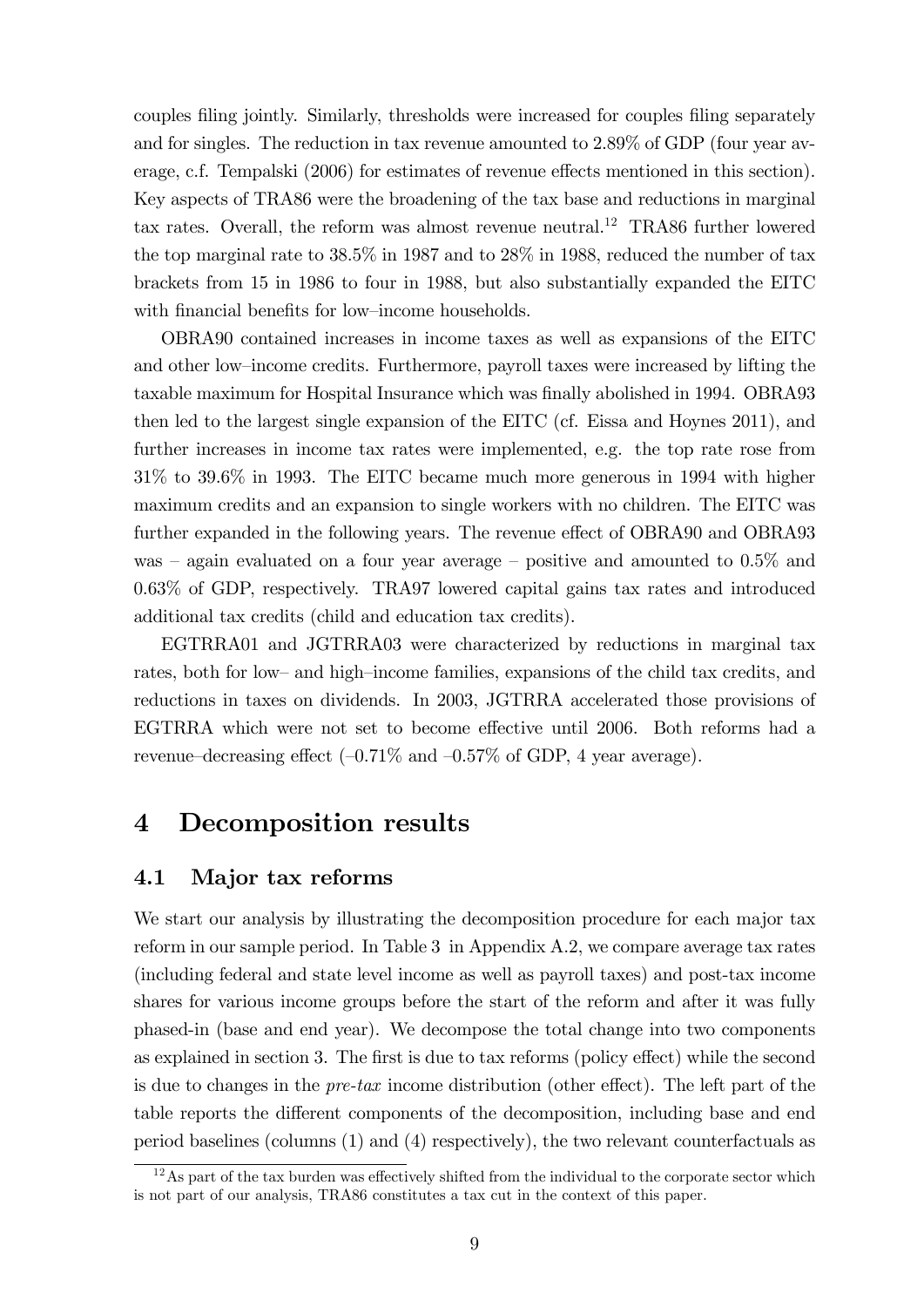well as the total change. Columns (2) and (3) show the counterfactuals with average tax rates and income shares given end period pre-tax incomes and base period tax legislation (column 2), and base period pre-tax incomes and end period tax legislation  $\alpha$  (column 3). The right part of Table 3 reports both the policy and the other effect for decompositions I, II and the Shapley-value (i.e. the mean of the two decompositions). As they yield almost identical results in most cases, we will focus on the Shapleyvalue. An exception is TRA86 where the difference between decomposition I and II does matter which is discussed below.

Policy vs. other effect. The policy effect reveals how average tax rates and income shares would have changed under constant pre-tax incomes but changing policy. It is based on a counterfactual scenario in which the composition of pre-tax incomes remains constant, and pre-tax incomes grow in accordance with the inflation rate which is used for parameter adjustments in the counterfactuals.<sup>13</sup> Adding the policy effect to the baseline values yields counterfactual values of average tax rates and income shares under 'constant pre-tax incomes', but changing policy parameters. A positive (negative) value of the other effect implies that the average tax rate of a given income group would have increased (decreased) in the absence of policy changes. This can either be due to pre-tax income growth above (below) the inflation rate or due to changes in the composition of pre-tax incomes or tax units.<sup>14</sup> In the case of post-tax income shares, the interpretation slightly differs as an increase in the income share of one group automatically implies that the share of at least one other group must have decreased. Here, the other effect simply shows how income shares would have changed in the absence of any policy changes.

From 1981 to 1984, the period around ERTA81, average tax rates decreased for all income groups. Starting with the other effect, we observe that changes in pre-tax incomes have pushed average tax rates up only for the top 0.1% of the population. For all other income groups, average tax rate would have decreased even in the absence of the tax reform due to the the recessionary period in the early 1980s. Results for the policy effect show that with the exception of the second quintile, legislative changes led to reductions in average tax rates which were largest for the upper part of the income distribution. As an example, the cumulative policy effect from 1981 to 1984 reduced the average tax rate for those in the top 0.01% by 5.6 points, while the negative policy effect for the third and fourth quintile  $(-0.1 \text{ and } -0.7,$  respectively) was only marginal. With regard to the absolute size of policy and other effect, the reduction in average tax rates due changes in pre-tax incomes was larger than the reduction caused by policy

 $13$ Results are robust when the adjustment of pre-tax incomes in the counterfactuals is based on mean nominal wage growth instead of the inflation rate (see section  $4.4$ ).

 $14A$  shift in the income composition to sources which are taxed by a lower rate ceteris paribus leads to a negative other effect.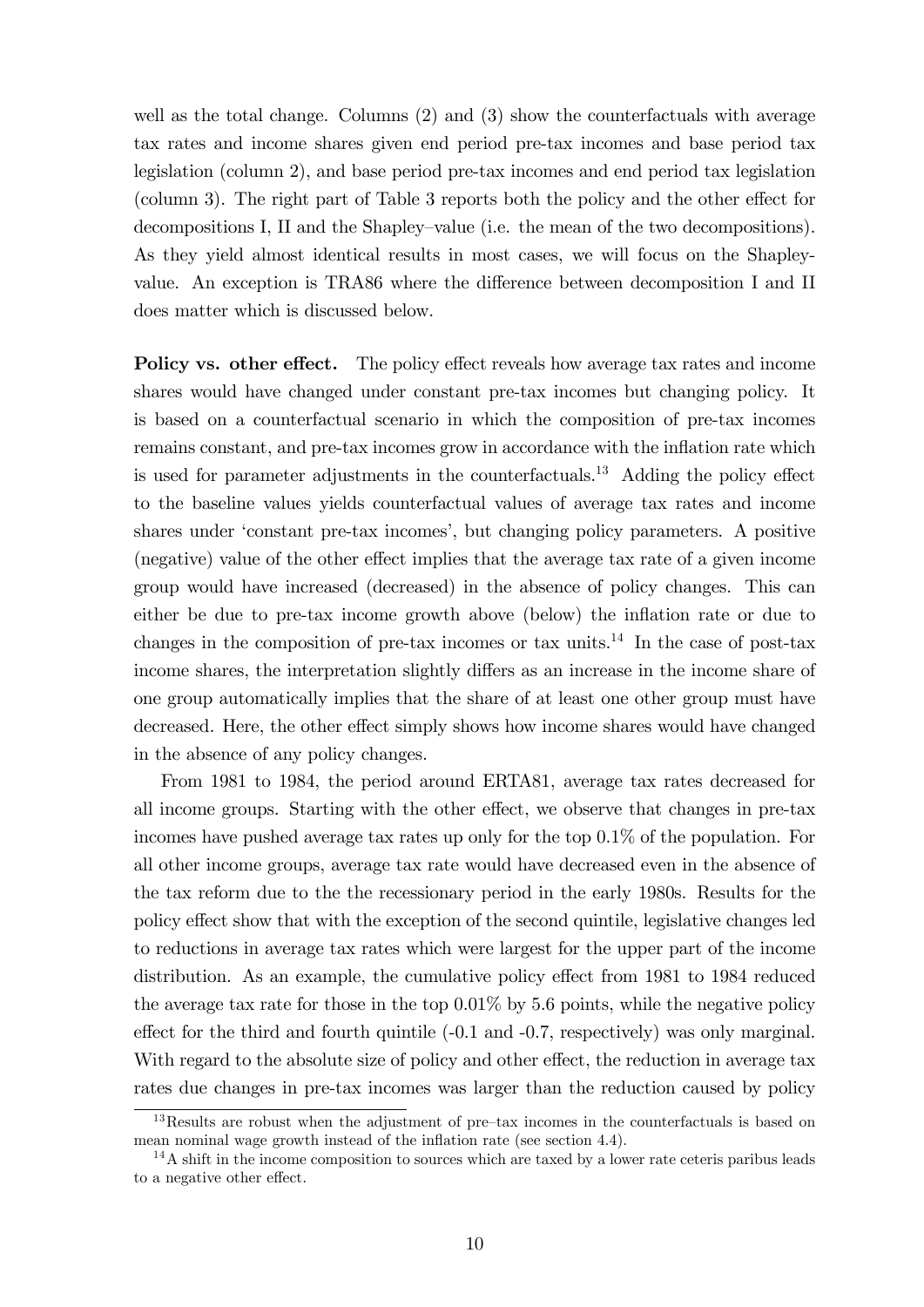changes for taxpayers up to the fourth quintile. For those in the ninth decile and above, the absolute size of the policy effect was larger than the other effect. Moving to the effect of ERTA81 on inequality, we find that income shares for those below (above) the 80th percentile would have decreased (increased) in the absence of any policy changes. The policy effect strengthened this effect. We conclude that ERTA81 exacerbated the increase in inequality such that post-tax income shares were more unequal in 1984 compared with a counterfactual of no policy changes.

Contrary to ERTA81, TRA86 contained both inequality-increasing (reduction in top marginal tax rates) and -decreasing elements (expansion of EITC, tax base broadening). Table 3 reveals that it was mainly the top 1% which experienced substantial reductions in average tax rates and increases in their income shares. Furthermore, our decomposition for TRA86 shows that, it makes a difference if the policy and other effect are evaluated on base or end period data. This can be explained by behavioral reactions, in particular income shifting and timing responses. Capital gains realizations peaked in 1986 in anticipation of the increase in the marginal tax rate on realized long-term capital gains from 20% to 28% in 1987. Furthermore, taxpayers shifted income from the corporate to the individual sector as a response to the reduction of the top marginal rate which fell from 1986 to 1988 in two steps from 50% to 28% and thus below the basic corporation income tax rate (see e.g. Auerbach 1988, Feenberg and Poterba 1993 and Slemrod 1996).<sup>15</sup> For taxpayers in the top  $1\%$ , the hypothetical average tax rate with 1988 policy parameters, but 1986 pre-tax incomes (column 3) would have been much higher than the observed average tax rate in 1988 (column 4) due to the fact that a substantially larger share of their income in 1986 consisted of long-term capital gains which were taxed at a higher rate in 1988. Conversely, the hypothetical average tax rate with 1988 pre-tax incomes, but 1986 policy parameters  $\alpha$  (column 2) picks up the effect of a larger share of wage and entrepreneurial income reported by affluent taxpayers in 1988. Differences between decompositions I and II are thus driven by behavioral responses of taxpayers which caused a dramatic change in their income composition around TRA86.<sup>16</sup>

OBRA90 and OBRA93 counteracted the growing inequality at that time  $-$  at least to some extent. Average tax rates for those below the 60th percentile would have declined even without any policy changes due to low income growth as shown by the

<sup>&</sup>lt;sup>15</sup>For those in the top 1%, entrepreneurial income made up  $11.1\%$  of their total income (excl. capital gains) in 1986, but 21.2% in 1988. Conversely, capital gains made up 38.8% of their total income (incl. capital gains) in 1986, but only 14.6% in 1988 (see updated tables to Piketty and Saez (2003), accessible at http://elsa.berkeley.edu/~saez/).

 $16$ Note that the way we rank tax units, i.e. based on their pre-tax incomes excluding capital gains which are added back for the calculation of average tax rates and income shares, might critically affect our decomposition results when significant changes in the amount of realized capital gains occur from one period to the other. In section 4.4, we show how results change for TRA86 when tax units are ranked based on pre-tax incomes including capital gains, which provides additional evidence for the impact of behavioral changes around TRA86 on our decomposition results.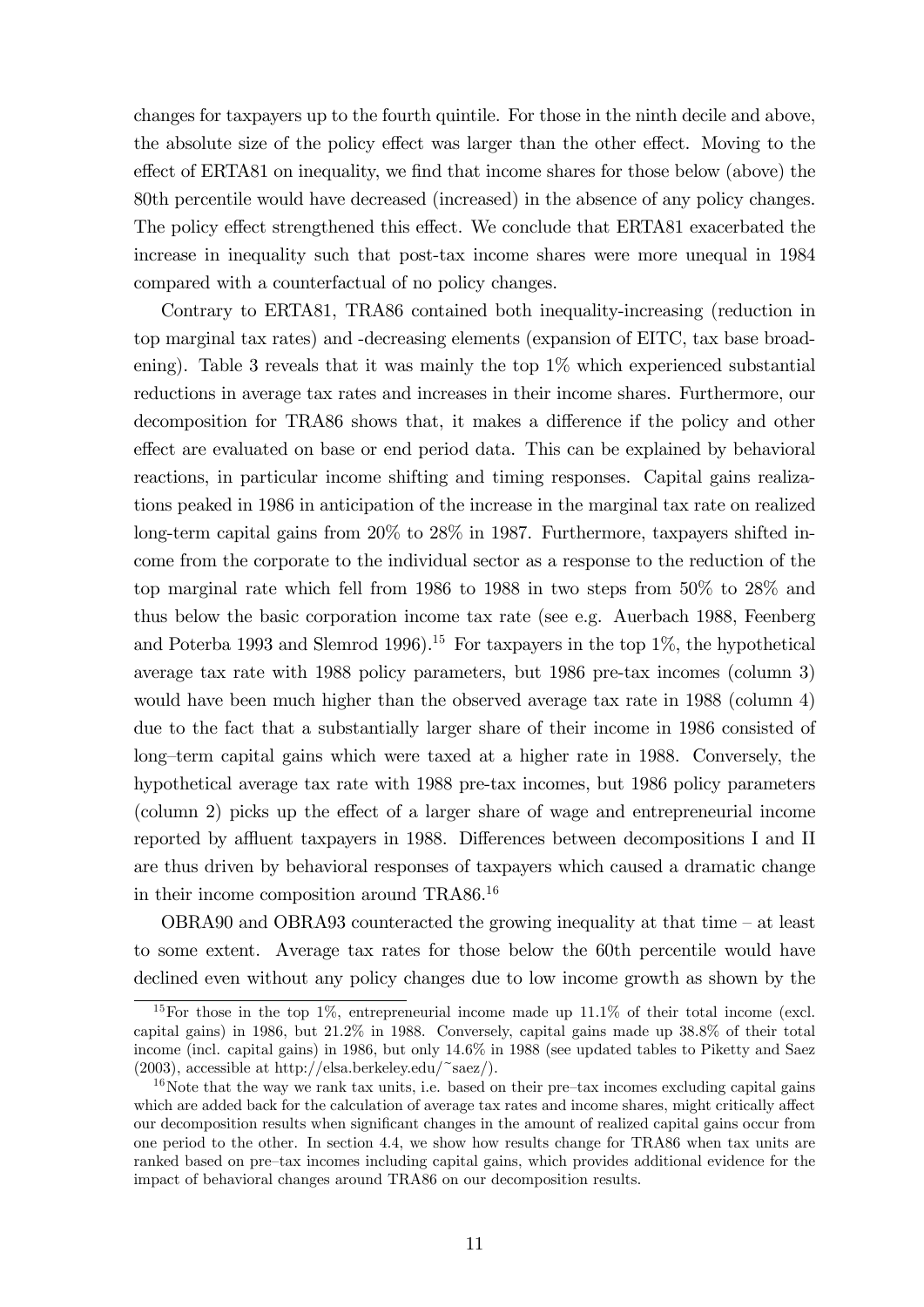negative other effect. In a similar vein, the other effect on post-tax income shares was negative for those below the 80th percentile implying that their income share would have declined substantially in the absence of the tax reforms. Due to expansions of the EITC the policy effect led to a considerable reduction in average tax rates of those in the lower half of the distribution, in particular in the second quintile, while increases in marginal rates caused average tax rates to rise in the upper half of the distribution. This effect was strongest at the top of the distribution where the policy effect increased average tax rates, for instance, for those in the top  $0.01\%$  by more than 11 percentage points. Unsurprisingly, the cumulative policy effect of OBRA90 and OBRA93 on the income share of the top  $1\%$  was negative, while it was positive for the rest of the population and again largest for those in the second quintile.

Decomposition results for EGTRRA01 and JGTRRA03 show that, similar to previous periods, the other effect pushed average tax rates up only for the top  $1\%$ . The tax cuts enacted in 2001 and 2003, however, led to substantial reductions in average tax rates across the distribution, with strongest policy effects  $-$  in absolute terms  $-$  at the top of the distribution. The positive policy effect on the income share of those at the top underlines the inequality-increasing effect of the Bush tax cuts.

### 4.2 Cumulative effects over time

In this section, we focus on the cumulative effect of changes in policy and pre-tax incomes on average tax rates and income shares over the entire period.

Average tax rates. We first turn to the results for average tax rates. Figure 1 shows how the total average tax rate developed from 1979 to 2007 (black diamond). Additionally, we consider two counterfactual scenarios. These counterfactuals reveal how the average tax rate would have changed if either policy parameters or pre-tax incomes would have remained as observed in the base year 1979. Over the entire period, the policy effect (other effect) pushed the average tax rate down (up) as can be seen by the hollow (black) triangles. In particular, policy changes implemented in the 1980s and early 2000s had a dampening impact on the total average tax rate, while the reforms in the early 1990s to some extent reversed the Reagan tax cuts. If policy parameters had remained constant on their 1979 level, the total average tax rate would have almost constantly grown from 1982 until 2000. This is due to the fact that total income grew faster than the inflation rate which is used to adjust pre-tax incomes in the counterfactuals.

Clearly, any diverging trends across income groups are hidden behind this aggregate average tax rate. Therefore, in Figures 2 and 3, we plot changes in average tax rates for income quintiles and fractiles of the top 1% comparing the actual change (left panel) with the counterfactual scenario of constant pre-tax incomes (right panel), respectively.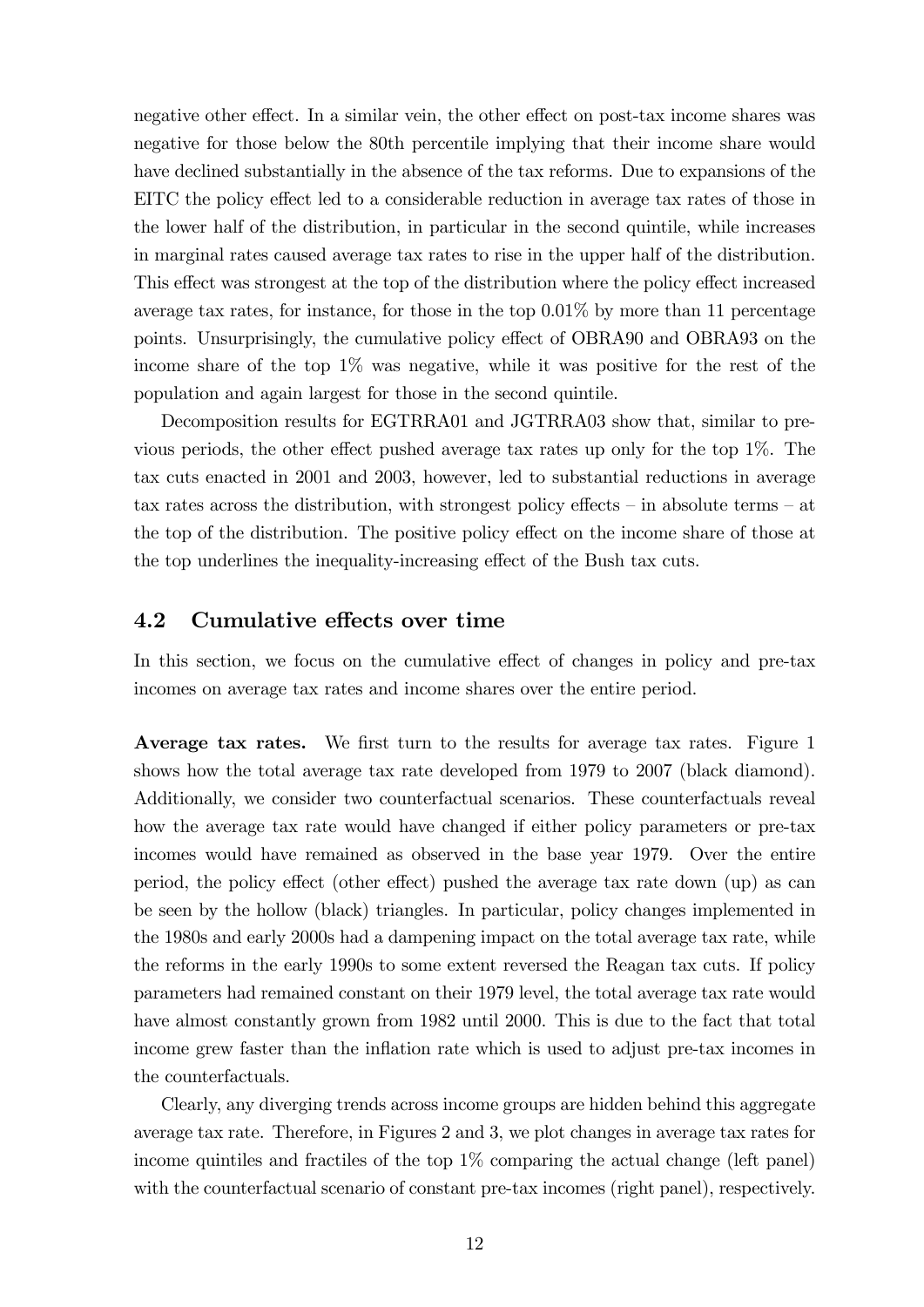

Figure 1: Average tax rates 1979-2007

 $Note: The dashed vertical lines indicate the start of implementation of significant changes$ in tax legislation (section 3.4). Shaded areas show recession periods (NBER classification). Uprating according to the level of price inflation. Sources: Own calculations based on SOI IRS income tax return data and NBER TAXSIM calculator.

Importantly, the difference between these two series is given by the other effect capturing the impact of changes in pre-tax incomes on the average tax rate conditional on constant policy parameters.

We start with the income shares reported in Figure 2. Several important findings stand out. First, in absolute terms, the dampening policy effect on average tax rates was smallest for the third (P40-60) and fourth (P60-80) quintile and largest for the second  $(P20-40)$  and fifth  $(P80-100)$  quintile. Hence, it is the middle and upper middle class which benefited least from changes in tax policy. Second, taxpayers in the top quintile benefited more from tax policy than is visible in the left panel due to the fact that the other effect pushed their average tax rate up. The opposite is true for all other taxpayers for whom the other effect had a dampening effect on the average tax rate. Third, the right panel gives an indication of how the political cycle might have affected average tax rates at different parts of the income distribution. In short, the tax burden on high-income taxpayers (fourth and fifth quintile) was reduced under the Republican administrations in the 1980s and early 2000s, whereas low-income taxpayers (second quintile) faced largest reductions under the Democratic administrations in the 1990s. The picture for the third quintile is different as their tax burden first rose under Republican administrations in the 1980s, but was subsequently reduced to a similar extent under Democratic (1990s) and Republican (early 2000s) administrations  $-$  this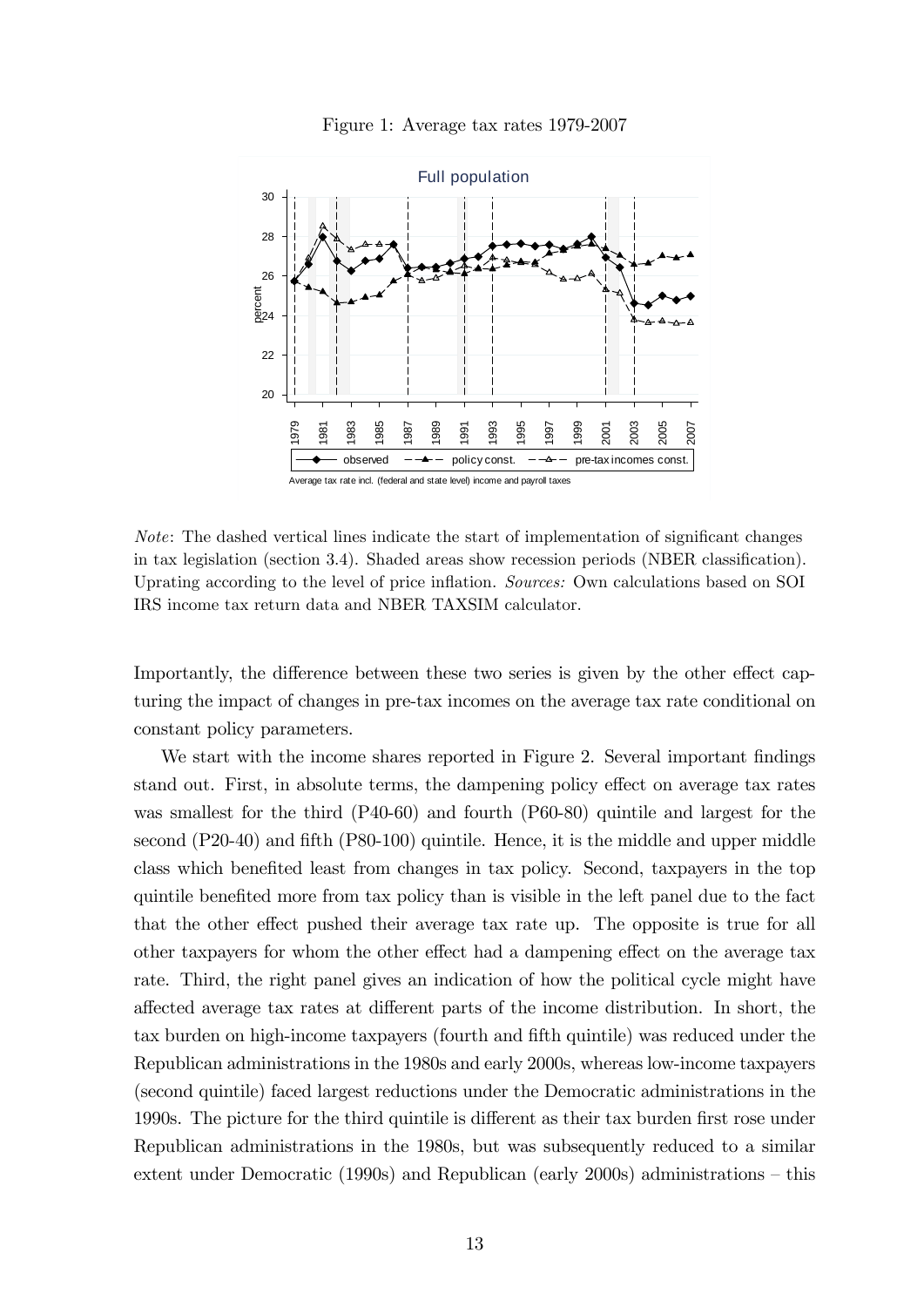

Figure 2: Average tax rates for quintiles: Observed vs. Policy

Note: P20-40: Second quintile, P40-60: Third quintile, P60-80: Fourth quintile. P80-100: Fifth quintile. The dashed vertical lines indicate the start of implementation of significant changes in tax legislation (section 3.4). Shaded areas show recession periods (NBER classification). Uprating according to the level of price inflation. Sources: Own calculations based on SOI IRS income tax return data and NBER TAXSIM calculator.

will be investigated more thorougly in Section 5.

Figure 3 reveals that policy changes affecting the top  $1\%$  of taxpayers had a much stronger impact on average tax rates than for the rest of the population. Even within this group, taxpayers were affected rather differently. Policy changes reduced the average tax rate of taxpayers located within the 99-99.5 fractile by roughly three percentage points, but by more than twelve points for those in the top 0.01% between 1979 and 2007. Observed changes in average tax rates were mainly driven by the policy effect. In contrast to results for taxpayers in the top quintile (Figure 2), the other effect did not push up average tax rates of the richest taxpayers despite the tremendous income growth this group experienced over the sample period. As discussed above, the negative other effect on average tax rates for those in the top  $1\%$  was largely due to the changing composition of their pre-tax incomes, partly caused by behavioral reactions around TRA86.

Income shares. Now we turn to the effect of tax policy on inequality. The left panel of Figure 4 shows how post-tax income shares of taxpayers in the second to Öfth quintile have changed relative to the base year pre-tax income share, while the policy effect on post-tax income shares is shown in the right panel. We Önd a stark contrast between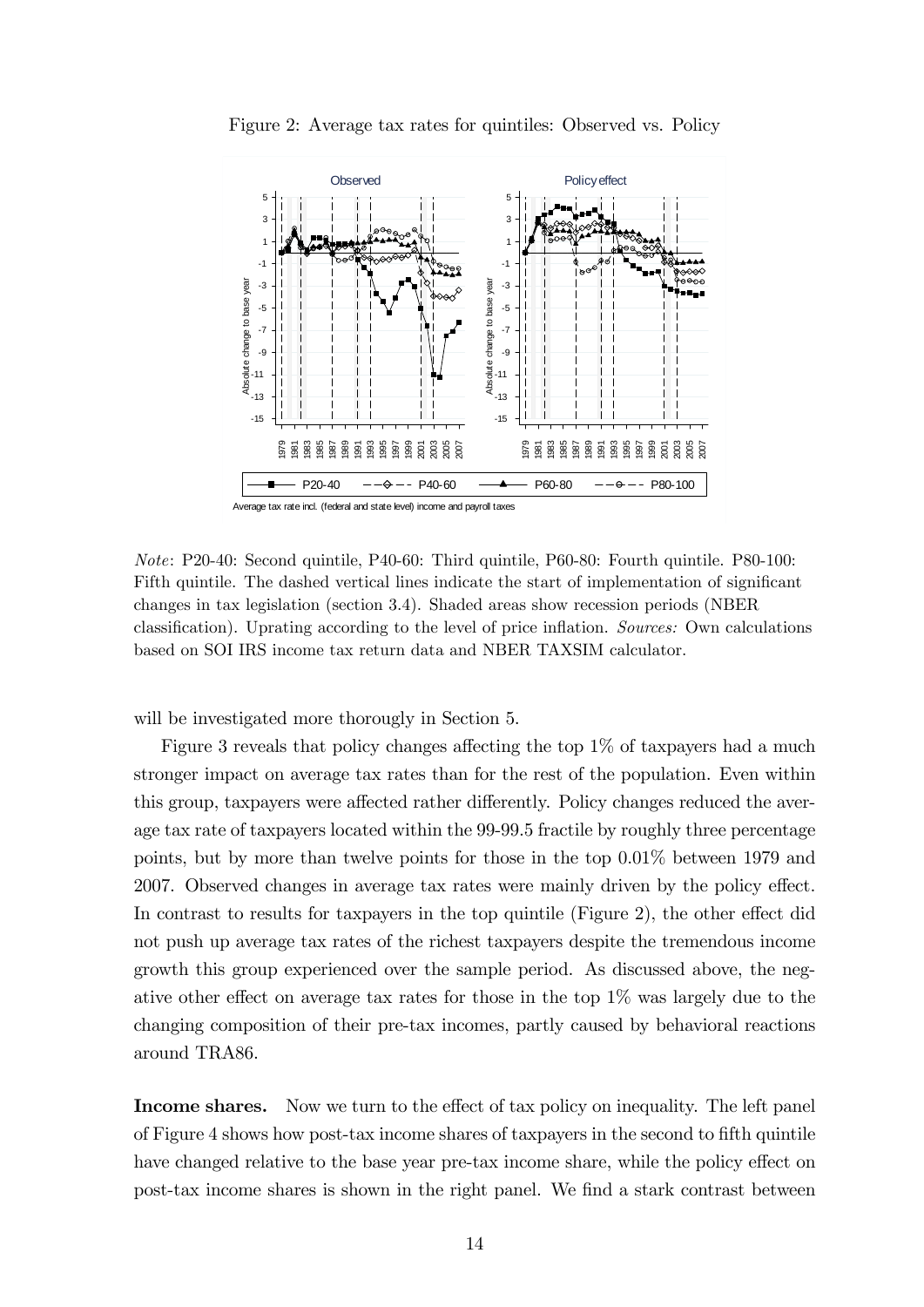

Figure 3: Av. tax rates for fractiles of the top 1: Observed vs. Policy

A verage tax rate incl. (federal and state level) income and payroll taxes

Note: The graph shows changes for four fractiles within the top 1%. The dashed vertical lines indicate the start of implementation of significant changes in tax legislation (section 3.4). Shaded areas show recession periods (NBER classification). Uprating according to the level of price inflation. Sources: Own calculations based on SOI IRS income tax return data and NBER TAXSIM calculator.

the observed change in income shares and the policy effect. The income share of those in the top quintile increased by roughly 24% over the whole sample period, whereas all other groups saw their income shares declining, with cumulative losses ranging from 22% (fourth quintile) to 28% (second quintile). Tax policy contributed to the increase (decrease) in the income share of those in the top (third and fourth) quintile with an overall policy effect of roughly  $1\%$  (minus  $2\%$ ). Remarkably, the cumulative policy effect on the income share of those in the second quintile almost canceled out over time. Tax policy was equalizing in some periods and disequalizing in others which is in line with the results for the policy effect on average tax rates. Again, the different sub-periods broadly coincide with the political cycle.

Figure 5 shows results for taxpayers in the top 1%. As for average tax rates (Figure 3), observed changes in income shares as well as the policy effect were much larger at the top of the distribution than for any other income group. For instance, from 1979 to 2007 the income share of those in the top 0.01% has risen by 350% with the policy effect contributing  $18\%$  to the increase. Interestingly, the highly disequalizing policy effect in the 1980s was almost completely reversed after OBRA93, but the tax cuts in the early 2000s reinforced the overall increase in inequality.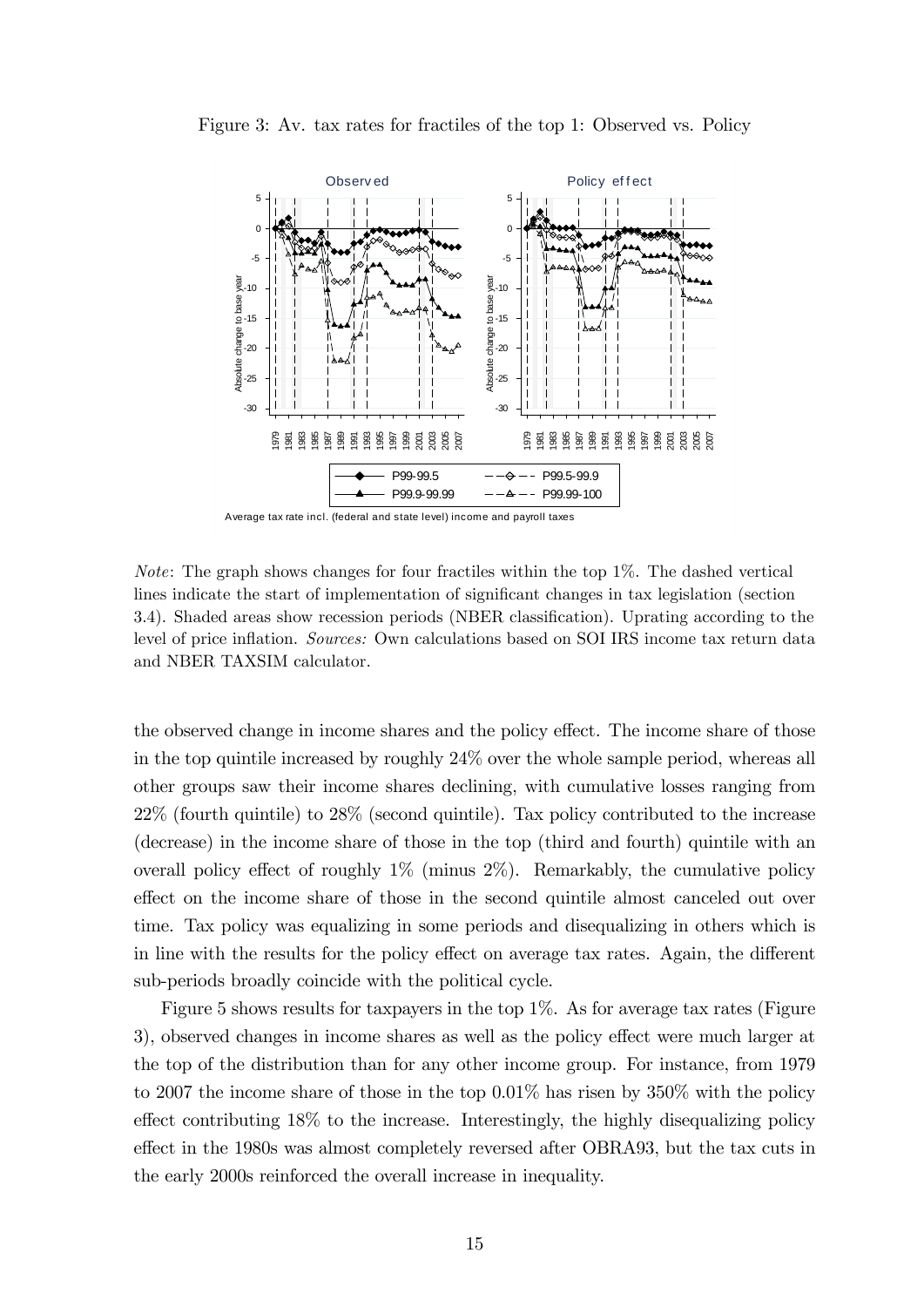

Figure 4: Income shares for quintiles: Observed vs. Policy

Note: P20-40: Second quintile, P40-60: Third quintile, P60-80: Fourth quintile. P80-100: Fifth quintile. The dashed vertical lines indicate the start of implementation of significant changes in tax legislation (section 3.4). Shaded areas show recession periods (NBER classification). Uprating according to the level of price inflation. Sources: Own calculations based on SOI IRS income tax return data and NBER TAXSIM calculator.

**Relative importance.** The difference in scale of the left- and right-hand side panels in Figures 4 and 5 suggests that changes in pre-tax incomes (the other effect) were the main driver of the total change in inequality. While this finding clearly confirms general perceptions about the roots of increasing inequality, it does not account for the fact, however, that the policy effect was equalizing in some periods and disequalizing in others and that these differential effects to some extent canceled out over the period of analysis. Calculating the mean of the absolute values of the policy effect and the total change, respectively, and expressing the former as a fraction of the latter, we find a non-trivial impact of policy changes. This is shown in Table 1 for average tax rates and income shares. Columns (1) and (3) present baseline results for the direct policy  $\epsilon$  effect without behavioral reactions (see section 4.3 for the total policy effect including indirect policy effects). Unsurprisingly, column  $(1)$  reveals that policy changes matter more for average tax rates than changes in pre-tax incomes with the policy effect as a fraction of the total change ranging from 51% to 99% depending on the income group. Interestingly, the importance of the policy effect relative to the other effect is highest for taxpayers in the 95th to 99th percentile. The corresponding value for those in the top  $1\%$  is much smaller (77.5%). The reason is that the other effect was larger for the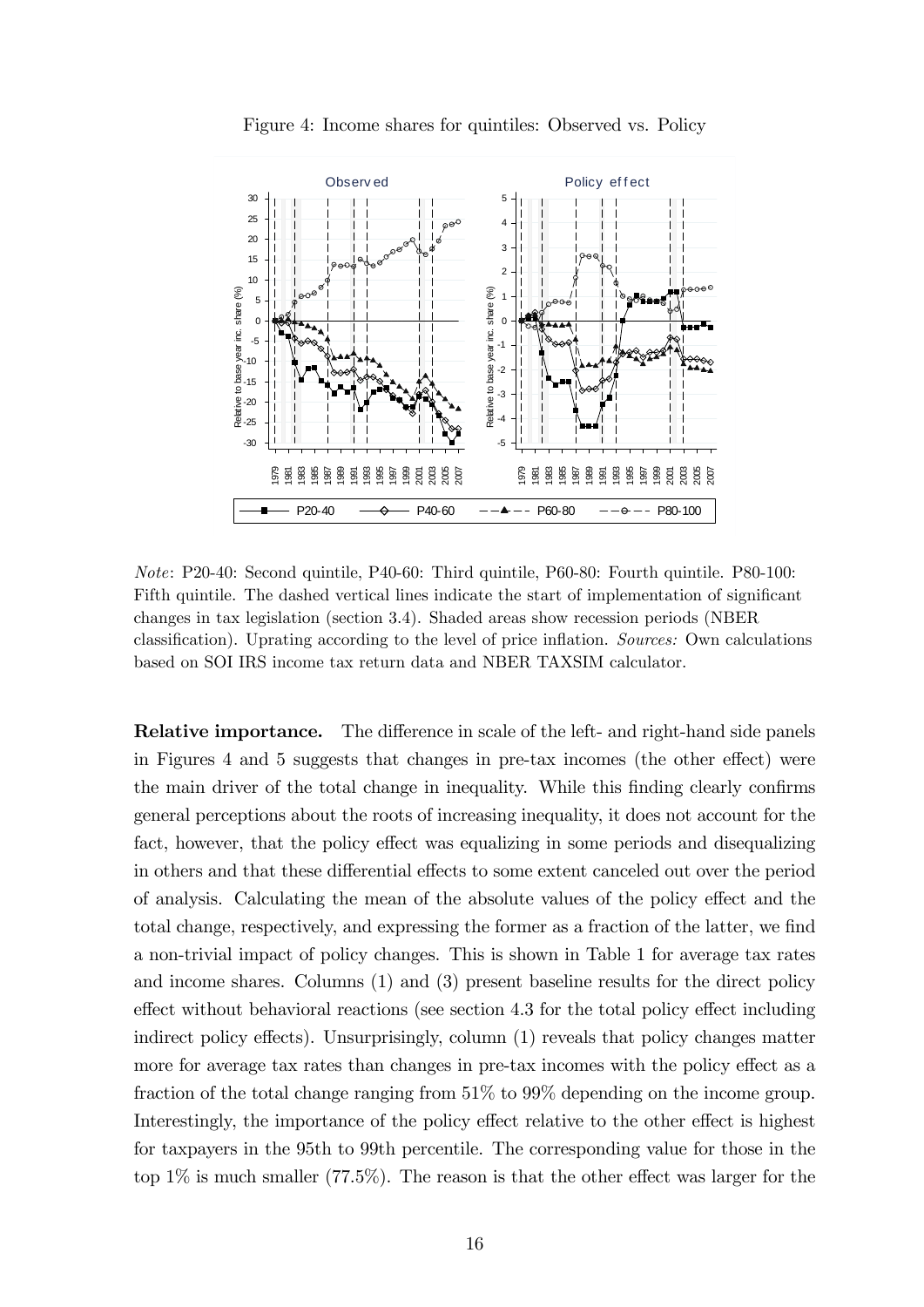

Figure 5: Inc. shares for fractiles of the top 1: Observed vs. Policy

Note: The graph shows changes for four fractiles within the top 1%. The dashed vertical lines indicate the start of implementation of significant changes in tax legislation (section 3.4). Shaded areas show recession periods (NBER classification). Uprating according to the level of price inflation. Sources: Own calculations based on SOI IRS income tax return data and NBER TAXSIM calculator.

top 1% than for those in the 95th to 99th percentile due to the tremendous income growth experienced by the richest taxpayers.

For income shares the mean (absolute) policy effect expressed relative to the mean (absolute) total change is lower, but still substantial and ranges between 11% to 29%. Here, among all taxpayers the relative importance of the policy effect is smallest for those in the top  $1\%$  which again reflects the fact that pre-tax income growth was the main driver of their rising post-tax income shares. These findings are in line with Poterba  $(2007)$  who shows that the effect of changes in pre-tax incomes on the post-tax income distribution was four times as large as tax policy changes in the early 2000s.

#### 4.3 Indirect policy effects

The baseline decomposition presented above abstracted from indirect policy effects which are captured by the other effect. Changes in pre-tax incomes may be unrelated to tax policy, but could also result from behavioral responses of taxpayers, in particular after significant changes in tax policy. For instance, it has been shown that the EITC reforms had a substantial impact on participation rates of married couples and single mothers (cf., Eissa and Hoynes 2006 and Eissa et al. 2008, among others). In addition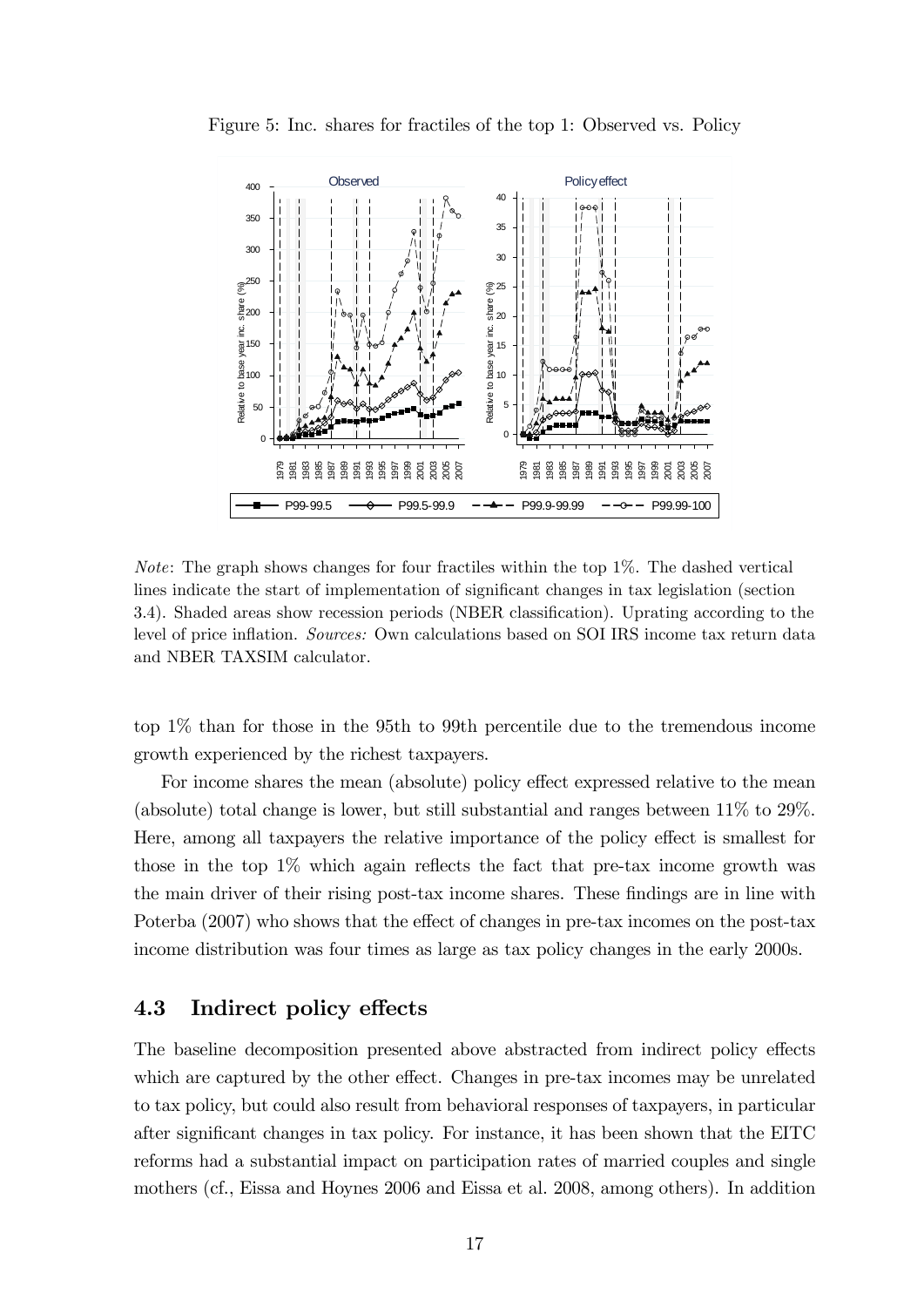|                     | $ETI=0$       | $ETI=1$ | $ETI=0$       | $ETI=1$ |
|---------------------|---------------|---------|---------------|---------|
|                     | Av. tax rates |         | Income shares |         |
|                     | (1)           | (2)     | (3)           | (4)     |
| $P_{20-40}$         | 50.8          | 41.9    | 21.4          | 32.2    |
| P <sub>40</sub> -60 | 77.9          | 62.5    | 17.4          | 29.4    |
| P60-80              | 87.0          | 78.2    | 15.8          | 26.1    |
| P80-90              | 96.2          | 87.6    | 12.4          | 20.9    |
| P90-95              | 98.3          | 83.6    | 20.4          | 33.5    |
| P95-99              | 99.0          | 85.1    | 29.3          | 40.5    |
| P99-99.5            | 80.4          | 71.6    | 11.9          | 18.1    |
| P99.5-99.9          | 73.4          | 64.5    | 13.9          | 23.1    |
| P99.9-99.99         | 75.5          | 68.2    | 12.1          | 21.6    |
| P99.99-100          | 69.3          | 57.3    | 10.9          | 20.8    |
| Top $20\%$          | 94.6          | 87.9    | 19.2          | 28.3    |
| Top $10\%$          | 92.1          | 85.8    | 15.9          | 26.0    |
| Top $5\%$           | 89.0          | 83.0    | 14.2          | 24.8    |
| Top $1\%$           | 77.5          | 69.4    | 12.5          | 22.4    |

Table 1: Relative importance of policy effect

*Note:* The mean of the absolute values of the policy effect is expressed in  $\%$  of the mean of the absolute values of the total effect. Average tax rates  $(\%)$  include federal and state level income and payroll taxes. Uprating according to the level of price inflation. Ranking based on pre-tax income excl. capital gains. Sources: Own calculations based on SOI IRS income tax return data and NBER TAXSIM calculator.

to adjustments in participation or hours worked, tax reforms may affect other margins such as tax evasion, income shifting or the timing of capital gains realizations with the latter two of particular relevance at the period around TRA86 (Auerbach 1988, Feenberg and Poterba 1993, Slemrod 1996, Auerbach and Slemrod 1997). The recognition of the importance of these responses has led to the growing tax responsiveness literature focusing on the ETI which shall capture all these behavioral responses (see Saez et al. 2012 for a survey).

In order to single out indirect policy effects in our decomposition framework, it is necessary to make assumptions about potential behavioral changes of taxpayers after policy changes. We proceed as follows. We extend our (mechanical) baseline decomposition and retrieve hypothetical pre-tax incomes for each income group in both counterfactuals by accounting for the ETI. Following Giertz (2009), who studies how tax revenues could be affected by behavioral responses after an expiration of the Bush tax cuts, we use stylized values of the ETI of 0.2, 0.5 and 1.0 in order to consider a reasonable range of values for the indirect policy effect (Saez et al. 2012). Note that our baseline decomposition can be considered as a lower bound as it is implicitly based on the assumption of a zero ETI. For the sake of simplicity, we assume the ETI to be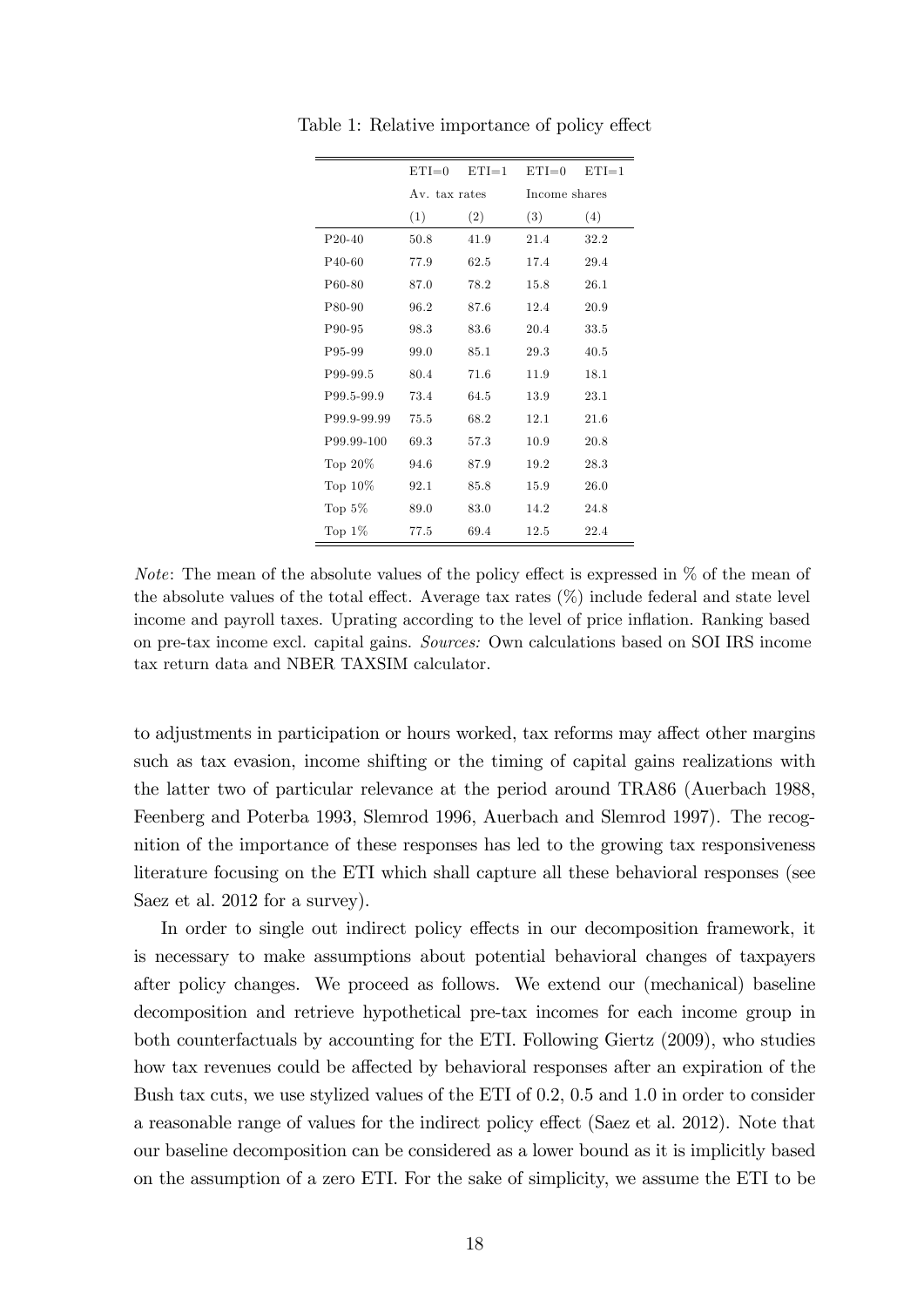constant across income groups (as in Giertz 2009) and over time. We are thus able to quantify what fraction of the total change in pre-tax income from period t to  $t + 1$  is due to behavioral responses and other factors, respectively. The indirect policy effect is derived such that it precisely corresponds to that fraction of the other effect (see Appendix A.1 for a formal derivation).

Table 4 (Appendix A.2) shows decomposition results for all major tax reforms in our sample period including indirect policy effects. Columns  $(1)$ – $(5)$  correspond to the baseline decomposition (Table 3), while columns  $(6)-(11)$  report results for indirect and residual effects. Note that the direct policy effect from our baseline (column  $(4)$ ) is not affected by the extension as it mechanically captures changes in policy parameters, but no behavioral responses. On average, for an ETI of 0.2, indirect policy effects are much smaller than direct policy effects. They become larger if we assume an ETI of  $0.5$  and are often as important as direct policy effects for an ETI of 1.

In Figure 6, we relate the direct policy effect (equivalent to the right-hand side  $graph$  in Figure 4) to the upper bound estimate of the total policy effect which is given as the sum of direct and indirect policy effects. Results based on an underlying ETI of 0.2 and 0.5 are presented in Figures 7 and 8 in Appendix A.2. Importantly, our baseline results are quantitatively affected, but not qualitatively.<sup>17</sup> Over the whole time period, taxpayers in the top quintile benefited most from tax policy and this effect is larger the higher the underlying ETI. The opposite effect can be observed for taxpayers in the second to fourth quintile.

In columns (2) and (4) of Table 1, the upper bound estimate for the total policy effect  $(ETI=1)$  is expressed in relation to the total change in average tax rates and income shares. While the fraction becomes smaller for average tax rates when indirect policy effects are accounted for (column  $(2)$  vs.  $(1)$ ), the overall impact of tax policy on inequality becomes larger which amplifies the direct effect. It now ranges between 18% and 41%.

### 4.4 Sensitivity checks

In this section, we check the sensitivity of our results with respect to several choices made.

Choice of the uprating factor. As a first sensitivity check, we replicate the analysis with mean nominal wage growth as uprating factor  $(\alpha$  in formulae (2) and (3)) in order to answer the question to what extent our results depend on the choice of the uprating

 $17$ An exception is the upper bound estimate on the total policy effect for taxpayers in the second quintile which turns out to be more negative than for taxpayers in the third quintile (Figure 6). For the total policy effect, it is important to note that a substantial part of the behavioral responses, in particular around TRA86, consisted of avoidance and timing responses which do not imply any additional income.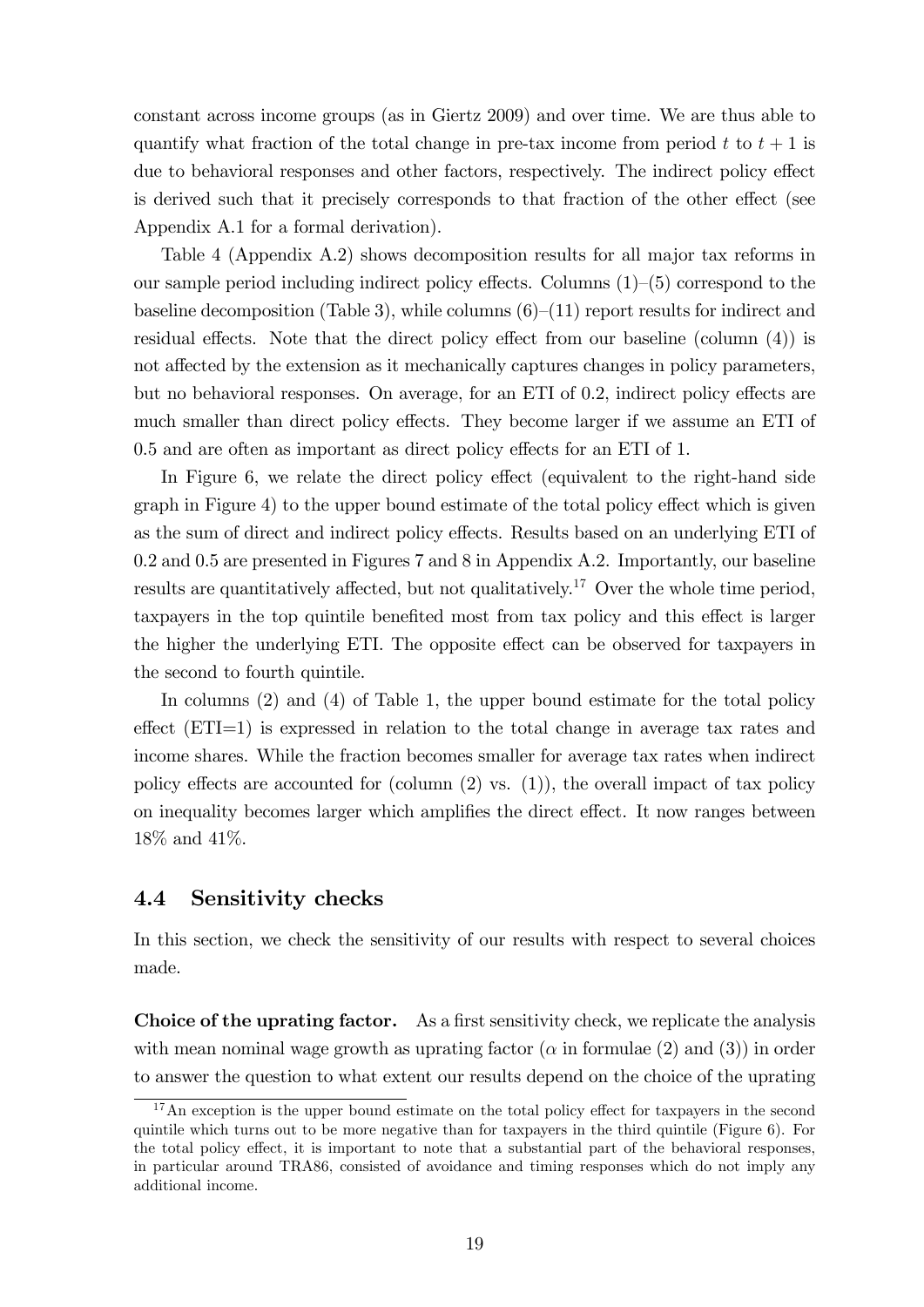



Note: P20-40: Second quintile, P40-60: Third quintile, P60-80: Fourth quintile. P80-100: Fifth quintile. The dashed vertical lines indicate the start of implementation of significant changes in tax legislation (section 3.4). Shaded areas show recession periods (NBER classification). ETI = 1. Uprating according to the level of price inflation. Sources: Own calculations based on SOI IRS income tax return data and NBER TAXSIM calculator.

factor. Over the whole sample period, mean nominal wages grew faster than the inflation rate which implies that taxpayers might move into higher/lower tax brackets when adjusting pre-tax incomes in our counterfactuals.<sup>18</sup> Figure 9 (Appendix A.2) shows that results do not change much with nominal wage indexation. The overall effect of tax policy is slightly more disequalizing than in our baseline. Cumulative policy effects on income shares are more beneficial for taxpayers in the fourth and fifth quintile relative to those in the the second and third quintile.

Ranking of tax units. In our baseline, we follow the approach of Piketty and Saez (2007) and rank tax units based on their pre-tax incomes excluding capital gains given that realized capital gains are not a regular stream of income. Capital gains are added back to pre- and post-tax incomes for the calculation of average tax rates and income shares. This might affect our results in particular for those periods in which significant changes in the amount of realized capital gains occurred, as can be observed around TRA86. Table 5 (Appendix A.2) shows decomposition results for TRA86 when tax

<sup>&</sup>lt;sup>18</sup>We choose the National Average Wage Index according to which the taxable maximum for Social Security is automatically adjusted. See http://www.ssa.gov/OACT/COLA/AWI.html for further information. If the consumer price index  $(CPI-U-RS)$  and the National Average Wage Index are normalized to 1 for the base year 1979, their 2007 values are 2.66 and 3.52, respectively.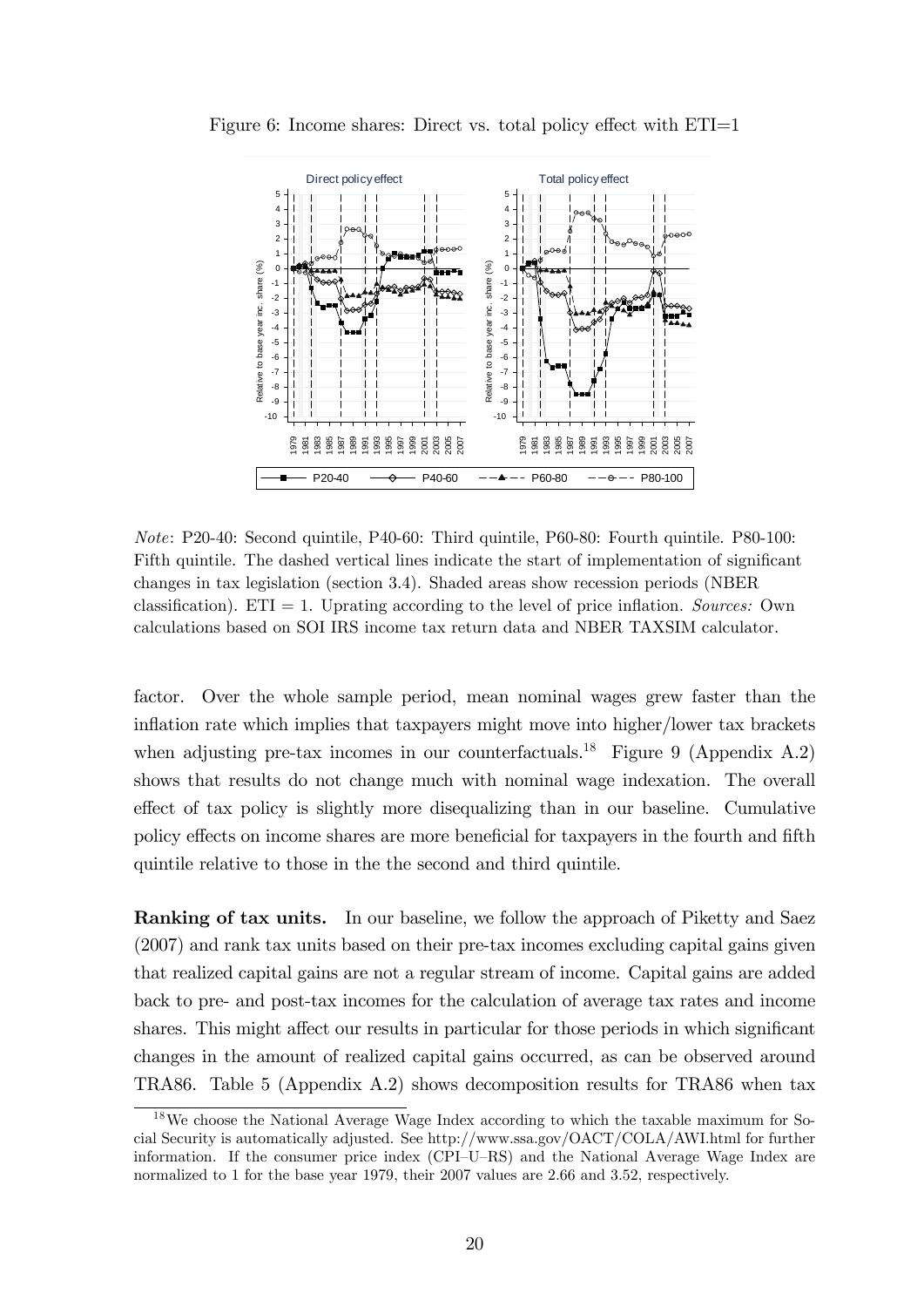units are ranked based on pre-tax incomes including capital gains. For the base year 1986, average tax rates appear to be substantially higher for taxpayers at the top 0.1% of the distribution than in our baseline (Table 3), whereas for 1988 average tax rates for the richest tax units are similar to those in our baseline. These differences can be explained by the fact that realizations of long-term capital gains peaked in 1986, in particular among affluent taxpayers, in anticipation of the tax increase in 1987.

The ranking of tax units also affects our decomposition results. This is especially evident when hypothetical average tax rates with 1986 pre-tax incomes and 1988 policy rules are compared (column (3) in Tables 3 and 5). The counterfactual average tax rate for taxpayers at the top 0.1% is substantially higher when taxpayers are ranked based on pre-tax incomes including capital gains. As a consequence, the beneficial effect of TRA86 for the richest taxpayers (top 1%) appears to be much stronger in our baseline, while results for the bottom 99% do not critically depend on the way tax units are ranked. Decomposition results for all other tax reforms in our sample period are not affected by the way tax units are ranked.

SOI IRS vs. CPS data. In a previous version of this paper, we have conducted the decomposition analysis using data from the CPS. Results are not directly comparable due to various data issues such as the need to impute itemized deductions and topcoding of high incomes in the CPS.<sup>19</sup> As a consequence, we have relied on percentile ratios such as the P90/P10, P90/P50 or P50/P10 and the Gini rather than (top) income shares for the calculation of the policy effect. Nevertheless, overall conclusions are the same. The policy effect is non-marginal, but smaller than the other effect. Tax policy was equalizing in the early 1990s, but highly disequalizing in the 1980s and early 2000s. A comparison of policy effects on the Gini coefficient based on these two data sources is shown in Figure 10 (Appendix A.2). For most years of our sample, the policy effects are of similar size.

### 5 Partisan effects on inequality

The previous analysis has shown that tax policy had a differential impact on inequality in different sub-periods which can be broadly classified by Republican and Democrat presidencies. Therefore, one interesting question that arises from our analysis is whether the direct policy effect on inequality is significantly affected by partisan politics. A key advantage of our policy effect compared to other outcome variables, such

<sup>&</sup>lt;sup>19</sup>Furthermore, Burkhauser et al. (2012a) and Burkhauser et al. (2012b) have shown that to some extent, differences in inequality trends based on income tax return data and the CPS can be explained by different income measures and sharing units. Most notably, median income growth is substantially higher with the household instead of the tax unit as sharing unit and when economies of scale in household consumption are taken into account.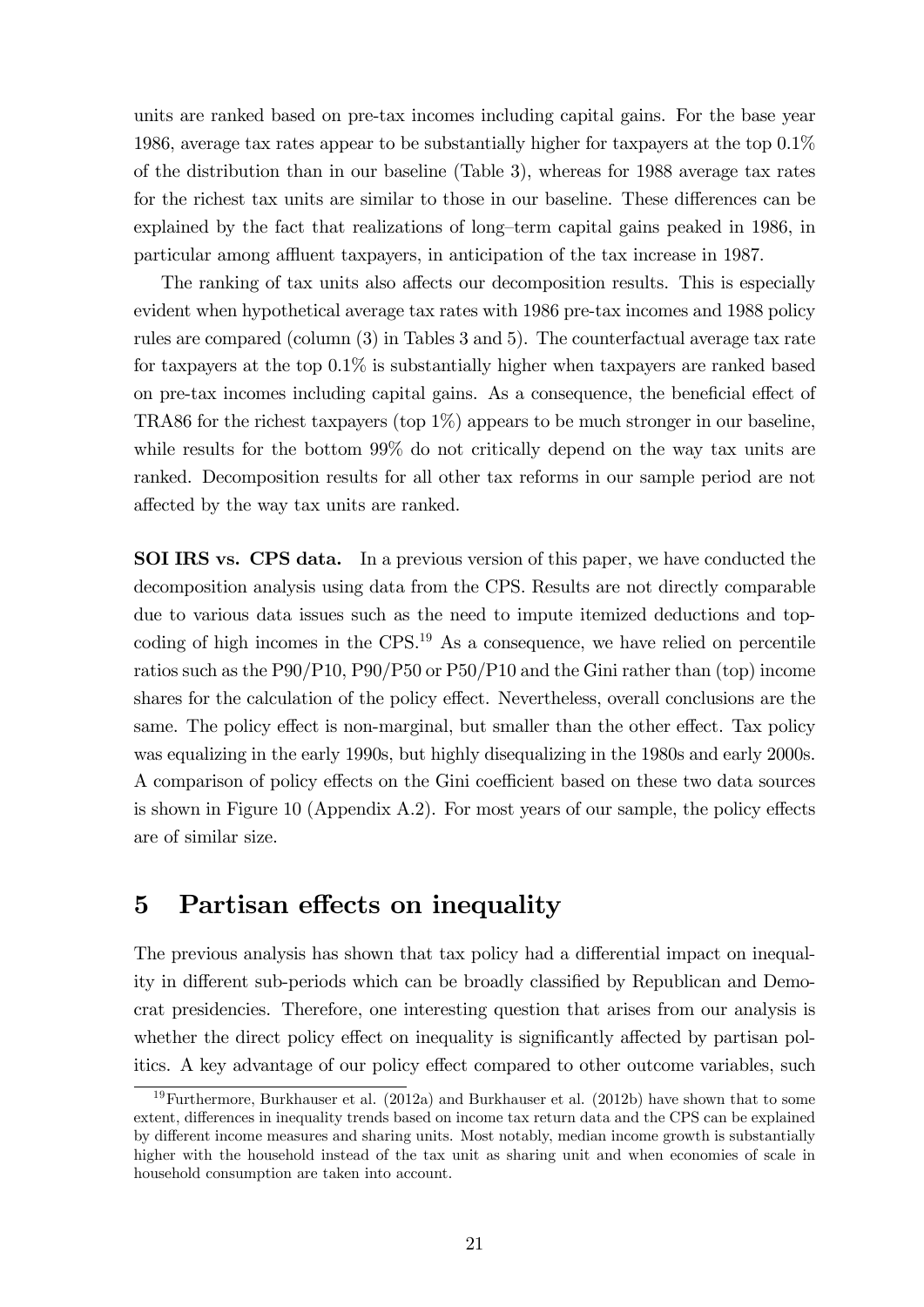as the total inequality level, is that it is solely affected by policymakers' decisions and not by pre-tax incomes. We are thus able to investigate the redistributive preferences of policymakers and hence the ëintendedíimpact of partisan tax policy on the income distribution.

In the U.S. the income tax burden is determined by both federal and state level tax policies implying both cross-sectional as well as time variation in the policy effect. In the following analysis, we exploit this heterogeneity across states and time. We estimate the partisan effect of the party of the U.S. President and of the legislative as well as the executive branch of state governments on the policy effect calculated for several distributional measures. We estimate an ordinary least squares (OLS) model similar to Reed  $(2006)$ . The sample consists of 28 years of observations  $(1980-2007)$  from 47 states. We follow Reed (2006) and exclude Alaska and Hawaii and also Nebraska given that its state representatives do not formally affiliate with political parties. The main explanatory variables of the partisan tax policy effect on the U.S. income distribution are binary variables for partisan control over both chambers of the state legislature by the Democratic or the Republican party, respectively. The omitted category is split control between the two parties. Moreover, we include binary variables for state-year observations where a Republican governor is in power as well as for years where the U.S. President is a Republican. For the latter two party variables, the omitted category is Democratic Governor and Democratic President, respectively. Additionally, we control for a comprehensive set of (lagged) state and voter characteristics as well as state fixed effects in order to minimize any bias which might result from unmeasured voter preferences. Importantly, all explanatory variables are lagged by one period in order to avoid endogeneity problems. Descriptive statistics are reported in Table 6. The regression equation reads:

$$
PE_{st} = \alpha + \beta \ P_{st-1} + \delta RP_{t-1} + \gamma X_{st-1} + \theta_s + \epsilon_{st},\tag{4}
$$

where  $PE_{st}$  is the direct policy effect in state s at time t,  $P_{st-1}$  is a vector of (lagged) partisan control variables for the state government,  $RP_{t-1}$  is a binary variable for a Republican President,  $X_{st-1}$  is a vector of controls for state characteristics variables (as in Reed 2006), and  $\theta_s$  are state fixed effects. In our regression model, identifying variation comes solely from states where partisan control over the executive or legislative branch has changed within the period under consideration. The party affiliation of the state governor has changed in all states except South Dakota which only had Republican governors. There are 7 (3) states where the Democrats (Republicans) exclusively controlled the legislature over the whole sample period and one state where the legislature was always split between Democrats and Republicans with no majority for one party.

Our baseline results are presented in Table 2 (Table 7 in the Appendix reports the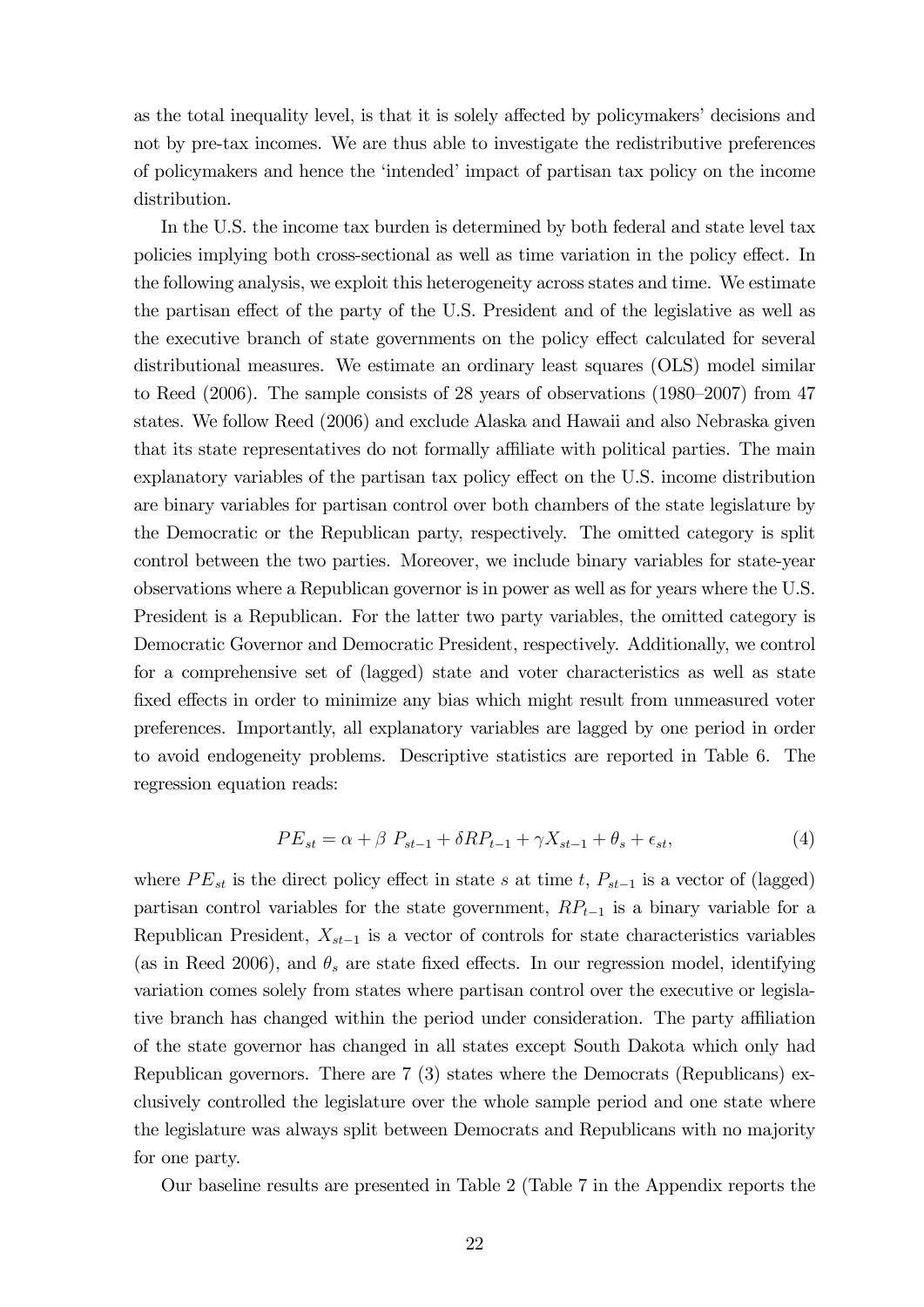|                          | $\left( 1\right)$ | (2)          | (3)                 | (4)                                                                        | (5)          | (6)         | (7)         | (8)          | (9)          |
|--------------------------|-------------------|--------------|---------------------|----------------------------------------------------------------------------|--------------|-------------|-------------|--------------|--------------|
| Dep. var.: Policy effect | $P0-20$           | $P20-40$     | P <sub>40</sub> -60 | P60-80                                                                     | P80-100      | Top $10\%$  | Top $5\%$   | Top $1\%$    | Gini         |
| Democratic Legislature   | $0.0097*$         | $0.0186***$  | $0.0191***$         | $0.0142*$                                                                  | $-0.0640***$ | $-0.0522**$ | $-0.0488**$ | $-0.0527***$ | $-0.0639***$ |
|                          | (1.8577)          | (3.0524)     | (3.4478)            | (1.8300)                                                                   | $(-3.5838)$  | $(-2.4026)$ | $(-2.1238)$ | $(-2.8415)$  | $(-3.2557)$  |
| Republican Legislature   | 0.0004            | $-0.0075$    | $-0.0045$           | 0.0028                                                                     | 0.0088       | 0.0300      | 0.0191      | 0.0039       | 0.0169       |
|                          | (0.1165)          | $(-1.5722)$  | $(-0.8664)$         | (0.4569)                                                                   | (0.5434)     | (1.5858)    | (0.9375)    | (0.2370)     | (1.0312)     |
| Republican Governor      | $-0.0085**$       | $-0.0123***$ | $-0.0045$           | $-0.0068$                                                                  | $0.0315***$  | $0.0388***$ | $0.0396***$ | $0.0356***$  | $0.0440***$  |
|                          | $(-2.4958)$       | $(-3.1957)$  | $(-1.3042)$         | $(-1.3920)$                                                                | (2.7747)     | (2.9753)    | (2.8625)    | (2.9502)     | (3.5971)     |
| Republican President     | $-0.0248***$      | $-0.0373***$ | $-0.0325***$        | $-0.0206***$                                                               | $0.1136***$  | $0.0899***$ | $0.0537***$ | 0.0092       | $0.1164***$  |
|                          | $(-7.1196)$       | $(-8.5261)$  | $(-8.8533)$         | $(-4.2204)$                                                                | (9.7671)     | (6.3798)    | (3.5634)    | (0.7248)     | (8.7464)     |
| Observations             | 1,316             | 1,316        | 1,316               | 1,316                                                                      | 1,316        | 1,316       | 1,316       | 1,316        | 1,316        |
| R-squared                | 0.1341            | 0.1661       | 0.1666              | 0.0668                                                                     | 0.1688       | 0.0936      | 0.0490      | 0.0467       | 0.1343       |
| Mean dep. var.           | $-0.003$          | $-0.001$     | $-0.007$            | $-0.015$                                                                   | 0.026        | 0.022       | 0.015       | 0.010        | 0.016        |
| Std.Dev. dep. var.       | 0.053             | 0.062        | 0.058               | 0.075                                                                      | 0.188        | 0.204       | 0.219       | 0.185        | 0.196        |
| $H0:$ Dem. $L = Rep. L.$ | 0.153             | 0.000        | 0.000               | 0.148                                                                      | 0.000        | 0.000       | 0.003       | 0.003        | 0.000        |
|                          |                   |              |                     | Robust t-statistics in parentheses, *** $p<0.01$ , ** $p<0.05$ , * $p<0.1$ |              |             |             |              |              |

*Note*: In columns  $(1)-(8)$ , dependent variable is the state-level policy effect on the income share of various income groups. In column (9), dependent variable is the state-level Gini coefficient. All specifications include state fixed effects and controls as reported in Table 7. We estimate robust standard errors. The last row shows p-values for the hypothesis test  $\beta_{Dem.Legislature} = \beta_{\text{Re }p.Legislature}$ . Sources: See overview in Appendix A.2.

full model including all control variables). Columns  $(1)-(8)$  show regression results for the policy effect on the income share of various income groups in each state's income distribution while in column  $(9)$  the policy effect on the Gini coefficient is used as inequality measure. Contrary to the previous analysis, non-filers are not imputed here such that the bottom quintile consists of the poorest  $20\%$  of taxpayers in each state's income distribution. Focus first on the partisan effect of the state legislature. The coefficients for Democratic Legislature are significant and have a positive sign when the policy effect on the income share of the bottom four quintiles is our dependent variable (columns  $(1)-(4)$ ), but a negative sign in all other specifications. The within-estimator implies that we can calculate the difference between the coefficients on Democratic and Republican Legislature in order to gauge the partisan effect. For example, a change from a Republican to a Democratic state legislature, ceteris paribus, increases the income share of taxpayers in the second and third quintile by roughly 0.02-0.03 percentage points, but decreases the income share of taxpayers in the Öfth quintile by 0.07 points. As a consequence, Democratic legislatures have reduced overall inequality as shown by the negative sign of the Gini coefficient in column  $(9)$ . The hypothesis test that the coefficients for Democratic and Republican Legislature are equal can be rejected at the  $1\%$ -level for all specifications (p-values are reported in the last row of the table) except for those in columns  $(1)$  and  $(4)$ , where the policy effect on the first and fourth quintile is used as dependent variable.

Turning next to the gubernatorial (state) tax policy effect on inequality, we find that with the exception of the models in columns  $(3)$  and  $(4)$ , the coefficients on Republican Governor are signiÖcant and have the opposite sign than those on Democratic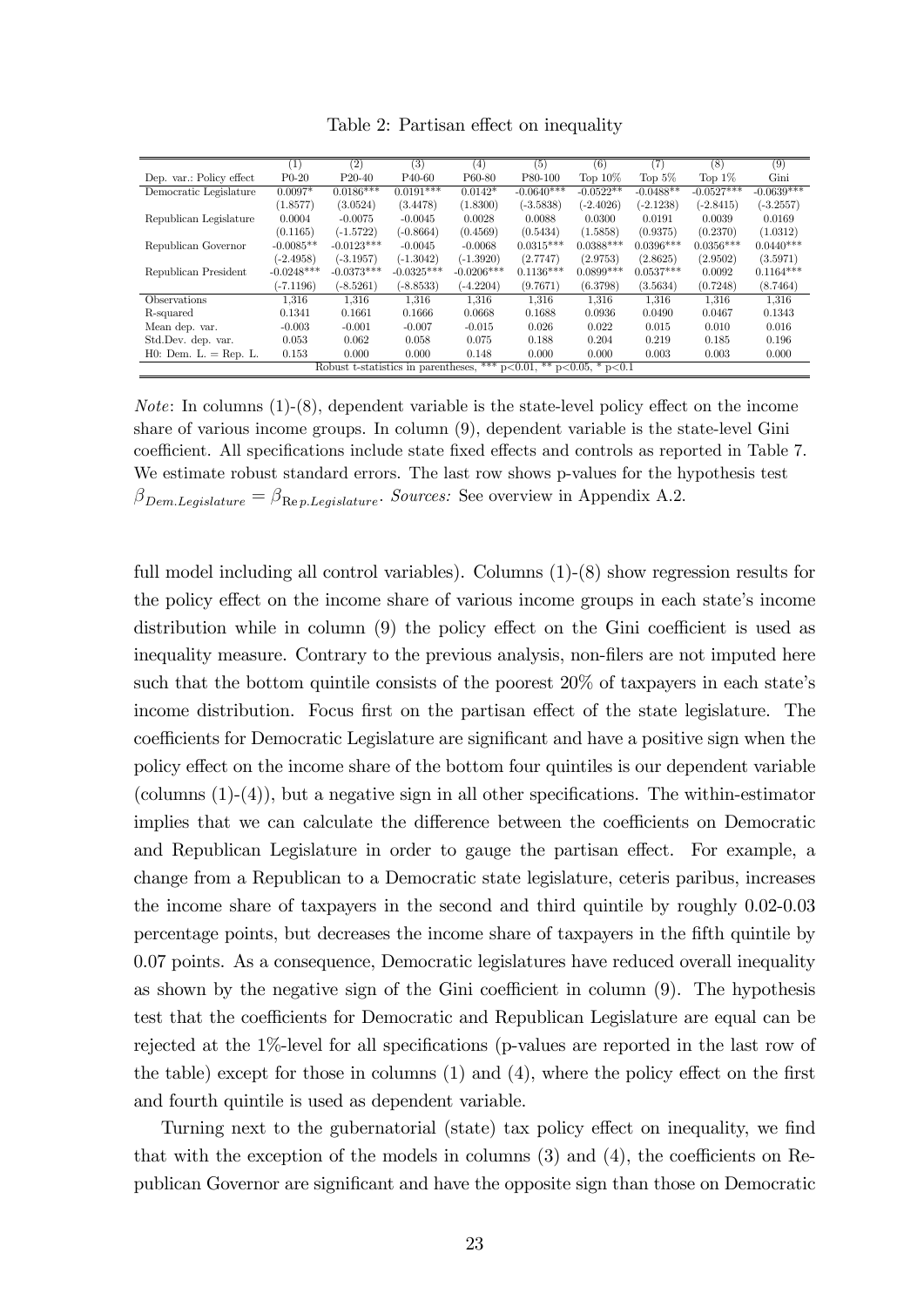Legislature implying that state income taxes had an inequality-increasing effect after a switch from a Democratic to a Republican Governor. The same conclusion can be drawn for tax policy changes on the federal level with the Republican President time dummy being significant and of negative sign in columns  $(1)-(4)$  and positive in columns  $(5)-(9)$ , albeit not significant for the policy effect on the income share of the top  $1\%$  in a state.

Our results suggest that tax policy of the Democrats is geared towards taxpayers up to the fourth quintile, while Republicans seem to target taxpayers in the top quintile. Even though our estimates appear to be small, they have a non-negligible effect on changes in inequality. The size of the coefficients should be compared with the average policy effect (see bottom of Table 2) as well as the mean change in post-tax income shares (see Table  $6$ ). In general, the political party coefficients are substantially larger than the average yearly policy effect in absolute terms. Moreover, the partisan effect of a switch from a Republican to a Democratic legislature relative to the average total change in post-tax inequality can be calculated by taking the difference between the Democratic and Republican Legislature coefficients and dividing this number by the mean change in the corresponding inequality measure. We find that the partisan effect of controlling both chambers of the state legislature makes up 23-42% of the total change in post-tax inequality with the largest effect for the income share of taxpayers in the second quintile. The corresponding gubernatorial effect relative to the mean change in inequality ranges between 12-37%. Hence, we conclude that partisan tax policy has not only a statistically significant effect on U.S. income distribution, but is also economically important.

Sensitivity analysis. These baseline results are robust with respect to several different model specifications. For example, we have estimated the same model including interactions between partisan control over the legislative and the executive branch within states or interactions between the party of the President and control of the Congress. This does not alter the general pattern of Republicans increasing inequality especially at the top and Democrats increasing the income share of the bottom 80% of the distribution (results available upon request). Moreover, we have estimated a model where the Republican President dummy is replaced by time fixed effects for federal legislative terms. Table 8 confirms that partisan effects for state governments are of similar size as in our baseline model. Aggregating the data to 5-year averages as suggested by Reed (2006) reduces the number of state-year observations significantly and causes the policy effect to cancel out in some of the 5-year periods. As a consequence partisan effects become smaller and less significant (results available upon request).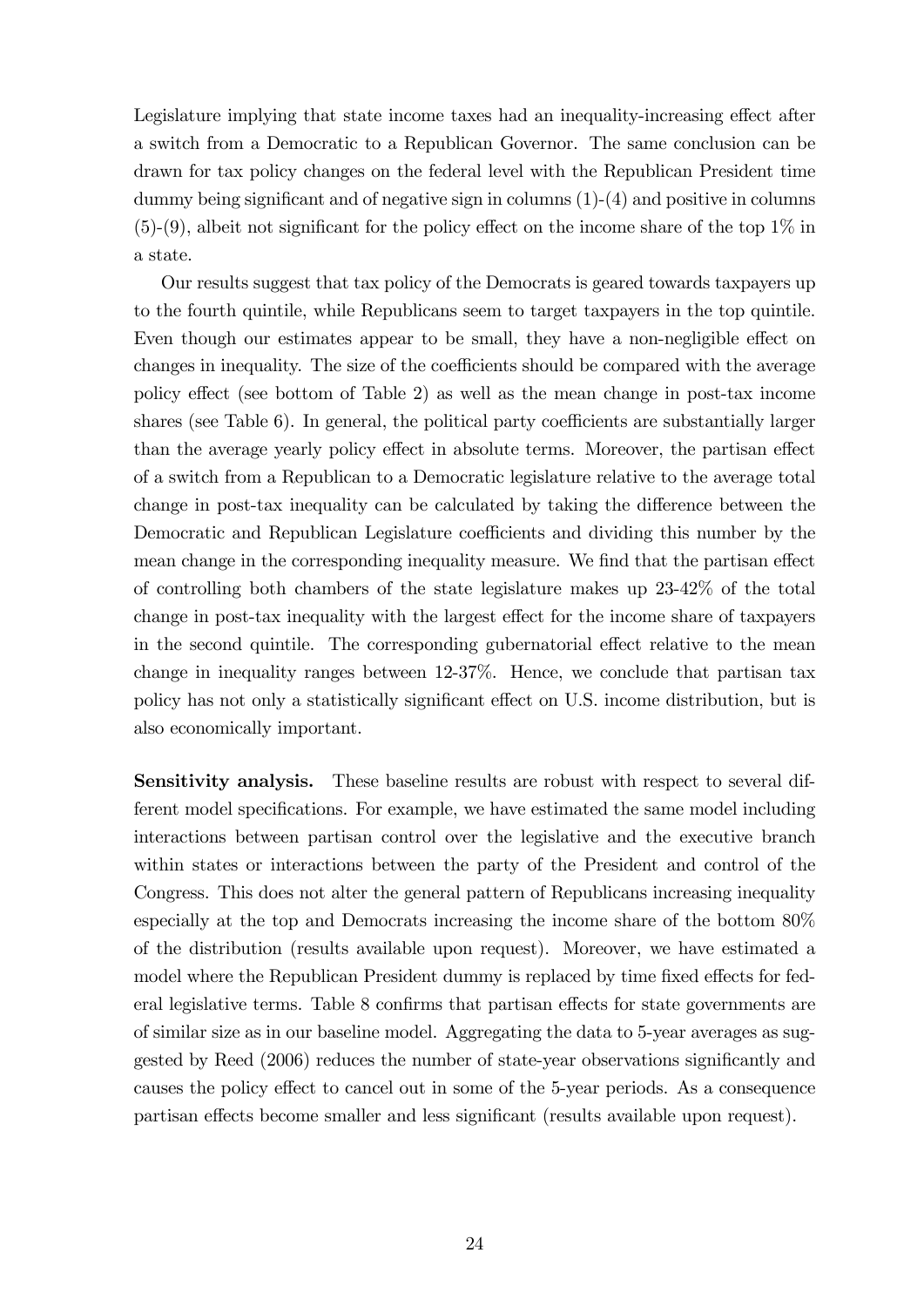### 6 Conclusion

In this paper, we have analyzed how tax policy has affected post-tax income inequality in the U.S. from 1979 to 2007 based on counterfactual simulations. The decomposition analysis has enabled us to isolate and quantify the direct effect of tax policy on the posttax income distribution. A main finding of our analysis is that, over the whole sample period, tax policy aggravated the trend of growing inequality in pre-tax incomes: tax policy had a positive (negative) effect on the income share of taxpayers above (below) the 80th percentile. Hence, without any tax policy changes, observed inequality would be lower nowadays. A second key result is that the policy effect corresponds to  $11$  $29\%$  of the total change in income shares of different income groups. The effect was largest for taxpayers in the 95th to 99th percentile but smallest for those in the top 1%. Thus, even though the surge in top incomes in the last three decades was to a large extent market driven, tax policy explains a substantial part of this trend. In addition, accounting for indirect policy effects due to behavioral responses does not change our results qualitatively, but raises the relative importance of the policy effect on inequality: the upper bound estimate for the total policy effect is  $18-41\%$  (depending on the inequality measure) of the total change.

Our analysis has also shown that tax reforms in the 1980s and early 2000s exacerbated trends of growing inequality while those in the early 1990s benefited low-income taxpayers. As these periods coincide with Republican and Democratic administrations, we have additionally analyzed how the political cycle in the U.S. has affected inequality. For our estimates of partisan effects, we have exploited the fact that the policy effect is independent of all other factors beyond the control of policymakers. Our results suggest that tax reforms passed by Republican governments had a positive effect on the income shares of taxpayers in the top quintile, whereas Democrats targeted the bottom  $80\%$  of the income distribution. The partisan effect of controlling either the legislative or the executive branch of state governments accounted for  $12-42\%$  of the total change in post-tax inequality.

Our analysis has to be interpreted in the light of the following qualifications. First, our analysis is purely positive. Throughout this paper, we have abstracted from normative welfare considerations regarding the optimal amount of redistribution. Second, the calculation of indirect policy effects is based on stylized assumptions about behavioral responses to tax changes. However, we have used a range of plausible parameter values for the ETI and found qualitatively similar results. Third, we have focused the analysis on the U.S.. In future research, it would be interesting to replicate our analy- $\sin$  for other countries in order to investigate if (partisan) tax policy affects inequality differently across different institutional settings.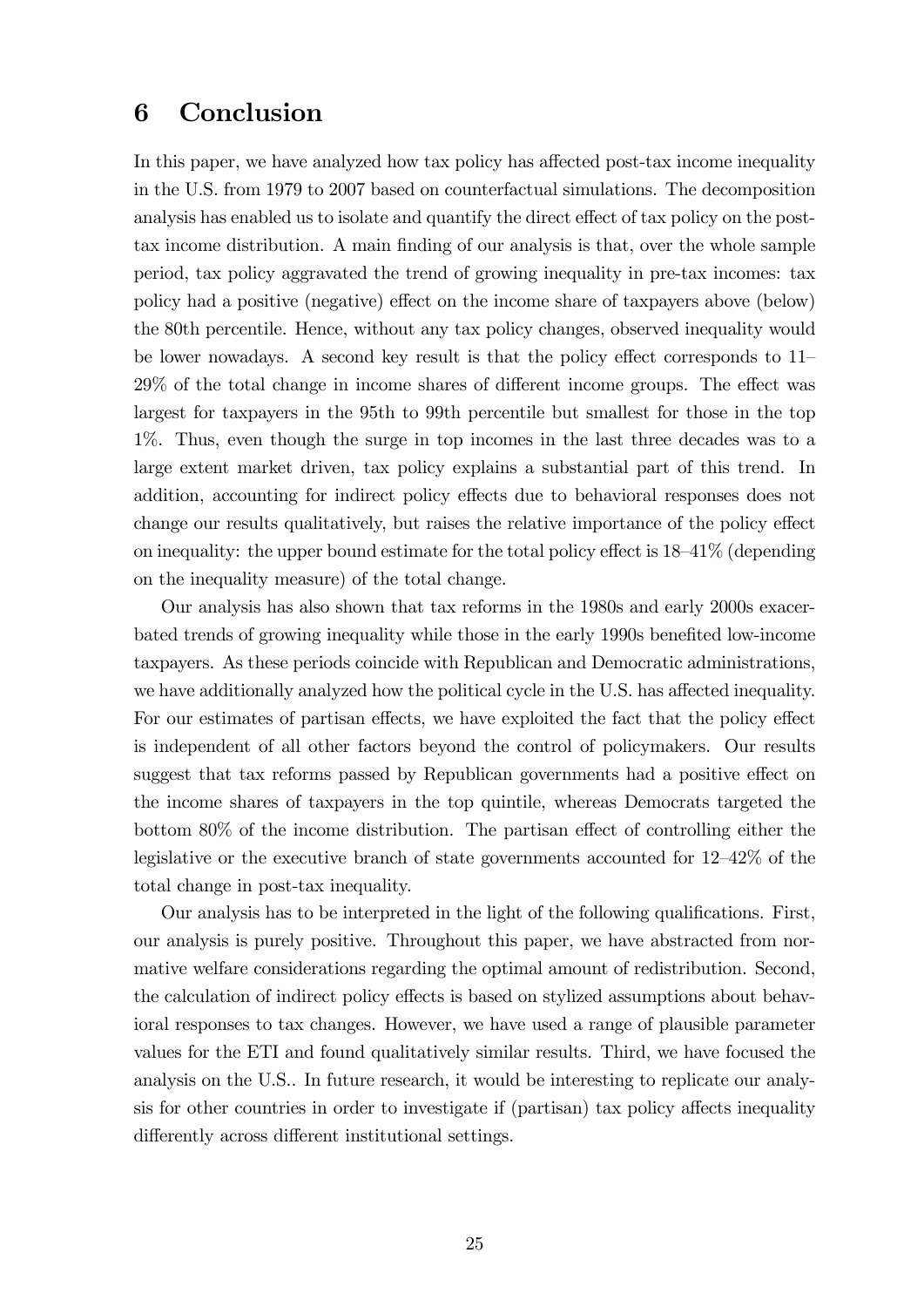### References

- Alm, J., Lee, F. and Wallace, S. (2005). How fair? Changes in federal income taxation and the distribution of income, 1978 to 1998, Journal of Policy Analysis and *Management* **24** (1):  $5-22$ .
- Anderson, S. and Habel, P. (2009). Revisiting adjusted ADA scores for the U.S. Congress, 1947-2007, *Political Analysis* 17: 83–88.
- Auerbach, A. (1988). Capital Gains Taxation in the United States, Brookings Papers on Economics Activity  $19(2)$ : 595–638.
- Auerbach, A. and Slemrod, J. (1997). The Economic Effects of the Tax Reform Act of 1986, Journal of Economic Literature  $\textbf{XXXV}: 589-632$ .
- Bakija, J., Cole, A. and Heim, B. (2012). Jobs and income growth of top earners and the causes of changing income inequality: Evidence from U.S. tax return data, Working paper, Williams College.
- Bargain, O. and Callan, T. (2010). Analysing the effects of tax-benefit reforms on income distribution: A Decomposition Approach, *Journal of Economic Inequality* 8  $(1): 1-21.$
- Bartels, L. (2008). Unequal Democracy The Political Economy of the New Gilded Age, Princeton University Press.
- Bourguignon, F. and Spadaro, A. (2006). Microsimulation as a tool for evaluating redistribution policies, *Journal of Economic Inequality*  $4(1)$ : 77–106.
- Burkhauser, R., Feng, S., Jenkins, S. and Larrimore, J. (2011). Trends in United States Income Inequality Using the March Current Population Survey: The Importance of Controlling for Censoring, Journal of Economic Inequality  $9(3)$ : 393-415.
- Burkhauser, R., Feng, S., Jenkins, S. and Larrimore, J. (2012a). Recent trends in top income shares in the USA: Reconciling estimates from March CPS and IRS tax return data, Review of Economics and Statistics  $94(2)$ : 371–388.
- Burkhauser, R., Larrimore, J. and Simon, K. (2012b). A "second opinion" on the economic health of the American middle class, National Tax Journal  $65 (1)$ : 7-32.
- Clark, T. and Leicester, A. (2004). Inequality and two decades of British tax and benefit reform, *Fiscal Studies* 25 (2):  $129-158$ .
- Congressional Budget Office (2010). Average federal tax rates and income, by income category, 1979-2007, Accessed at http://www.cbo.gov/publications/collections/collections.cfm?collect=13.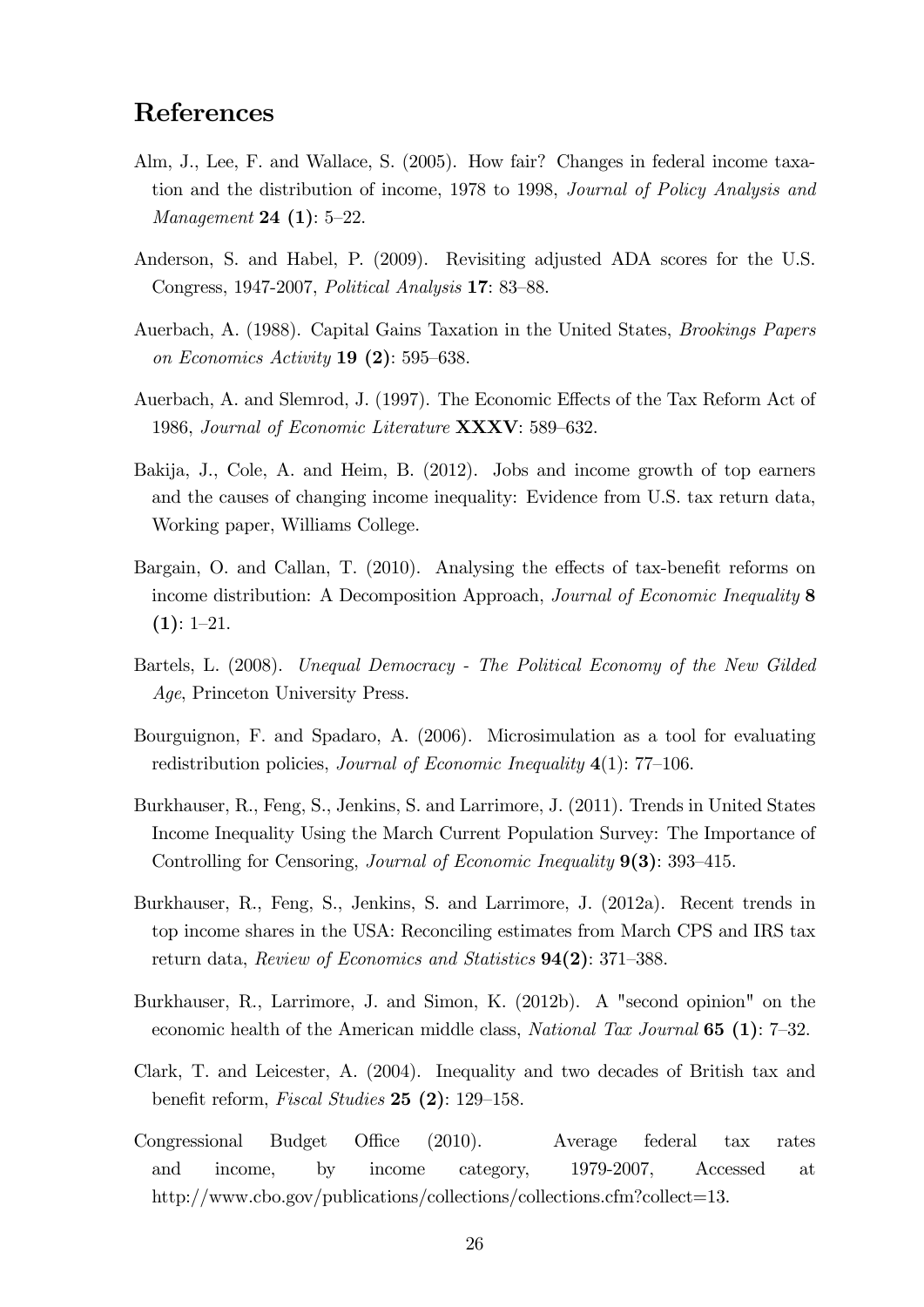- Dardanoni, V. and Lambert, P. (2002). Progressivity comparisons, *Journal of Public* Economics 86: 99-122.
- DeBacker, J., Heim, B., Panousi, V. and Vidangos, I. (2012). Rising inequality: Transitory or Permanent? New evidence form a panel of U.S. tax returns 1987-2006, Available at SSRN: http://ssrn.com/abstract=1747849.
- Diamond, P. and Saez, E. (2011). The Case for a Progressive Tax: From Basic Research to Policy Recommendations, *Journal of Economic Perspectives* **25** (4):  $165-190$ .
- Eissa, N. and Hoynes, H. (2006). Behavioral Responses to Taxes: Lessons from the EITC and Labor Supply, in Tax Policy and the Economy 20, M.I.T. Press, 74-110.
- Eissa, N. and Hoynes, H. (2011). Redistribution and Tax Expenditures: The Earned Income Tax Credit, National Tax Journal 64 (2): 689–730.
- Eissa, N., Kleven, H. and Kreiner, C. T. (2008). Evaluation of four tax reforms in the Unites States: Labor supply and welfare effects for single mothers, *Jounal of Public* Economics **92**: 795–816.
- Feenberg, D. and Poterba, J. (1993). Income inequality and the incomes of very highincome taxpayers: Evidence from tax returns, in Tax Policy and the Economy 7, edited by James M. Poterba, M.I.T. Press, 145-177.
- Feenberg, D. R. and Coutts, E. (1993). An Introduction to the TAXSIM Model, Journal of Policy Analysis and Management  $12(1)$ : 189–194.
- Giertz, S. (2009). The Elasticity of Taxable Income: Influences on Economic Efficiency and Tax Revenues, and Implications for Tax Policy, in Tax Policy Lessons from the 2000s, ed. Alan Viard, 101-136. Washington, DC: AEI Press.
- Gottschalk, P. and Danziger, S. (2005). Inequality of wage rates, earnings and family income in the United States, 1975-2002, Review of Income and Wealth  $51 (2): 231-$ 254.
- Gottschalk, P. and Smeeding, T. (1997). Cross-national comparisons of earnings and income inequality, *Journal of Economic Literature* 35: 633-87.
- Gramlich, E., Kasten, R. and Sammartino, F. (1993). Growing inequality in the 1980s: The role of federal taxes and cash transfers, In Uneven tides: Rising inequality in America, ed. Sheldon Danziger and Peter Gottschalk, 225-49. New York: Russell Sage Foundation.
- Heathcote, J., Perri, F. and Violante, G. (2010). Unequal we stand: An empirical analysis of economic inequality in the United States, 1967-2006, Review of Economic Dynamics **13** (**1**):  $15-51$ .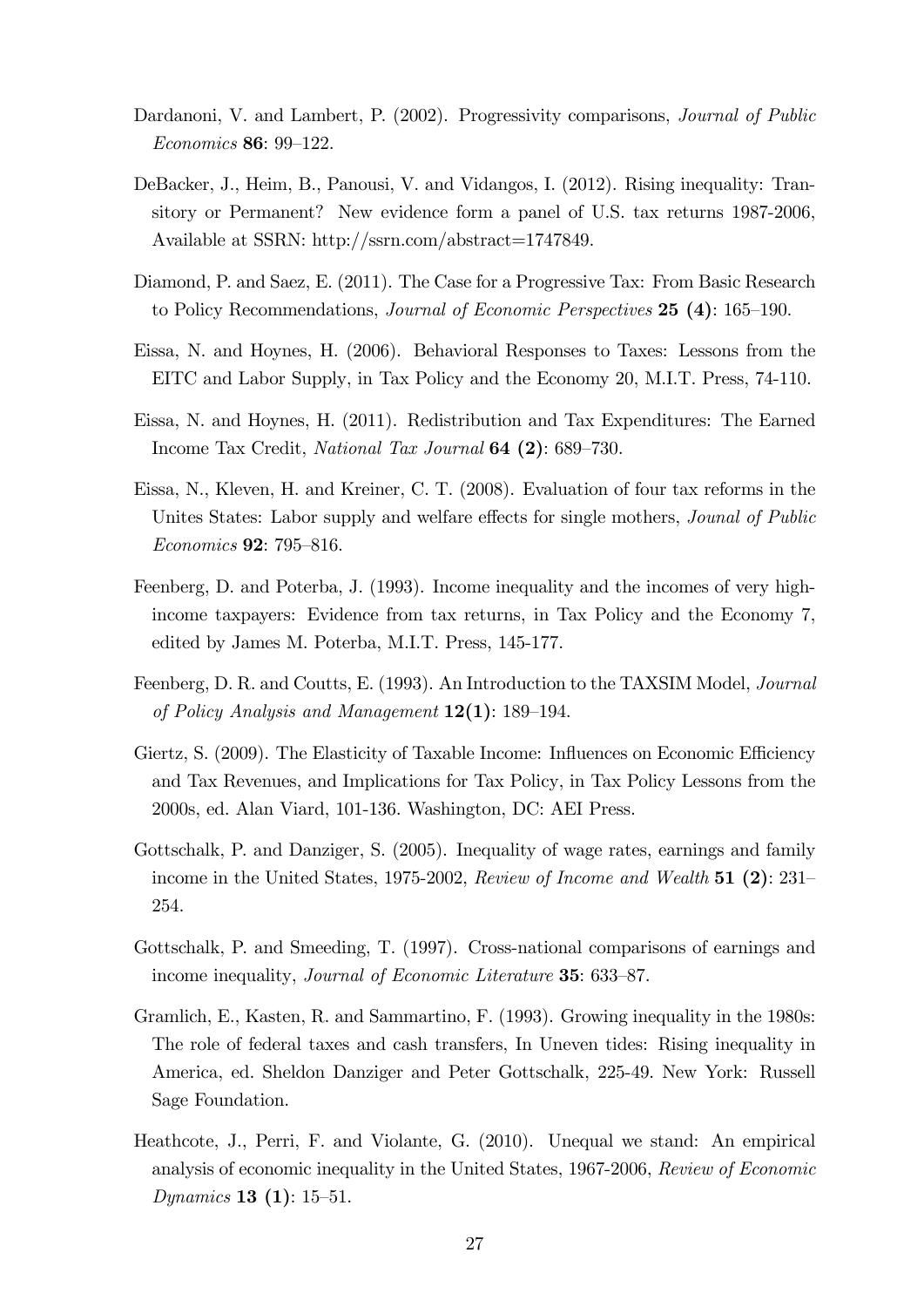- Hirsch, B., Macpherson, D. and Vroman, W. (2001). Estimates of Union Density by State, Monthly Labor Review 124: 51-55.
- Kasten, R., Sammartino, F. and Toder, E. (1994). Trends in federal tax progressivity, 1980-93, In Tax progressivity and income inequality, ed. J. Slemrod, 9-50. Cambridge: Cambridge University Press.
- Klarner, C. (2003). Measurement of the Partisan Balance of State Government, State Politics and Policy Quarterly 3: 309–319.
- Lambert, P. and Thoresen, T. (2009). Base independence in the analysis of tax policy effects: with an application to Norway 1992-2004, International Tax and Public Finance 16:  $219-252$ .
- Leigh, A. (2008a). Do redistributive state taxes reduce inequality?, National Tax Journal 61 $(1)$ : 81–104.
- Leigh, A. (2008b). Estimating the impact of gubernatorial partisanship on policy settings and economic outcomes: A regression discontinuity approach, European Journal of Political Economy  $24: 256-268$ .
- McCarty, N. and Pontusson, J. (2009). The political economy of inequality and redistribution, In The Oxford Handbook of Economic Inequality.
- Meyer, B. (2010). The effects of the Earned Income Tax Credit and recent reforms, in Tax Policy and the Economy 24, edited by Jeffrey Brown, M.I.T. Press, 153-180.
- Mitrusi, A. and Poterba, J. (2000). The Distribution of Payroll and Income Tax Burdens, 1979-99, National Tax Journal 53 (3): 765–794.
- Musgrave, R. and Thin, T. (1948). Income tax progression, 1929-1948, Journal of Political Economy 56:  $498-514$ .
- OECD (2011). Divided we stand: Why inequality keeps rising, OECD Publishing.
- Pettersson-Lidbom, P. (2008). Do parties matter for economic outcomes? A regressiondiscontinuity approach, Journal of the European Economic Association  $6(5)$ : 1037 1056.
- Piketty, T. and Saez, E. (2003). Income Inequality in the United States, 1913-1998, Quarterly Journal of Economics  $\text{CXVIII}$  (1): 1–39.
- Piketty, T. and Saez, E. (2007). How Progressive is the U.S. Federal Tax System? A Historical and International Perspective, Journal of Economic Perspectives 21  $(1): 3-24.$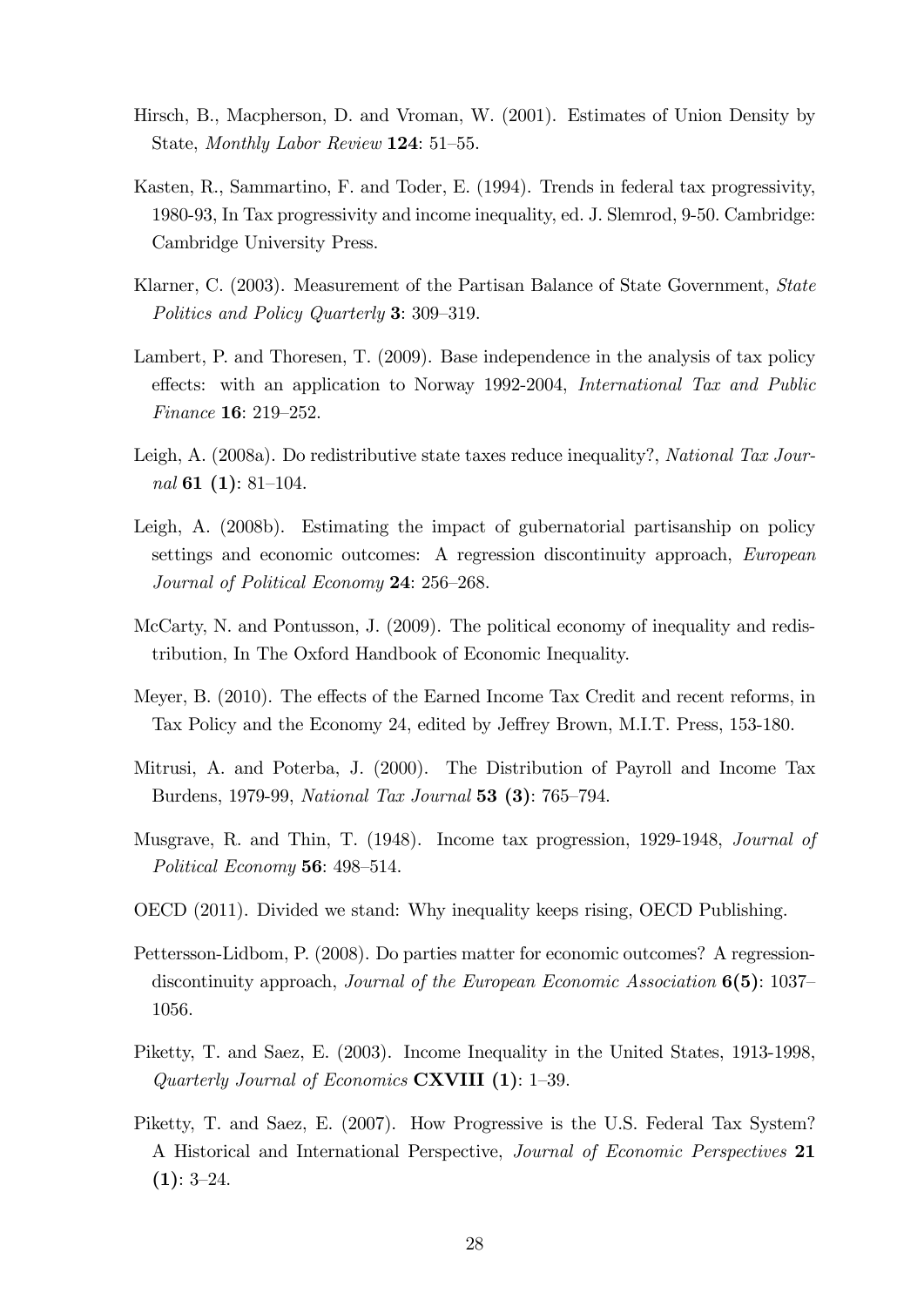- Piketty, T., Saez, E. and Stantcheva, S. (2011). Optimal taxation of top labor incomes: A tale of three elasticities, NBER Working Paper 17616.
- Poterba, J. (2007). Income inequality and income taxation, Journal of Policy Modeling 29: 623-633.
- Reed, W. R. (2006). Democrats, republicans, and taxes: Evidence that political parties matter, Journal of Public Economics 90: 725–750.
- Saez, E. (2003). The effect of marginal tax rates on income: a panel study of 'bracket creep', Journal of Public Economics  $87: 1231-1258$ .
- Saez, E., Slemrod, J. and Giertz, S. (2012). The elasticity of taxable income with respect to marginal tax rates: A critical review, Journal of Economic Literature 50:1:  $3-50$ .
- Scheve, K. and Stasavage, D. (2009). Institutions, partisanship, and inequality in the long run, *World Politics* **61** (2): 215–253.
- Shorrocks, A. (1999). Decomposition Procedures for Distributional Analysis: A Unified Framework based on the Shapley Value, University of Essex and Institute for Fiscal Studies, Wivenhoe Park.
- Slemrod, J. (1992). Taxation and inequality: A time-exposure perspective, in Tax Policy and the Economy 6, edited by James Poterba, M.I.T. Press, 105-127.
- Slemrod, J. (1996). High-Income Families and the Tax Changes of the 1980s: The Anatomy of Behavioral Response, In Empirical Foundations of Household Taxation, ed. M. Feldstein and J. Poterba, 169-192. University of Chicago Press.
- Tempalski, J. (2006). Revenue effects of major tax bills, Office of Tax Analysis Working Paper 81.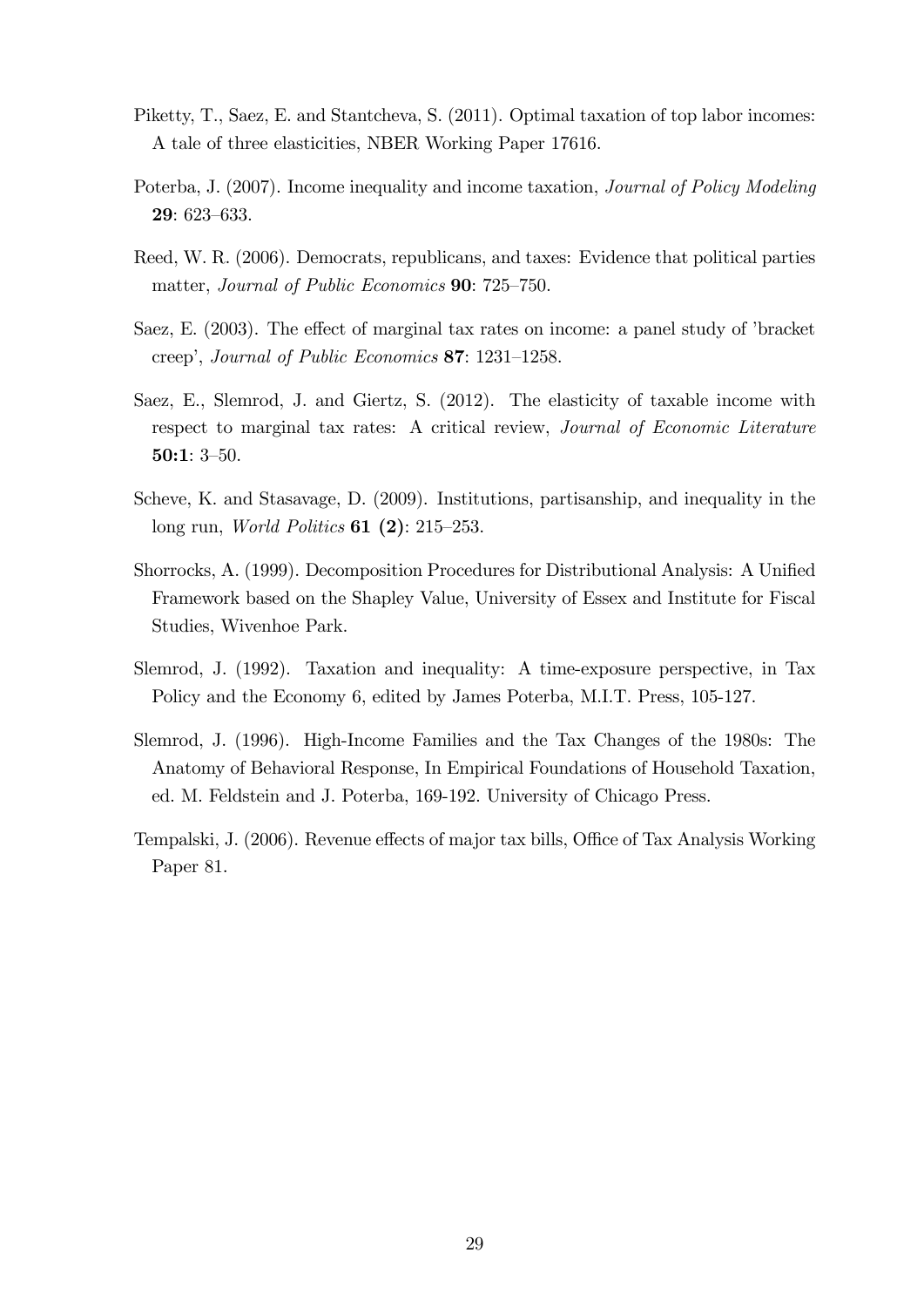## A Appendix:

### A.1 Decomposition including indirect policy effect

We extend decompositions I and II as follows:

Decomposition I:

$$
\Delta M = \underbrace{M[d_{t+1}(p^{t+1}, y^{t+1})] - M[d_t(p^t, \frac{y^{t+1}}{\alpha^{t+1}})]}_{\text{policy effect I}} + \underbrace{M[d_t(p^t, \frac{y^{t+1}}{\alpha^{t+1}})] - M[d_t(p^t, \frac{y}{\alpha^{t+1}})]}_{\text{indirect policy effect I}} + \underbrace{M[d_t(p^t, \frac{y}{\alpha^{t+1}})] - M[d_t(p^t, y^t)]}_{\text{residual effect I}}
$$
\n
$$
(5)
$$

Decomposition II:

$$
\Delta M = \underbrace{M[d_{t+1}(p^{t+1}, y^{t+1})] - M[d_{t+1}(p^{t+1}, \alpha^{t+1}y^{t})]}_{\text{residual effect II}} + \underbrace{M[d_{t+1}(p^{t+1}, \alpha^{t+1}y^{t})] - M[d_t(p^{t+1}, \alpha^{t+1}y^{t})]}_{\text{indirect policy effect II}}.
$$
\n
$$
+ \underbrace{M[d_{t+1}(p^{t+1}, \alpha^{t+1}y^{t})] - M[d_t(p^{t}, y^{t})]}_{\text{policy effect II}}
$$
\n(6)

with  $y$  and  $y'$  as vectors of hypothetical pre-tax incomes after behavioral re- $\sim t$  $-t+1$ sponses. The ETI-formula reads:

$$
\varepsilon = \frac{\Delta y}{\Delta (1 - T)} * \frac{1 - T}{y}
$$

The behavioral response is calculated for decompositions I and II:

$$
\Delta y^I = \varepsilon * \Delta (1 - T) * \frac{y^{t+1}}{(1 - T)_{t+1}} \text{ (decomposition I)}
$$

$$
\Delta y^{II} = \varepsilon * \Delta (1 - T) * \frac{y^t}{(1 - T)_t} \text{ (decomposition II)}
$$

with  $\varepsilon = 0.2, 0.5$  or 1,  $\Delta(1 - T)$  given by the policy effect on average tax rates, T average tax rates and  $y^{t}/y^{t+1}$  observed pre-tax incomes in t and  $t + 1$ . Averaging over both decompositions yields the Shapley value: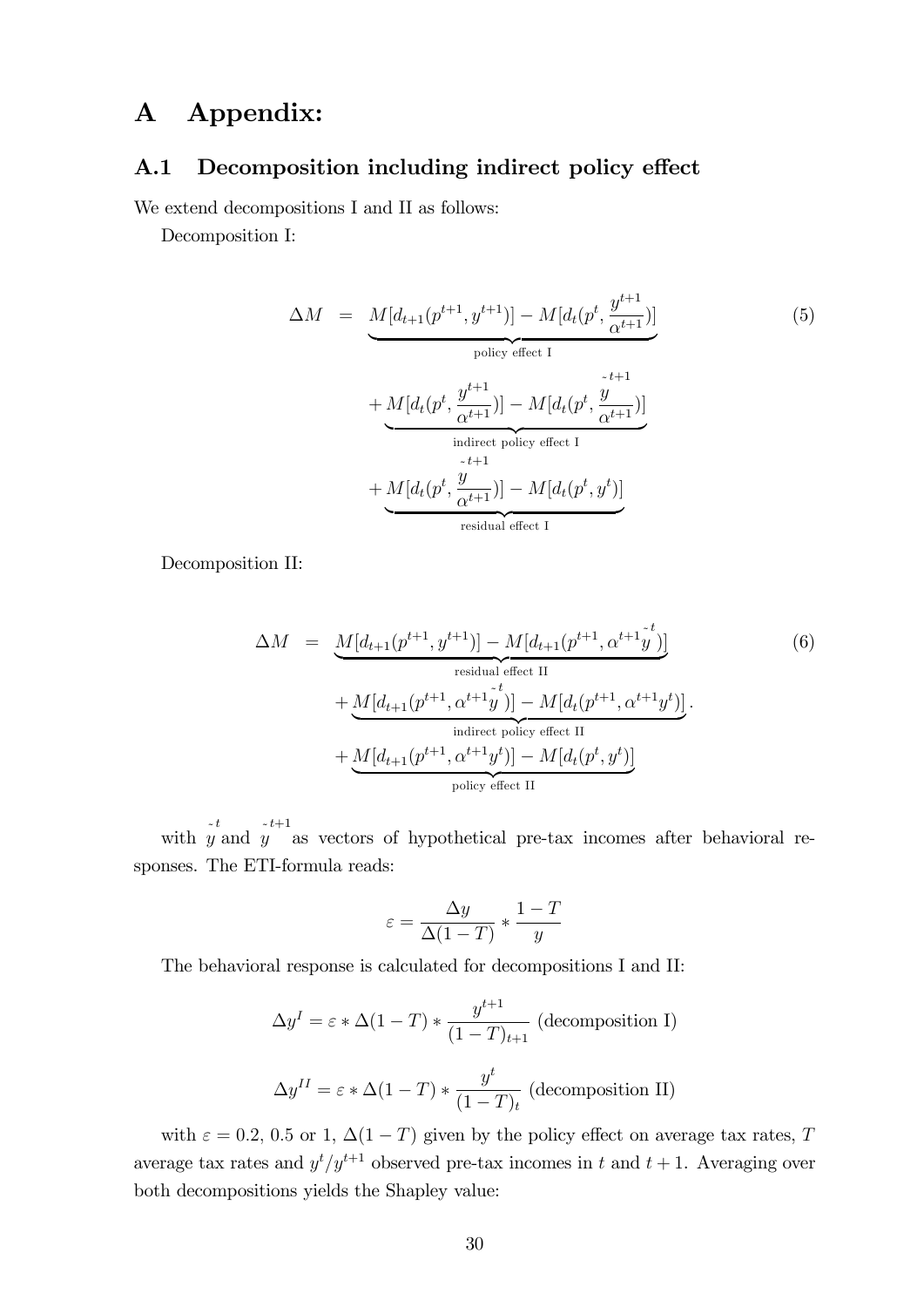$$
\Delta y^S = \frac{\Delta y^I + \Delta y^{II}}{2}
$$

For each income group, the indirect policy effect is calculated as a fraction of the total change in reported income from period  $t$  to  $t + 1$ :

$$
IPE = \frac{\Delta y^S}{y^{t+1} - y^t} * OE \tag{7}
$$

### A.2 Additional results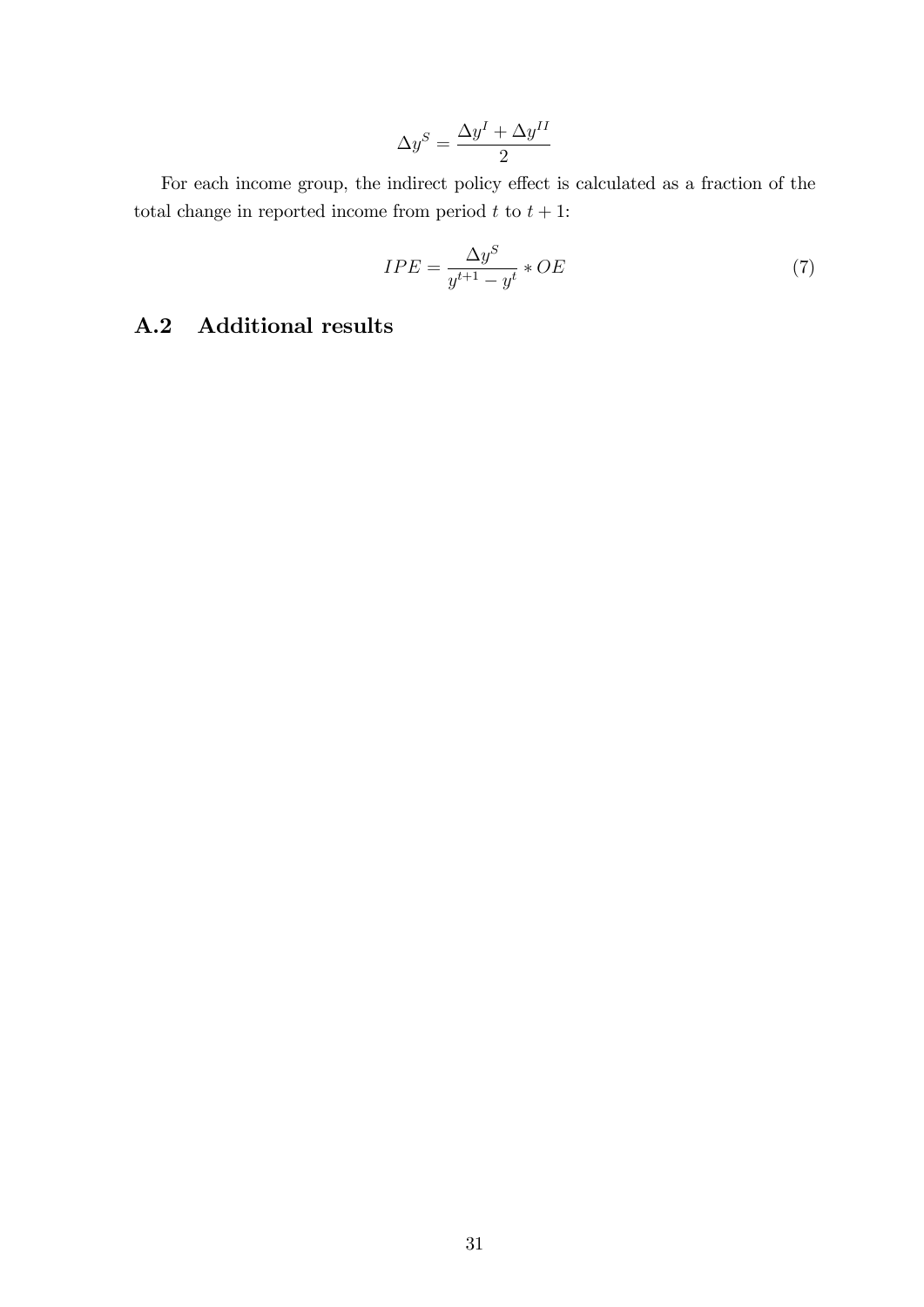| data year:             | 1981     | 1984     | 1981            | 1984    |           | Decomp. I |             | Decomp. II      |                 | Shapley-Dec.    |               |
|------------------------|----------|----------|-----------------|---------|-----------|-----------|-------------|-----------------|-----------------|-----------------|---------------|
| adjusted to:           |          | 1981     | 1984            |         | Total     | Policy    | $\rm Other$ | $\rm{PE}$       | $\rm{OE}$       | $\rm{PE}$       | OE            |
| policy year            | 1981     | 1981     | 1984            | 1984    | change    |           |             |                 |                 | Mean            | Mean          |
|                        |          |          |                 |         |           |           |             |                 |                 | $(4)-(2)$       | $(2)-(1)$     |
|                        | (1)      | (2)      | (3)             | (4)     | $(4)-(1)$ | $(4)-(2)$ | $(2)-(1)$   | $(3)-(1)$       | $(4)-(3)$       | $(3)-(1)$       | $(4)-(3)$     |
| Average tax rates      |          |          |                 |         |           |           |             |                 |                 |                 |               |
| P20-40                 | 15.1     | 13.8     | 16.2            | 14.9    | $-0.3$    | 1.1       | $-1.3$      | 1.1             | $\textbf{-}1.3$ | 1.1             | $-1.3$        |
| P40-60                 | 22.3     | 21.2     | $22.2\,$        | 21.2    | $-1.2$    | $-0.1$    | $-1.1$      | $-0.1$          | $-1.1$          | $-0.1$          | $-1.1$        |
| P60-80                 | 26.9     | 26.1     | 26.2            | 25.5    | $-1.4$    | $-0.6$    | $-0.8$      | $-0.7$          | $-0.7$          | $-0.7$          | $-0.8$        |
| P80-90                 | 29.4     | 28.7     | 28.5            | 27.9    | $-1.5$    | $-0.8$    | $-0.7$      | $-0.9$          | $-0.6$          | $-0.9$          | $\mbox{-}0.6$ |
| P90-95                 | 30.6     | 30.0     | 29.4            | 28.9    | $-1.7$    | $-1.1$    | $-0.6$      | $-1.2$          | $-0.5$          | $-1.1$          | $-0.6$        |
| P95-99                 | 32.5     | 31.7     | 30.7            | 30.0    | $-2.5$    | $-1.7$    | $-0.7$      | $-1.8$          | $-0.7$          | $-1.8$          | $-0.7$        |
| P99-99.5               | 36.0     | 35.0     | 33.1            | 32.4    | $-3.7$    | $-2.6$    | $-1.0$      | $-2.9$          | $-0.8$          | $-2.8$          | $-0.9$        |
| P99.5-99.9             | $39.8\,$ | $39.0\,$ | $36.2\,$        | 35.9    | $-3.9$    | $-3.1$    | $-0.8$      | $\textbf{-3.5}$ | $-0.3$          | $-3.3$          | $-0.5$        |
| P99.9-99.99            | 44.5     | 46.0     | 40.5            | 42.2    | $-2.3$    | $-3.9$    | 1.6         | $-4.0$          | 1.7             | $\textbf{-3.9}$ | 1.6           |
| P99.99-100             | 46.9     | 50.3     | 41.6            | 44.5    | $-2.4$    | $-5.8$    | 3.4         | $-5.3$          | $2.9\,$         | $-5.6$          | 3.1           |
| Top $20\%$             | 32.2     | 31.9     | 30.5            | 30.4    | $-1.8$    | $-1.6$    | $-0.3$      | $-1.6$          | $-0.2$          | $-1.6$          | $-0.2$        |
| Top $10\%$             | 33.7     | 33.6     | 31.7            | 31.6    | $-2.1$    | $-1.9$    | $-0.2$      | $-2.0$          | $-0.1$          | $-2.0$          | $-0.1$        |
| Top $5\%$              | 35.5     | 35.4     | 33.0            | 33.0    | $-2.4$    | $-2.4$    | $-0.0$      | $-2.5$          | 0.1             | $-2.4$          | 0.0           |
| Top $1\%$              | 40.1     | 40.6     | 36.6            | 37.2    | $-2.9$    | $-3.4$    | $0.5\,$     | $-3.5$          | 0.6             | $-3.5$          | $0.6\,$       |
| Post-tax income shares |          |          |                 |         |           |           |             |                 |                 |                 |               |
| $P20-40$               | $8.6\,$  | $8.2\,$  | $\!\!\!\!\!8.3$ | $8.0\,$ | $-0.6$    | $-0.2$    | $-0.4$      | $-0.2$          | $-0.4$          | $-0.2$          | $-0.4$        |
| P40-60                 | 15.7     | 15.2     | 15.5            | 15.1    | $-0.7$    | $-0.2$    | $-0.5$      | $-0.2$          | $-0.5$          | $-0.2$          | $-0.5$        |
| P60-80                 | 25.4     | 25.0     | 25.2            | 24.9    | $-0.4$    | $-0.1$    | $-0.3$      | $-0.1$          | $-0.3$          | $-0.1$          | $-0.3$        |
| P80-90                 | 18.0     | 18.1     | 18.0            | 18.1    | 0.2       | 0.0       | 0.1         | $0.0\,$         | 0.1             | $0.0\,$         | 0.1           |
| P90-95                 | 11.3     | 11.6     | 11.4            | 11.6    | 0.3       | 0.0       | $0.2\,$     | 0.1             | $0.2\,$         | $0.1\,$         | 0.2           |
| P95-99                 | 12.1     | 12.6     | 12.3            | 12.8    | 0.6       | $\rm 0.2$ | $0.5\,$     | $\rm 0.2$       | 0.5             | $0.2\,$         | $0.5\,$       |
| P99-99.5               | $2.3\,$  | $2.4\,$  | 2.4             | $2.5\,$ | $\rm 0.2$ | $0.1\,$   | $0.1\,$     | $0.1\,$         | $0.1\,$         | $0.1\,$         | $0.1\,$       |
| P99.5-99.9             | 2.7      | $2.9\,$  | $2.8\,$         | $3.0\,$ | 0.4       | 0.1       | $\rm 0.3$   | 0.1             | $\rm 0.3$       | $0.1\,$         | $\rm 0.3$     |
| P99.9-99.99            | 1.2      | 1.5      | 1.3             | 1.6     | 0.3       | 0.1       | $\rm 0.3$   | 0.1             | $\rm 0.3$       | $0.1\,$         | $\rm 0.3$     |
| P99.99-100             | $0.5\,$  | 0.8      | $0.5\,$         | 0.8     | 0.3       | 0.1       | $\rm 0.3$   | 0.0             | $\rm 0.3$       | 0.0             | $\rm 0.3$     |
| Top $20\%$             | 48.1     | 49.9     | 48.7            | 50.4    | 2.3       | $0.6\,$   | 1.8         | $0.5\,$         | 1.8             | $0.5\,$         | 1.8           |
| Top $10\%$             | 30.1     | 31.8     | 30.7            | 32.3    | $2.2\,$   | $0.5\,$   | 1.7         | $0.5\,$         | 1.7             | $0.5\,$         | 1.7           |
| Top $5\%$              | 18.8     | 20.2     | 19.3            | 20.7    | 1.9       | $0.5\,$   | 1.4         | $0.5\,$         | 1.4             | $0.5\,$         | 1.4           |
| Top $1\%$              | 6.7      | 7.6      | 7.0             | 7.9     | 1.2       | 0.3       | $\rm 0.9$   | 0.3             | $1.0\,$         | 0.3             | $\rm 0.9$     |

Table 3: Decomposition results for major tax reforms (a) ERTA81

Note: PE: Policy effect. OE: Other effect. Average tax rates  $(\%)$  include federal and state level income and payroll taxes. Uprating according to the level of price inflation. Sources: Own calculations based on SOI IRS income tax return data and NBER TAXSIM calculator.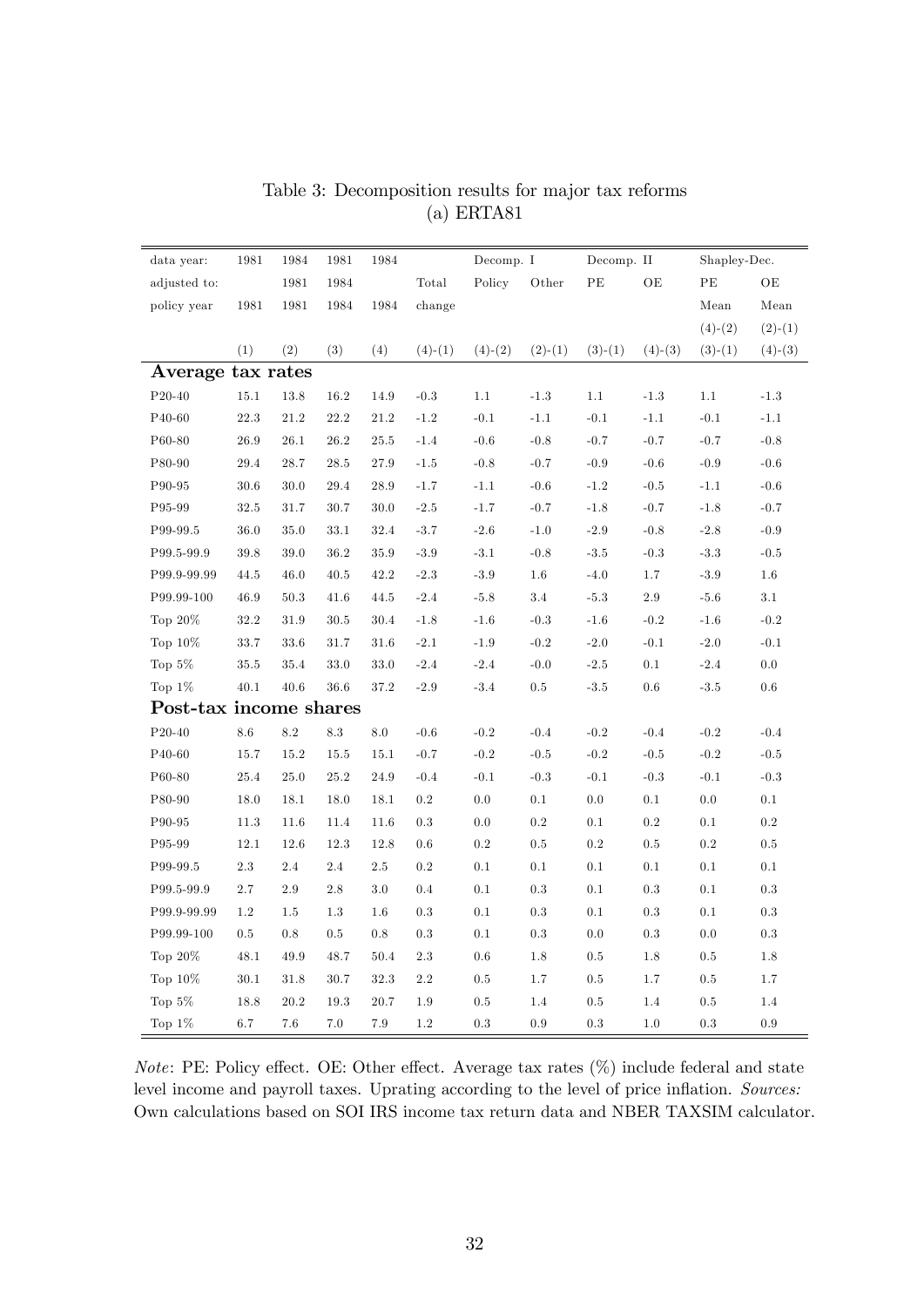| data year:             | 1986     | 1988    | 1986    | 1988     |           | Decomp. I |           | Decomp. II |           | Shapley-Dec. |           |
|------------------------|----------|---------|---------|----------|-----------|-----------|-----------|------------|-----------|--------------|-----------|
| adjusted to:           |          | 1986    | 1988    |          | Total     | $\rm{PE}$ | $\rm{OE}$ | PE         | $\rm{OE}$ | PE           | OE        |
| policy year            | 1986     | 1986    | 1988    | 1988     | change    |           |           |            |           | Mean         | Mean      |
|                        |          |         |         |          |           |           |           |            |           | $(4)-(2)$    | $(2)-(1)$ |
|                        | (1)      | (2)     | (3)     | (4)      | $(4)-(1)$ | $(4)-(2)$ | $(2)-(1)$ | $(3)-(1)$  | $(4)-(3)$ | $(3)-(1)$    | $(4)-(3)$ |
| Average tax rates      |          |         |         |          |           |           |           |            |           |              |           |
| P20-40                 | 14.7     | 15.0    | 14.3    | 14.3     | $-0.4$    | $-0.7$    | $\rm 0.3$ | $-0.4$     | 0.0       | $-0.5$       | $0.2\,$   |
| P40-60                 | 21.3     | 22.0    | 21.5    | 21.2     | $-0.1$    | $-0.8$    | 0.7       | 0.1        | $-0.3$    | $-0.3$       | 0.2       |
| P60-80                 | 25.9     | 26.7    | 26.0    | 25.6     | $-0.2$    | $-1.1$    | $0.9\,$   | $\rm 0.2$  | $-0.4$    | $-0.5$       | $\rm 0.2$ |
| P80-90                 | 28.2     | 30.6    | 27.9    | 27.9     | $-0.4$    | $-2.7$    | 2.4       | $-0.3$     | $-0.1$    | $-1.5$       | 1.1       |
| P90-95                 | 29.5     | 33.8    | 29.5    | 29.3     | $-0.2$    | $-4.5$    | 4.3       | 0.1        | $-0.2$    | $-2.2$       | 2.1       |
| P95-99                 | 31.0     | 35.8    | 31.0    | 30.1     | $-0.9$    | $-5.8$    | 4.9       | 0.0        | $-0.9$    | $-2.9$       | $2.0\,$   |
| P99-99.5               | 33.7     | 36.5    | 33.4    | $30.5\,$ | $-3.2$    | $-6.0$    | 2.8       | $-0.2$     | $-3.0$    | $-3.1$       | $-0.1$    |
| P99.5-99.9             | 38.1     | 39.3    | 36.4    | 30.5     | $-7.5$    | $-8.7$    | 1.2       | $-1.7$     | $-5.8$    | $-5.2$       | $-2.3$    |
| P99.9-99.99            | 43.4     | 42.7    | 37.3    | 30.1     | $-13.4$   | $-12.6$   | $-0.7$    | $-6.1$     | $-7.2$    | $-9.4$       | $-4.0$    |
| P99.99-100             | 45.8     | 43.4    | 39.8    | 29.2     | $-16.6$   | $-14.3$   | $-2.4$    | $-6.0$     | $-10.6$   | $-10.1$      | $-6.5$    |
| Top $20\%$             | 31.3     | 34.9    | 30.6    | $29.3\,$ | $-2.1$    | $-5.6$    | $3.6\,$   | $-0.7$     | $-1.4$    | $-3.2$       | 1.1       |
| Top 10%                | 32.9     | 36.8    | 32.0    | 29.9     | $-3.0$    | $-6.9$    | $3.9\,$   | $-0.9$     | $-2.1$    | $-3.9$       | 0.9       |
| Top $5\%$              | 34.5     | 38.0    | 33.2    | 30.1     | $-4.4$    | $-7.9$    | $3.5\,$   | $-1.3$     | $-3.1$    | $-4.6$       | $0.2\,$   |
| Top $1\%$              | 39.0     | 40.0    | 36.1    | 30.2     | $-8.8$    | $-9.9$    | 1.0       | $-2.9$     | $-5.9$    | $-6.4$       | $-2.4$    |
| Post-tax income shares |          |         |         |          |           |           |           |            |           |              |           |
| $P20-40$               | $7.8\,$  | 7.8     | 7.8     | $7.5\,$  | $-0.2$    | $-0.3$    | 0.0       | 0.0        | $-0.3$    | $-0.1$       | $-0.1$    |
| P40-60                 | 14.8     | 14.4    | 14.7    | 13.9     | $-0.9$    | $-0.5$    | $-0.3$    | $-0.1$     | $-0.8$    | $-0.3$       | $-0.6$    |
| P60-80                 | 24.6     | 23.7    | 24.5    | 23.0     | $-1.6$    | $-0.7$    | $-0.9$    | $-0.1$     | $-1.5$    | $-0.4$       | $-1.2$    |
| P80-90                 | $18.0\,$ | 17.1    | 18.1    | 17.0     | $-1.0$    | $-0.2$    | $-0.9$    | $0.0\,$    | $-1.1$    | $-0.1$       | $-1.0$    |
| P90-95                 | 11.6     | 10.9    | 11.6    | 11.1     | $-0.5$    | $\rm 0.2$ | $-0.7$    | $-0.0$     | $-0.5$    | $0.1\,$      | $-0.6$    |
| P95-99                 | 13.1     | 12.6    | 13.0    | 13.1     | $-0.0$    | 0.4       | $-0.5$    | $-0.1$     | 0.0       | $\rm 0.2$    | $-0.2$    |
| P99-99.5               | 2.6      | 2.9     | 2.6     | 3.1      | 0.4       | 0.1       | $\rm 0.3$ | $0.0\,$    | 0.4       | 0.1          | $0.4\,$   |
| P99.5-99.9             | 3.4      | 4.3     | $3.5\,$ | 4.7      | $1.2\,$   | 0.4       | 0.9       | $0.1\,$    | 1.1       | $\rm 0.2$    | $1.0\,$   |
| P99.9-99.99            | 1.7      | $2.9\,$ | 1.9     | $3.3\,$  | 1.6       | 0.4       | 1.2       | $0.2\,$    | 1.4       | $\rm 0.3$    | 1.3       |
| P99.99-100             | 1.0      | 1.9     | 1.1     | 2.2      | 1.2       | 0.3       | 0.9       | 0.1        | 1.1       | $\rm 0.2$    | 1.0       |
| Top $20\%$             | 51.5     | 52.7    | 51.8    | 54.3     | 2.8       | 1.6       | 1.2       | 0.3        | $2.5\,$   | 1.0          | 1.9       |
| Top $10\%$             | 33.5     | 35.5    | 33.8    | 37.3     | 3.9       | 1.8       | 2.1       | 0.3        | $3.6\,$   | 1.1          | $2.8\,$   |
| Top $5\%$              | 21.8     | 24.6    | 22.2    | 26.2     | 4.4       | 1.6       | $2.8\,$   | $\rm 0.3$  | 4.1       | 1.0          | 3.4       |
| Top $1\%$              | 8.8      | 12.0    | 9.1     | 13.2     | 4.4       | $1.2\,$   | $3.3\,$   | 0.4        | 4.0       | 0.8          | $3.6\,$   |

(b) TRA86

 $Note: PE: Policy effect. OE: Other effect. Average tax rates include federal and state level$ income and payroll taxes. Uprating according to the level of price inflation. Sources: Own calculations based on SOI IRS income tax return data and NBER TAXSIM calculator.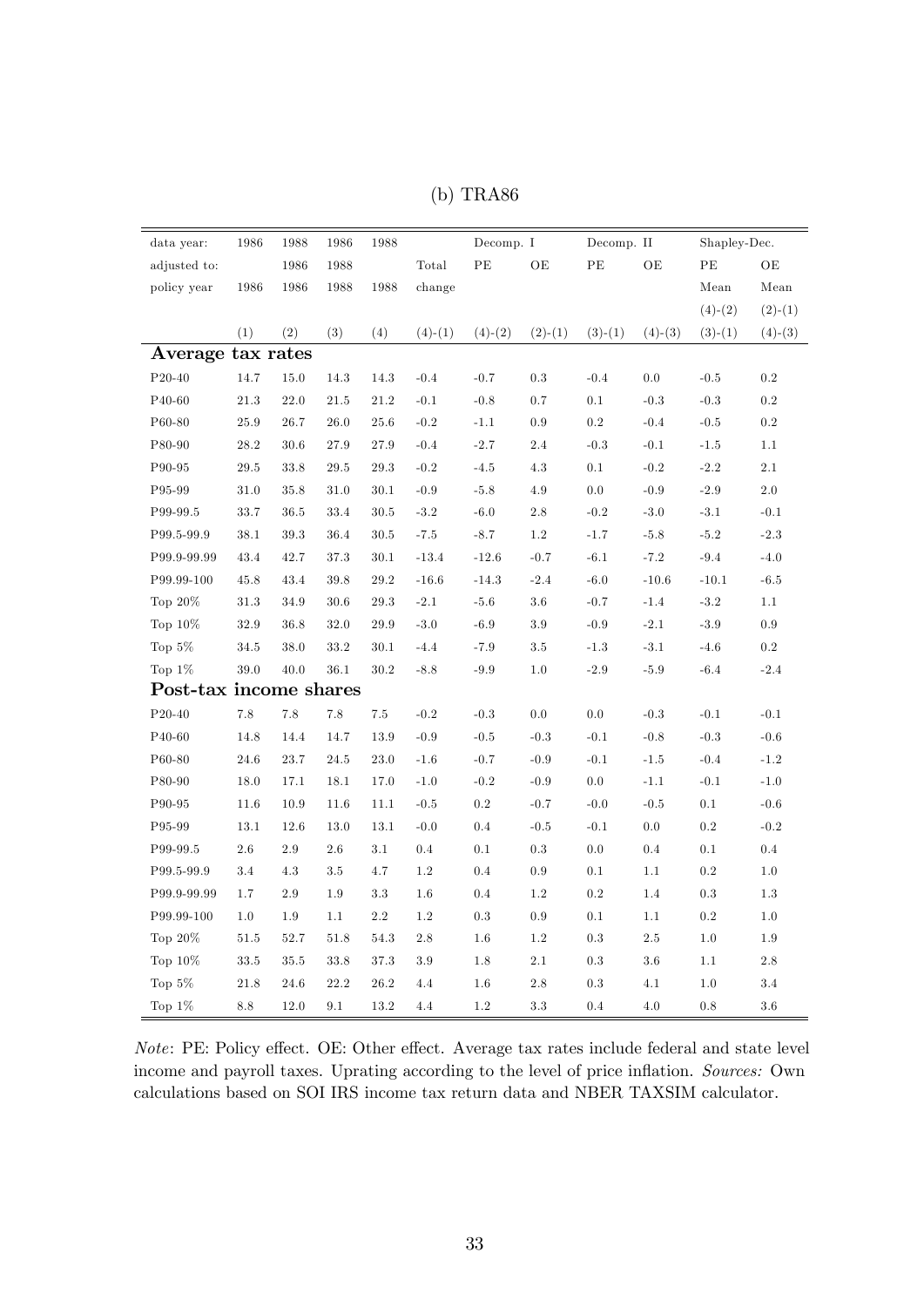| data year:               | 1989     | 1994     | 1989     | 1994    |           | Decomp. I |           | Decomp. II |           | Shapley-Dec. |           |
|--------------------------|----------|----------|----------|---------|-----------|-----------|-----------|------------|-----------|--------------|-----------|
| adjusted to:             |          | 1989     | 1994     |         | Total     | $\rm PE$  | OE        | $\rm{PE}$  | OE        | $\rm{PE}$    | ОE        |
| policy year              | 1989     | 1989     | 1994     | 1994    | change    |           |           |            |           | Mean         | Mean      |
|                          |          |          |          |         |           |           |           |            |           | $(4)-(2)$    | $(2)-(1)$ |
|                          | (1)      | (2)      | (3)      | (4)     | $(4)-(1)$ | $(4)-(2)$ | $(2)-(1)$ | $(3)-(1)$  | $(4)-(3)$ | $(3)-(1)$    | $(4)-(3)$ |
| Average tax rates        |          |          |          |         |           |           |           |            |           |              |           |
| P20-40                   | 14.4     | 13.3     | 10.9     | 9.8     | $-4.5$    | $-3.4$    | $-1.1$    | $-3.4$     | $-1.1$    | $-3.4$       | $-1.1$    |
| P40-60                   | 21.3     | 20.5     | 20.7     | 19.9    | $-1.4$    | $-0.6$    | $-0.8$    | $-0.5$     | $-0.9$    | $-0.6$       | $-0.8$    |
| $P60-80$                 | 25.7     | $25.9\,$ | $25.9\,$ | 26.1    | 0.5       | $\rm 0.3$ | $\rm 0.2$ | $\rm 0.3$  | $\rm 0.2$ | $\rm 0.3$    | $\rm 0.2$ |
| P80-90                   | 27.9     | 28.3     | 28.2     | 28.6    | 0.7       | 0.3       | 0.4       | 0.3        | 0.4       | $\rm 0.3$    | 0.4       |
| P90-95                   | 29.6     | 30.0     | 30.1     | 30.5    | 1.0       | $0.6\,$   | 0.4       | 0.5        | 0.4       | $0.5\,$      | 0.4       |
| P95-99                   | 30.1     | 30.9     | 31.2     | 31.9    | 1.8       | 1.0       | 0.8       | 1.0        | 0.8       | 1.0          | $\rm 0.8$ |
| P99-99.5                 | 30.3     | 31.3     | 33.0     | 33.9    | 3.6       | $2.6\,$   | 1.0       | 2.6        | 1.0       | 2.6          | 1.0       |
| P99.5-99.9               | 30.3     | 31.3     | 36.7     | 37.3    | 7.0       | 6.1       | $\rm 0.9$ | $6.4\,$    | $0.6\,$   | 6.2          | $\rm 0.8$ |
| P99.9-99.99              | 29.8     | 30.2     | 40.0     | 40.0    | 10.2      | 9.8       | 0.5       | 10.2       | $-0.0$    | 10.0         | $\rm 0.2$ |
| P99.99-100               | 29.3     | 28.9     | 40.8     | 39.8    | $10.5\,$  | 10.8      | $-0.3$    | $11.5\,$   | $-1.0$    | 11.2         | $-0.7$    |
| Top $20\%$               | 29.3     | 29.9     | 31.5     | 31.9    | 2.6       | 2.0       | 0.6       | $2.2\,$    | 0.4       | 2.1          | $0.5\,$   |
| Top $10\%$               | 29.9     | 30.6     | 33.0     | 33.4    | $3.5\,$   | 2.8       | 0.6       | 3.0        | 0.4       | $2.9\,$      | $0.5\,$   |
| Top $5\%$                | 30.1     | 30.8     | 34.1     | 34.6    | $4.5\,$   | $3.8\,$   | 0.7       | 4.1        | 0.4       | $3.9\,$      | $0.6\,$   |
| Top $1\%$                | 30.0     | 30.7     | 37.2     | 37.4    | 7.4       | 6.7       | 0.7       | 7.2        | $\rm 0.2$ | 7.0          | 0.4       |
| Post-tax income shares   |          |          |          |         |           |           |           |            |           |              |           |
| $\mathrm{P}20\text{-}40$ | $7.6\,$  | $7.2\,$  | $8.0\,$  | $7.5\,$ | $-0.1$    | 0.3       | $-0.4$    | $\rm 0.3$  | $-0.4$    | $\rm 0.3$    | $-0.4$    |
| P40-60                   | 13.9     | 13.5     | 14.1     | 13.7    | $-0.1$    | 0.2       | $-0.4$    | 0.2        | $-0.4$    | $\rm 0.2$    | $-0.4$    |
| P60-80                   | $23.1\,$ | $22.7\,$ | 23.2     | 22.8    | $-0.2$    | $0.1\,$   | $-0.3$    | 0.1        | $-0.4$    | $0.1\,$      | $-0.4$    |
| P80-90                   | 17.1     | 17.4     | 17.3     | 17.5    | 0.4       | 0.1       | 0.3       | 0.1        | $\rm 0.2$ | 0.1          | 0.2       |
| P90-95                   | 11.2     | 11.5     | 11.3     | 11.6    | 0.3       | 0.0       | 0.3       | 0.1        | $\rm 0.2$ | 0.1          | $\rm 0.3$ |
| P95-99                   | 13.3     | 13.8     | 13.3     | 13.8    | 0.5       | 0.0       | 0.5       | 0.0        | $0.5\,$   | 0.0          | $0.5\,$   |
| P99-99.5                 | 3.1      | 3.1      | 3.0      | 3.1     | 0.0       | $-0.0$    | 0.1       | $-0.1$     | 0.1       | $-0.0$       | 0.1       |
| P99.5-99.9               | 4.5      | $4.5\,$  | 4.1      | 4.2     | $-0.3$    | $-0.3$    | $0.0\,$   | $-0.3$     | $0.0\,$   | $-0.3$       | $0.0\,$   |
| P99.9-99.99              | 3.0      | 2.9      | 2.6      | $2.5\,$ | $-0.5$    | $-0.4$    | $-0.1$    | $-0.4$     | $-0.1$    | $-0.4$       | $-0.1$    |
| P99.99-100               | 1.9      | 1.8      | $1.6\,$  | $1.5\,$ | $-0.4$    | $-0.2$    | $-0.1$    | $-0.3$     | $-0.1$    | $-0.3$       | $-0.1$    |
| Top 20%                  | 54.1     | 54.9     | 53.3     | 54.1    | 0.0       | $-0.8$    | 0.8       | $-0.9$     | $\rm 0.9$ | $-0.8$       | $\rm 0.9$ |
| Top $10\%$               | 37.0     | 37.5     | 36.0     | 36.7    | $-0.3$    | $-0.9$    | 0.5       | $-1.0$     | $0.6\,$   | $-0.9$       | $0.6\,$   |
| Top $5\%$                | 25.8     | 26.1     | $24.7\,$ | 25.1    | $-0.6$    | $-1.0$    | $\rm 0.3$ | $-1.0$     | $0.4\,$   | $-1.0$       | $0.4\,$   |
| Top $1\%$                | 12.5     | 12.3     | 11.4     | 11.4    | $-1.1$    | $-1.0$    | $-0.2$    | $-1.1$     | $-0.1$    | $-1.0$       | $-0.1$    |

### (c) OBRA90/OBRA93

 $Note: PE: Policy effect. OE: Other effect. Average tax rates include federal and state level$ income and payroll taxes. Uprating according to the level of price inflation. Sources: Own calculations based on SOI IRS income tax return data and NBER TAXSIM calculator.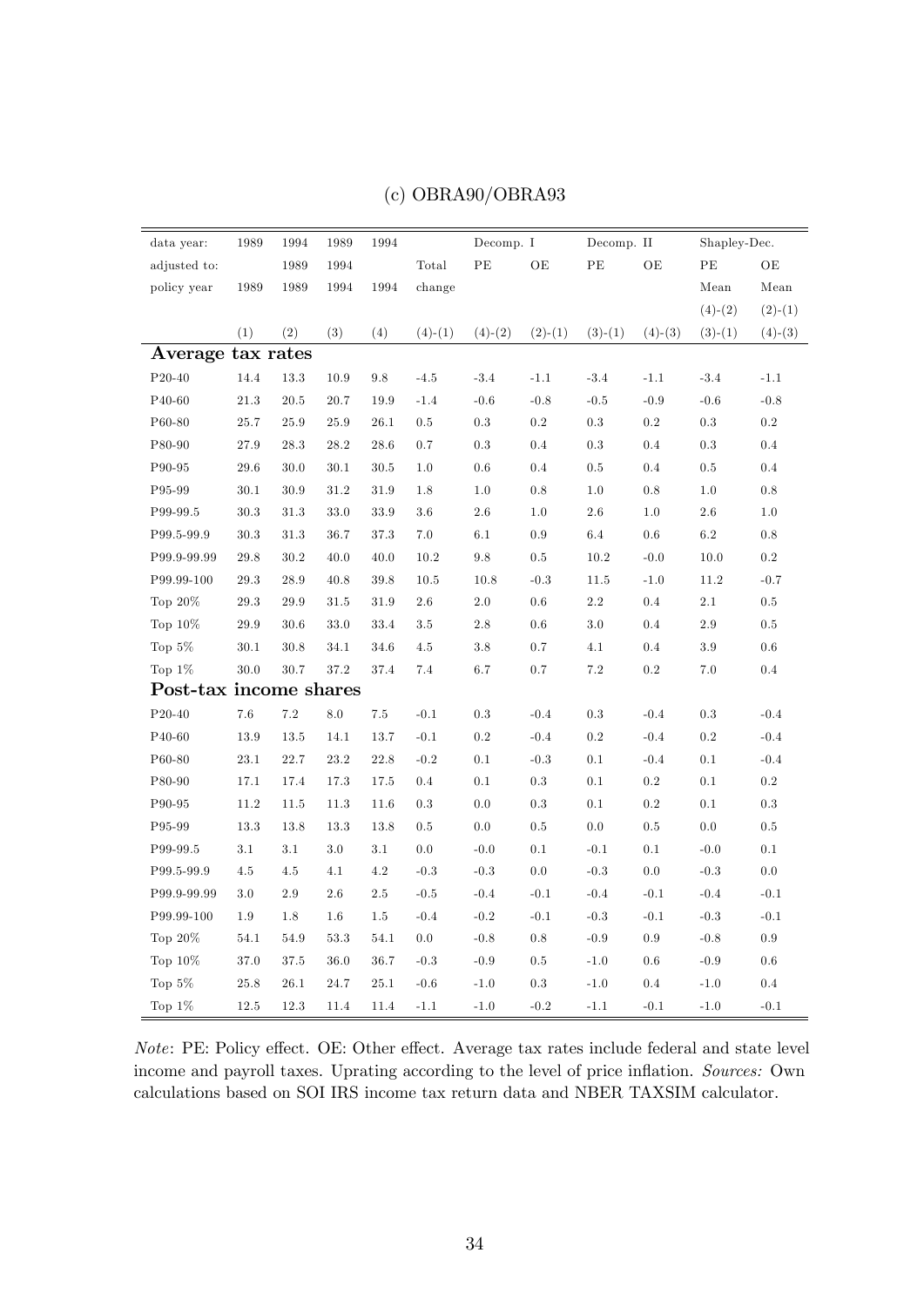| data year:             | 2000     | 2004     | 2000       | 2004    |           | Decomp. I |           | Decomp. II |           | Shapley-Dec. |           |
|------------------------|----------|----------|------------|---------|-----------|-----------|-----------|------------|-----------|--------------|-----------|
| adjusted to:           |          | $2000\,$ | $\,2004\,$ |         | Total     | $\rm{PE}$ | OE        | $\rm{PE}$  | OE        | PE           | OE        |
| policy year            | 2000     | 2000     | 2004       | 2004    | change    |           |           |            |           | Mean         | Mean      |
|                        |          |          |            |         |           |           |           |            |           | $(4)-(2)$    | $(2)-(1)$ |
|                        | (1)      | (2)      | (3)        | (4)     | $(4)-(1)$ | $(4)-(2)$ | $(2)-(1)$ | $(3)-(1)$  | $(4)-(3)$ | $(3)-(1)$    | $(4)-(3)$ |
| Average tax rates      |          |          |            |         |           |           |           |            |           |              |           |
| P20-40                 | $10.5\,$ | 4.4      | 8.7        | 2.3     | $-8.2$    | $-2.1$    | $-6.1$    | $-1.8$     | $-6.4$    | $-2.0$       | $-6.2$    |
| P40-60                 | $20.9\,$ | 19.3     | 18.6       | 16.7    | $-4.2$    | $-2.6$    | $-1.6$    | $-2.3$     | $-1.8$    | $-2.5$       | $-1.7$    |
| P60-80                 | 25.9     | 25.3     | 23.9       | 23.2    | $-2.7$    | $-2.1$    | $-0.6$    | $-2.0$     | $-0.7$    | $-2.1$       | $-0.7$    |
| P80-90                 | 28.5     | 28.0     | $26.2\,$   | 25.6    | $-2.9$    | $-2.4$    | $-0.5$    | $-2.3$     | $-0.6$    | $-2.3$       | $-0.5$    |
| P90-95                 | 30.6     | 30.3     | 28.2       | 27.7    | $-2.9$    | $-2.6$    | $-0.3$    | $-2.4$     | $-0.5$    | $-2.5$       | $-0.4$    |
| P95-99                 | 31.9     | 31.6     | 29.8       | 29.2    | $-2.7$    | $-2.3$    | $-0.4$    | $-2.2$     | $-0.5$    | $-2.3$       | $-0.4$    |
| P99-99.5               | 33.9     | 34.1     | 31.7       | 31.8    | $-2.1$    | $-2.4$    | 0.3       | $-2.2$     | $0.1\,$   | $-2.3$       | $\rm 0.2$ |
| P99.5-99.9             | 35.8     | 36.1     | 32.6       | 32.6    | $-3.2$    | $-3.5$    | 0.3       | $-3.2$     | $-0.0$    | $-3.4$       | $\rm 0.2$ |
| P99.9-99.99            | 36.6     | 37.4     | 32.5       | 32.9    | $-3.7$    | $-4.6$    | 0.9       | $-4.0$     | $\rm 0.3$ | $-4.3$       | $0.6\,$   |
| P99.99-100             | 37.2     | 37.0     | 32.8       | 31.8    | $-5.5$    | $-5.2$    | $-0.3$    | $-4.4$     | $-1.0$    | $-4.8$       | $-0.7$    |
| Top $20\%$             | 32.1     | 31.7     | 29.5       | 28.9    | $-3.2$    | $-2.8$    | $-0.4$    | $-2.5$     | $-0.6$    | $-2.7$       | $-0.5$    |
| Top $10\%$             | 33.3     | 33.1     | 30.6       | 30.1    | $-3.2$    | $-3.0$    | $-0.2$    | $-2.7$     | $-0.5$    | $-2.8$       | $-0.4$    |
| Top $5\%$              | 34.2     | 34.0     | 31.4       | 30.9    | $-3.2$    | $-3.1$    | $-0.1$    | $-2.8$     | $-0.4$    | $-2.9$       | $-0.3$    |
| Top $1\%$              | 35.9     | 36.2     | 32.5       | 32.3    | $-3.5$    | $-3.8$    | 0.3       | $-3.4$     | $-0.2$    | $-3.6$       | $0.1\,$   |
| Post-tax income shares |          |          |            |         |           |           |           |            |           |              |           |
| P20-40                 | 7.3      | 7.2      | $7.2\,$    | 7.1     | $-0.2$    | $-0.1$    | $-0.1$    | $-0.1$     | $-0.1$    | $-0.1$       | $-0.1$    |
| P40-60                 | 12.4     | 12.5     | 12.4       | 12.4    | $-0.0$    | $-0.1$    | 0.0       | $-0.1$     | $0.0\,$   | $-0.1$       | $0.0\,$   |
| P60-80                 | $20.5\,$ | 21.0     | 20.4       | 20.9    | $\rm 0.3$ | $-0.1$    | 0.5       | $-0.1$     | 0.4       | $-0.1$       | $0.5\,$   |
| P80-90                 | 15.8     | 16.5     | 15.8       | 16.4    | 0.6       | $-0.1$    | 0.6       | $-0.0$     | $0.6\,$   | $-0.0$       | 0.6       |
| P90-95                 | 10.9     | 11.2     | 10.9       | 11.2    | 0.4       | 0.0       | $\rm 0.3$ | 0.0        | $0.3\,$   | $0.0\,$      | $\rm 0.3$ |
| P95-99                 | 14.2     | 14.2     | 14.2       | 14.2    | 0.0       | $-0.0$    | 0.0       | 0.0        | $-0.0$    | 0.0          | 0.0       |
| P99-99.5               | $3.6\,$  | 3.4      | $3.6\,$    | 3.4     | $-0.2$    | 0.0       | $-0.2$    | 0.0        | $-0.2$    | $0.0\,$      | $-0.2$    |
| P99.5-99.9             | 5.6      | $5.1\,$  | 5.7        | $5.2\,$ | $-0.3$    | $0.1\,$   | $-0.4$    | $0.1\,$    | $-0.4$    | $0.1\,$      | $-0.4$    |
| P99.9-99.99            | 4.5      | 3.8      | 4.6        | 3.9     | $-0.5$    | 0.1       | $-0.7$    | 0.1        | $-0.6$    | 0.1          | $-0.6$    |
| P99.99-100             | 2.8      | 2.7      | 2.9        | $2.8\,$ | $-0.0$    | 0.1       | $-0.2$    | 0.1        | $-0.1$    | 0.1          | $-0.1$    |
| Top $20\%$             | 57.4     | 56.9     | 57.7       | 57.2    | $-0.2$    | 0.3       | $-0.4$    | 0.3        | $-0.4$    | $\rm 0.3$    | $-0.4$    |
| Top $10\%$             | 41.5     | 40.5     | 41.8       | 40.8    | $-0.7$    | $0.3\,$   | $-1.1$    | 0.3        | $-1.0$    | 0.3          | $-1.0$    |
| Top $5\%$              | 30.7     | 29.3     | 30.9       | 29.6    | $-1.1$    | $\rm 0.3$ | $-1.4$    | 0.3        | $-1.4$    | 0.3          | $-1.4$    |
| Top $1\%$              | 16.5     | 15.1     | 16.8       | 15.4    | $-1.1$    | $\rm 0.3$ | $-1.4$    | $\rm 0.3$  | $-1.4$    | $\rm 0.3$    | $-1.4$    |

### (d) EGTRRA01/JGTRRA03

 $Note: PE: Policy effect. OE: Other effect. Average tax rates include federal and state level$ income and payroll taxes. Uprating according to the level of price inflation. Sources: Own calculations based on SOI IRS income tax return data and NBER TAXSIM calculator.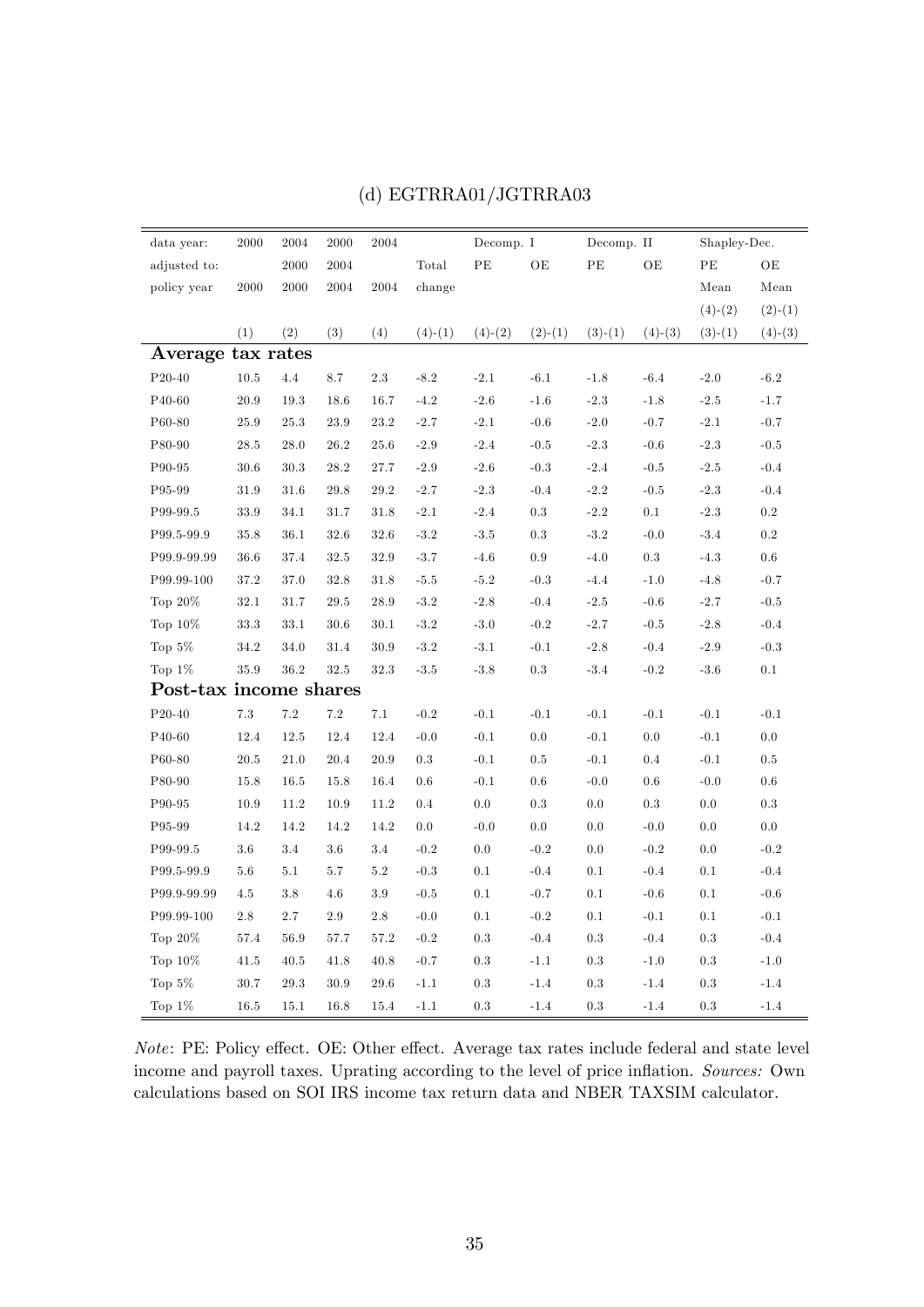| data year:             | 1981     | 1984    | Total     | $ETI = 0$ |         | $ETI = 0.2$ |           | $ETI = 0.5$ |         | $ETI = 1.0$ |           |
|------------------------|----------|---------|-----------|-----------|---------|-------------|-----------|-------------|---------|-------------|-----------|
| policy year:           | 1981     | 1984    | change    | PE        | OE      | IPE         | RE        | ${\rm IPE}$ | RE      | ${\rm IPE}$ | RE        |
|                        | (1)      | (2)     | (3)       | (4)       | (5)     | (6)         | (7)       | (8)         | (9)     | (10)        | (11)      |
| Average tax rates      |          |         |           |           |         |             |           |             |         |             |           |
| $P20-40$               | 15.1     | 14.9    | $-0.3$    | 1.1       | $-1.3$  | $-0.2$      | $-1.1$    | $-0.5$      | $-0.8$  | $-0.9$      | $-0.4$    |
| P40-60                 | $22.3\,$ | 21.2    | $-1.2$    | $-0.1$    | $-1.1$  | 0.1         | $-1.2$    | 0.1         | $-1.2$  | $\rm 0.3$   | $-1.4$    |
| P60-80                 | 26.9     | 25.5    | $-1.4$    | $-0.7$    | $-0.8$  | 0.0         | $-0.8$    | 0.1         | $-0.8$  | 0.2         | $-0.9$    |
| P80-90                 | 29.4     | 27.9    | $-1.5$    | $-0.9$    | $-0.6$  | 0.0         | $-0.6$    | 0.1         | $-0.7$  | 0.1         | $-0.7$    |
| P90-95                 | 30.6     | 28.9    | $-1.7$    | $-1.1$    | $-0.6$  | 0.1         | $-0.6$    | 0.2         | $-0.7$  | 0.3         | $-0.9$    |
| P95-99                 | $32.5\,$ | 30.0    | $-2.5$    | $-1.8$    | $-0.7$  | 0.1         | $-0.8$    | 0.2         | $-0.9$  | 0.4         | $-1.1$    |
| P99-99.5               | 36.0     | 32.4    | $-3.7$    | $-2.8$    | $-0.9$  | 0.1         | $-1.0$    | 0.2         | $-1.1$  | 0.4         | $-1.3$    |
| P99.5-99.9             | 39.8     | 35.9    | $-3.9$    | $-3.3$    | $-0.5$  | 0.0         | $-0.6$    | 0.1         | $-0.7$  | 0.2         | $-0.8$    |
| P99.9-99.99            | 44.5     | 42.2    | $-2.3$    | $-3.9$    | $1.6\,$ | 0.1         | 1.5       | 0.3         | 1.4     | 0.5         | 1.1       |
| P99.99-100             | 46.9     | 44.5    | $-2.4$    | $-5.6$    | 3.1     | 0.2         | $2.9\,$   | 0.6         | 2.5     | 1.2         | $2.0\,$   |
| Top $20\%$             | 32.2     | 30.4    | $-1.8$    | $-1.6$    | $-0.2$  | 0.0         | $-0.3$    | 0.1         | $-0.3$  | 0.2         | $-0.5$    |
| Top $10\%$             | 33.7     | 31.6    | $-2.1$    | $-2.0$    | $-0.1$  | 0.1         | $-0.2$    | 0.1         | $-0.3$  | 0.3         | $-0.4$    |
| Top $5\%$              | 35.5     | 33.0    | $-2.4$    | $-2.4$    | 0.0     | 0.0         | $-0.0$    | 0.1         | $-0.1$  | 0.2         | $-0.2$    |
| Top $1\%$              | 40.1     | 37.2    | $-2.9$    | $-3.5$    | 0.6     | 0.0         | 0.6       | 0.0         | $0.5\,$ | 0.1         | $0.5\,$   |
| Post-tax income shares |          |         |           |           |         |             |           |             |         |             |           |
| $P20-40$               | $8.6\,$  | $8.0\,$ | $-0.6$    | $-0.2$    | $-0.4$  | $-0.1$      | $-0.3$    | $-0.2$      | $-0.2$  | $-0.3$      | $-0.1$    |
| P40-60                 | 15.7     | 15.1    | $-0.7$    | $-0.2$    | $-0.5$  | $-0.0$      | $-0.4$    | $-0.1$      | $-0.4$  | $-0.1$      | $-0.3$    |
| P60-80                 | 25.4     | 24.9    | $-0.4$    | $-0.1$    | $-0.3$  | $-0.0$      | $-0.3$    | $-0.0$      | $-0.3$  | $-0.0$      | $-0.3$    |
| P80-90                 | 18.0     | 18.1    | 0.2       | 0.0       | 0.1     | 0.0         | 0.1       | 0.0         | 0.1     | 0.0         | $0.1\,$   |
| P90-95                 | 11.3     | 11.6    | 0.3       | 0.1       | $0.2\,$ | 0.0         | $0.2\,$   | 0.0         | $0.2\,$ | 0.1         | $\rm 0.2$ |
| P95-99                 | 12.1     | 12.8    | $0.6\,$   | 0.2       | 0.5     | 0.0         | 0.4       | 0.1         | 0.4     | 0.1         | 0.3       |
| P99-99.5               | 2.3      | $2.5\,$ | 0.2       | 0.1       | 0.1     | 0.0         | 0.1       | 0.0         | 0.1     | 0.0         | $0.1\,$   |
| P99.5-99.9             | 2.7      | 3.0     | 0.4       | 0.1       | 0.3     | 0.0         | 0.3       | 0.0         | 0.2     | 0.1         | $\rm 0.2$ |
| P99.9-99.99            | 1.2      | 1.6     | 0.3       | 0.1       | 0.3     | 0.0         | 0.3       | 0.0         | 0.2     | 0.1         | 0.2       |
| P99.99-100             | $0.5\,$  | $0.8\,$ | $\rm 0.3$ | 0.0       | 0.3     | 0.0         | $\rm 0.3$ | 0.0         | $0.2\,$ | 0.0         | 0.2       |
| Top $20\%$             | 48.1     | 50.4    | $2.3\,$   | 0.5       | 1.8     | 0.1         | 1.7       | 0.2         | 1.6     | 0.4         | $1.4\,$   |
| $\text{Top 10\%}$      | 30.1     | 32.3    | $2.2\,$   | $0.5\,$   | 1.7     | 0.1         | 1.6       | 0.2         | 1.5     | 0.4         | $1.3\,$   |
| Top $5\%$              | 18.8     | 20.7    | 1.9       | 0.5       | 1.4     | 0.1         | 1.3       | 0.2         | 1.2     | 0.3         | 1.1       |
| Top $1\%$              | 6.7      | 7.9     | 1.2       | 0.3       | 0.9     | 0.0         | 0.9       | 0.1         | 0.8     | 0.2         | 0.7       |

Table 4: Decomposition results for major tax reforms including indirect policy effects (a) ERTA81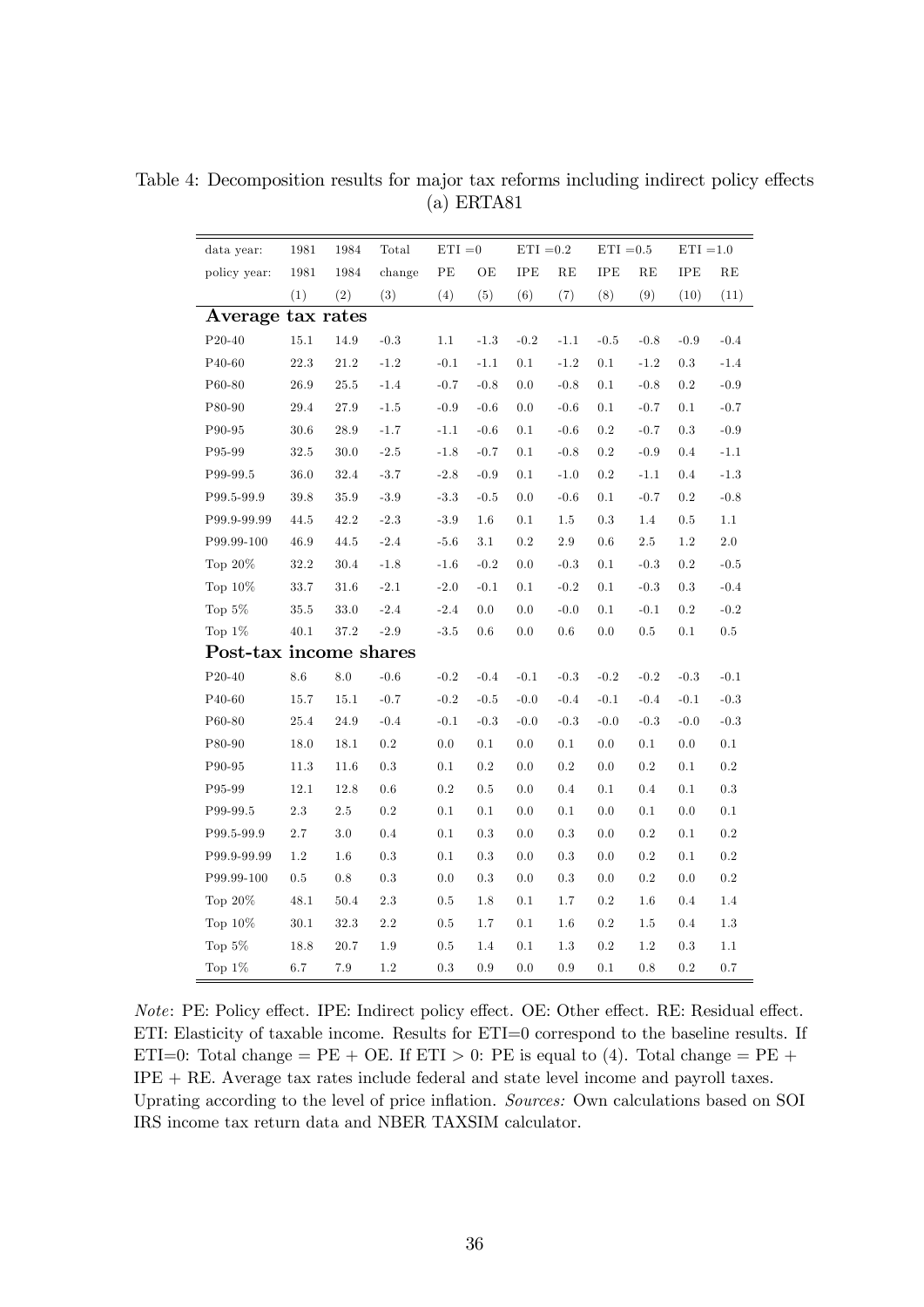| data year:             | 1986      | 1988     | Total   | $ETI = 0$ |                 | $ETI = 0.2$ |           | $ETI = 0.5$ |         | $ETI = 1.0$  |           |
|------------------------|-----------|----------|---------|-----------|-----------------|-------------|-----------|-------------|---------|--------------|-----------|
| policy year:           | 1986      | 1988     | change  | PE        | OE              | IPE         | RE        | <b>IPE</b>  | RE      | $_{\rm IPE}$ | RE        |
|                        | (1)       | (2)      | (3)     | (4)       | (5)             | (6)         | (7)       | (8)         | (9)     | (10)         | (11)      |
| Average                | tax rates |          |         |           |                 |             |           |             |         |              |           |
| $P20-40$               | $14.7\,$  | 14.3     | $-0.4$  | $-0.5$    | 0.2             | 0.0         | $\rm 0.2$ | 0.0         | 0.1     | 0.1          | 0.1       |
| P40-60                 | $21.3\,$  | $21.2\,$ | $-0.1$  | $-0.3$    | 0.2             | 0.0         | $\rm 0.2$ | 0.0         | 0.2     | 0.0          | $\rm 0.2$ |
| P60-80                 | 25.9      | 25.6     | $-0.2$  | $-0.5$    | 0.2             | 0.0         | 0.2       | 0.0         | 0.2     | 0.1          | $0.2\,$   |
| P80-90                 | 28.2      | 27.9     | $-0.4$  | $-1.5$    | 1.1             | 0.1         | 1.0       | 0.3         | 0.8     | 0.6          | 0.6       |
| P90-95                 | 29.5      | 29.3     | $-0.2$  | $-2.2$    | 2.1             | 0.3         | 1.7       | 0.8         | 1.3     | 1.2          | 0.8       |
| P95-99                 | 31.0      | 30.1     | $-0.9$  | $-2.9$    | 2.0             | 0.2         | 1.7       | 0.6         | 1.4     | 1.0          | 1.0       |
| P99-99.5               | 33.7      | 30.5     | $-3.2$  | $-3.1$    | $-0.1$          | 0.1         | $-0.1$    | $0.2\,$     | $-0.3$  | $0.4\,$      | $-0.4$    |
| P99.5-99.9             | 38.1      | 30.5     | $-7.5$  | $-5.2$    | $-2.3$          | 0.4         | $-2.7$    | $0.9\,$     | $-3.2$  | 1.7          | $-4.1$    |
| P99.9-99.99            | 43.4      | 30.1     | $-13.4$ | $-9.4$    | $-4.0$          | 0.2         | $-4.2$    | $0.6\,$     | $-4.6$  | 1.2          | $-5.2$    |
| P99.99-100             | 45.8      | $29.2\,$ | $-16.6$ | $-10.1$   | $-6.5$          | 0.7         | $-7.2$    | 1.8         | $-8.3$  | $3.6\,$      | $-10.0$   |
| Top $20\%$             | 31.3      | 29.3     | $-2.1$  | $-3.2$    | 1.1             | 0.1         | 1.0       | 0.2         | 0.9     | 0.4          | 0.7       |
| Top $10\%$             | 32.9      | 29.9     | $-3.0$  | $-3.9$    | 0.9             | 0.1         | 0.9       | $0.2\,$     | 0.8     | 0.3          | $0.6\,$   |
| Top $5\%$              | 34.5      | 30.1     | $-4.4$  | $-4.6$    | 0.2             | 0.1         | 0.2       | $0.1\,$     | 0.1     | 0.3          | $-0.1$    |
| Top $1\%$              | $39.0\,$  | $30.2\,$ | $-8.8$  | $-6.4$    | $-2.4$          | 0.3         | $-2.7$    | 0.7         | $-3.1$  | 1.4          | $-3.8$    |
| Post-tax income shares |           |          |         |           |                 |             |           |             |         |              |           |
| P20-40                 | $7.8\,$   | $7.5\,$  | $-0.2$  | $-0.1$    | $-0.1$          | $-0.0$      | $-0.1$    | $-0.0$      | $-0.1$  | $-0.0$       | $-0.1$    |
| P <sub>40</sub> -60    | $14.8\,$  | $13.9\,$ | $-0.9$  | $-0.3$    | $-0.6$          | $-0.0$      | $-0.6$    | $-0.0$      | $-0.5$  | $-0.1$       | $-0.5$    |
| P60-80                 | $24.6\,$  | 23.0     | $-1.6$  | $-0.4$    | $\textbf{-1.2}$ | $-0.1$      | $-1.1$    | $-0.2$      | $-1.0$  | $-0.3$       | $-0.9$    |
| P80-90                 | 18.0      | 17.0     | $-1.0$  | $-0.1$    | $-1.0$          | $-0.0$      | $-1.0$    | $-0.1$      | $-0.9$  | $-0.1$       | $-0.9$    |
| P90-95                 | 11.6      | 11.1     | $-0.5$  | 0.1       | $-0.6$          | 0.0         | $-0.6$    | 0.1         | $-0.7$  | 0.2          | $-0.8$    |
| P95-99                 | 13.1      | 13.1     | $-0.0$  | $0.2\,$   | $-0.2$          | 0.0         | $-0.2$    | 0.1         | $-0.3$  | 0.1          | $-0.3$    |
| P99-99.5               | 2.6       | 3.1      | 0.4     | 0.1       | $0.4\,$         | 0.0         | 0.3       | 0.0         | 0.3     | 0.0          | 0.3       |
| P99.5-99.9             | 3.4       | 4.7      | 1.2     | $0.2\,$   | 1.0             | 0.1         | 0.9       | 0.1         | 0.9     | 0.2          | 0.8       |
| P99.9-99.99            | 1.7       | $3.3\,$  | 1.6     | 0.3       | 1.3             | 0.1         | 1.3       | 0.2         | 1.2     | 0.3          | 1.0       |
| P99.99-100             | 1.0       | $2.2\,$  | $1.2\,$ | $0.2\,$   | 1.0             | 0.1         | 0.9       | 0.1         | 0.8     | $0.2\,$      | 0.8       |
| Top $20\%$             | 51.5      | 54.3     | 2.8     | 1.0       | 1.9             | 0.1         | 1.8       | 0.2         | 1.7     | 0.4          | 1.5       |
| Top $10\%$             | 33.5      | 37.3     | 3.9     | 1.1       | 2.8             | 0.1         | 2.7       | $0.4\,$     | 2.5     | 0.7          | 2.1       |
| Top $5\%$              | 21.8      | 26.2     | $4.4\,$ | 1.0       | 3.4             | $0.2\,$     | $3.2\,$   | $0.5\,$     | $2.9\,$ | 1.0          | $2.5\,$   |
| Top $1\%$              | 8.8       | 13.2     | 4.4     | 0.8       | 3.6             | 0.2         | 3.5       | 0.5         | $3.2\,$ | 0.7          | 2.9       |

(b) TRA86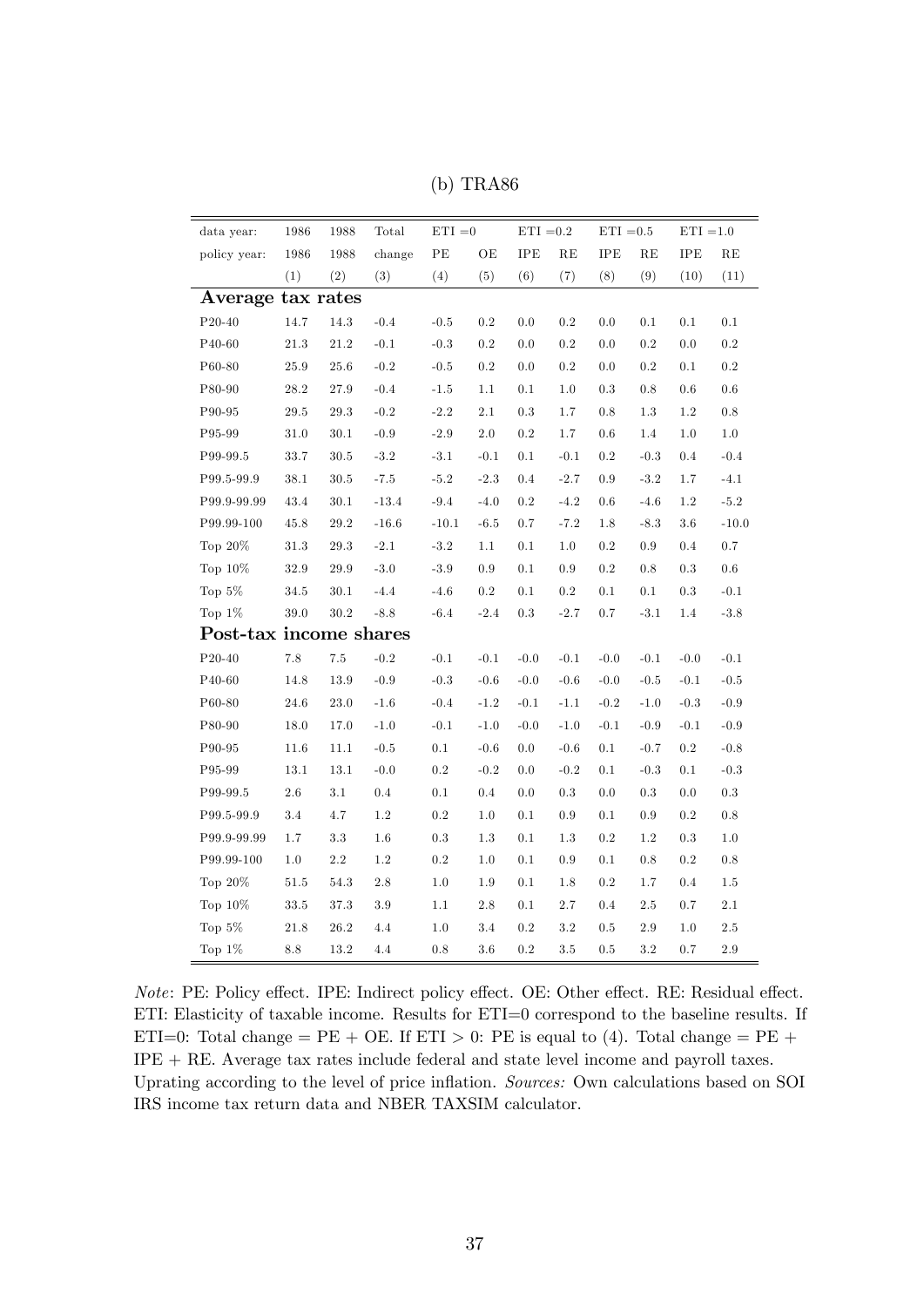| data year:             | 1989     | 1994               | Total  | $ETI = 0$ |         | $ETI = 0.2$ |               | $ETI = 0.5$ |           | $ETI = 1.0$ |           |
|------------------------|----------|--------------------|--------|-----------|---------|-------------|---------------|-------------|-----------|-------------|-----------|
| policy year:           | 1989     | 1994               | change | $\rm{PE}$ | OЕ      | IPE         | RE            | IPE         | RE        | IPE         | RE        |
|                        | (1)      | (2)                | (3)    | (4)       | (5)     | (6)         | (7)           | (8)         | (9)       | (10)        | (11)      |
| Average tax rates      |          |                    |        |           |         |             |               |             |           |             |           |
| P20-40                 | $14.4\,$ | $\boldsymbol{9.8}$ | $-4.5$ | $-3.4$    | $-1.1$  | $0.6\,$     | $\text{-}1.7$ | 0.9         | $-2.0$    | 1.2         | $-2.3$    |
| $\rm P40\text{-}60$    | $21.3\,$ | $19.9\,$           | $-1.4$ | $-0.6$    | $-0.8$  | $\rm 0.2$   | $-1.1$        | 0.4         | $-1.2$    | $0.5\,$     | $-1.3$    |
| P60-80                 | 25.7     | 26.1               | 0.5    | $\rm 0.3$ | 0.2     | $-0.0$      | 0.2           | $-0.0$      | $0.2\,$   | $-0.0$      | $\rm 0.2$ |
| P80-90                 | 27.9     | 28.6               | 0.7    | 0.3       | 0.4     | $-0.0$      | 0.4           | $-0.0$      | $0.4\,$   | $-0.0$      | 0.4       |
| P90-95                 | 29.6     | 30.5               | 1.0    | $0.5\,$   | 0.4     | $-0.0$      | 0.4           | $-0.0$      | $0.4\,$   | $-0.1$      | $0.5\,$   |
| P95-99                 | 30.1     | 31.9               | 1.8    | 1.0       | $0.8\,$ | $-0.0$      | $0.8\,$       | $-0.0$      | $0.8\,$   | $-0.0$      | $0.8\,$   |
| P99-99.5               | $30.3\,$ | 33.9               | 3.6    | 2.6       | 1.0     | $-0.2$      | 1.1           | $-0.3$      | 1.3       | $-0.5$      | 1.4       |
| P99.5-99.9             | 30.3     | 37.3               | 7.0    | $6.2\,$   | 0.8     | $-0.2$      | 0.9           | $-0.3$      | 1.1       | $-0.4$      | 1.2       |
| P99.9-99.99            | 29.8     | 40.0               | 10.2   | 10.0      | $0.2\,$ | $-0.3$      | 0.5           | $-0.5$      | 0.7       | $-0.7$      | 0.9       |
| P99.99-100             | 29.3     | $39.8\,$           | 10.5   | 11.2      | $-0.7$  | $-0.4$      | $-0.3$        | $-0.9$      | 0.3       | $-1.3$      | $0.6\,$   |
| Top $20\%$             | 29.3     | 31.9               | 2.6    | 2.1       | 0.5     | $-0.0$      | 0.5           | $-0.1$      | $0.6\,$   | $-0.1$      | $0.6\,$   |
| Top 10%                | 29.9     | 33.4               | 3.5    | 2.9       | 0.5     | $-0.1$      | 0.6           | $-0.1$      | 0.7       | $-0.2$      | 0.7       |
| Top $5\%$              | 30.1     | 34.6               | 4.5    | 3.9       | 0.6     | $-0.1$      | 0.7           | $-0.2$      | 0.8       | $-0.3$      | 0.9       |
| Top $1\%$              | 30.0     | 37.4               | 7.4    | $7.0\,$   | 0.4     | $-0.2$      | 0.6           | $-0.3$      | 0.8       | $-0.5$      | $1.0\,$   |
| Post-tax income shares |          |                    |        |           |         |             |               |             |           |             |           |
| $P20-40$               | $7.6\,$  | $7.5\,$            | $-0.1$ | 0.3       | $-0.4$  | 0.0         | $-0.5$        | 0.1         | $-0.5$    | 0.1         | $-0.5$    |
| P40-60                 | $13.9\,$ | 13.7               | $-0.1$ | $0.2\,$   | $-0.4$  | 0.0         | $-0.4$        | 0.0         | $-0.4$    | 0.0         | $-0.4$    |
| P60-80                 | $23.1\,$ | 22.8               | $-0.2$ | 0.1       | $-0.4$  | 0.0         | $-0.4$        | 0.0         | $-0.4$    | 0.0         | $-0.4$    |
| P80-90                 | 17.1     | 17.5               | 0.4    | 0.1       | 0.2     | 0.0         | $0.2\,$       | 0.0         | $0.2\,$   | 0.0         | $\rm 0.2$ |
| P90-95                 | $11.2\,$ | 11.6               | 0.3    | 0.1       | 0.3     | $0.0\,$     | 0.3           | 0.0         | 0.3       | 0.0         | $\rm 0.3$ |
| P95-99                 | 13.3     | 13.8               | 0.5    | 0.0       | 0.5     | $0.0\,$     | 0.5           | 0.0         | $0.5\,$   | 0.0         | $0.5\,$   |
| P99-99.5               | $3.1\,$  | 3.1                | 0.0    | $-0.0$    | 0.1     | $-0.0$      | 0.1           | $-0.0$      | 0.1       | $-0.0$      | $0.1\,$   |
| P99.5-99.9             | 4.5      | 4.2                | $-0.3$ | $-0.3$    | 0.0     | $-0.1$      | 0.1           | $-0.2$      | $\rm 0.2$ | $-0.2$      | $\rm 0.3$ |
| P99.9-99.99            | 3.0      | $2.5\,$            | $-0.5$ | $-0.4$    | $-0.1$  | $-0.1$      | $-0.0$        | $-0.2$      | 0.1       | $-0.3$      | $\rm 0.2$ |
| P99.99-100             | 1.9      | 1.5                | $-0.4$ | $-0.3$    | $-0.1$  | $-0.1$      | $-0.0$        | $-0.1$      | 0.0       | $-0.2$      | $0.1\,$   |
| Top $20\%$             | 54.1     | 54.1               | 0.0    | $-0.8$    | 0.9     | $-0.0$      | 0.9           | $-0.1$      | 1.0       | $-0.1$      | $1.0\,$   |
| Top $10\%$             | 37.0     | 36.7               | $-0.3$ | $-0.9$    | 0.6     | $-0.3$      | 0.9           | $-0.4$      | 1.0       | $-0.5$      | $1.1\,$   |
| Top 5%                 | 25.8     | 25.1               | $-0.6$ | $-1.0$    | 0.4     | $-0.4$      | 0.7           | $-0.6$      | 0.9       | $-0.7$      | $1.0\,$   |
| Top $1\%$              | $12.5\,$ | 11.4               | $-1.1$ | $-1.0$    | $-0.1$  | $-0.3$      | 0.2           | $-0.5$      | 0.4       | $-0.8$      | 0.7       |

#### (c) OBRA90/OBRA93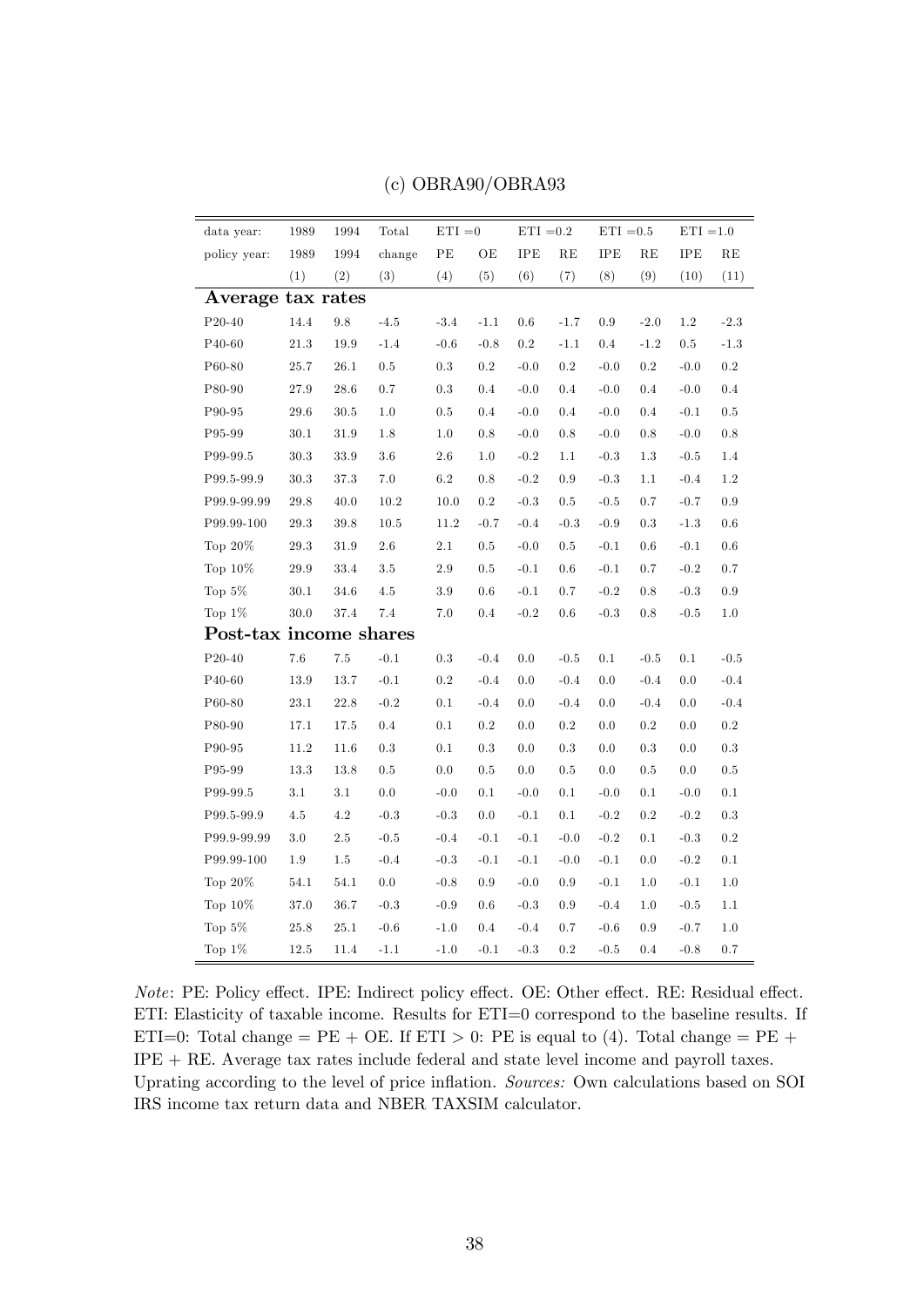| data year:             | $\,2000\,$ | 2004     | Total  | $ETI = 0$ |         | $ETI = 0.2$ |         | $ETI = 0.5$ |         | $ETI = 1.0$ |               |
|------------------------|------------|----------|--------|-----------|---------|-------------|---------|-------------|---------|-------------|---------------|
| policy year:           | 2000       | 2004     | change | PE        | OЕ      | <b>IPE</b>  | RE      | <b>IPE</b>  | RE      | IPE         | RE            |
|                        | (1)        | (2)      | (3)    | (4)       | (5)     | (6)         | (7)     | (8)         | (9)     | (10)        | (11)          |
| Average tax rates      |            |          |        |           |         |             |         |             |         |             |               |
| $P20-40$               | 10.5       | $2.3\,$  | $-8.2$ | $-2.0$    | $-6.2$  | 0.2         | $-6.4$  | 0.4         | $-6.6$  | 0.7         | $-7.0$        |
| P40-60                 | $20.9\,$   | 16.7     | $-4.2$ | $-2.5$    | $-1.7$  | 0.5         | $-2.3$  | 0.8         | $-2.5$  | 1.0         | $-2.7$        |
| P60-80                 | 25.9       | 23.2     | $-2.7$ | $-2.1$    | $-0.7$  | 0.4         | $-1.0$  | 0.4         | $-1.1$  | 0.5         | $-1.1$        |
| P80-90                 | 28.5       | 25.6     | $-2.9$ | $-2.3$    | $-0.5$  | 0.1         | $-0.6$  | 0.1         | $-0.6$  | 0.1         | $-0.7$        |
| P90-95                 | 30.6       | 27.7     | $-2.9$ | $-2.5$    | $-0.4$  | 0.0         | $-0.5$  | 0.1         | $-0.5$  | 0.1         | $-0.5$        |
| P95-99                 | 31.9       | 29.2     | $-2.7$ | $-2.3$    | $-0.4$  | 0.0         | $-0.5$  | 0.1         | $-0.5$  | 0.1         | $-0.6$        |
| P99-99.5               | 33.9       | 31.8     | $-2.1$ | $-2.3$    | 0.2     | 0.0         | 0.1     | 0.0         | 0.1     | 0.1         | $0.1\,$       |
| P99.5-99.9             | 35.8       | 32.6     | $-3.2$ | $-3.4$    | $0.2\,$ | 0.0         | 0.1     | 0.1         | 0.0     | $0.2\,$     | $-0.0$        |
| P99.9-99.99            | 36.6       | 32.9     | $-3.7$ | $-4.3$    | 0.6     | 0.1         | $0.5\,$ | 0.1         | $0.5\,$ | 0.2         | $\rm 0.4$     |
| P99.99-100             | $37.2\,$   | $31.8\,$ | $-5.5$ | $-4.8$    | $-0.7$  | 0.1         | $-0.7$  | 0.2         | $-0.9$  | 0.4         | $-1.1$        |
| Top $20\%$             | 32.1       | 28.9     | $-3.2$ | $-2.7$    | $-0.5$  | 0.0         | $-0.5$  | 0.0         | $-0.5$  | 0.1         | $\mbox{-}0.6$ |
| Top 10%                | 33.3       | 30.1     | $-3.2$ | $-2.8$    | $-0.4$  | 0.0         | $-0.4$  | 0.1         | $-0.4$  | 0.1         | $-0.5$        |
| Top $5\%$              | 34.2       | 30.9     | $-3.2$ | $-2.9$    | $-0.3$  | 0.0         | $-0.3$  | 0.1         | $-0.4$  | 0.1         | $-0.4$        |
| Top $1\%$              | 35.9       | 32.3     | $-3.5$ | $-3.6$    | 0.1     | 0.0         | $0.0\,$ | 0.1         | $-0.1$  | 0.2         | $-0.1$        |
| Post-tax income shares |            |          |        |           |         |             |         |             |         |             |               |
| $P20-40$               | $7.3\,$    | $7.1\,$  | $-0.2$ | $-0.1$    | $-0.1$  | $-0.0$      | $-0.1$  | $-0.0$      | $-0.0$  | $-0.0$      | $-0.0$        |
| P <sub>40</sub> -60    | 12.4       | 12.4     | $-0.0$ | $-0.1$    | 0.0     | $-0.1$      | 0.1     | $-0.0$      | 0.1     | $-0.1$      | $0.1\,$       |
| P60-80                 | 20.5       | 20.9     | 0.3    | $-0.1$    | 0.5     | $-0.1$      | 0.5     | $-0.1$      | 0.6     | $-0.2$      | $0.6\,$       |
| P80-90                 | 15.8       | 16.4     | 0.6    | $-0.0$    | 0.6     | $-0.0$      | 0.6     | $-0.0$      | 0.6     | $-0.0$      | $0.6\,$       |
| P90-95                 | 10.9       | 11.2     | 0.4    | 0.0       | 0.3     | 0.0         | 0.3     | 0.0         | 0.3     | 0.0         | 0.3           |
| P95-99                 | 14.2       | 14.2     | 0.0    | 0.0       | 0.0     | 0.0         | $-0.0$  | 0.0         | $-0.0$  | 0.0         | $-0.0$        |
| P99-99.5               | 3.6        | 3.4      | $-0.2$ | 0.0       | $-0.2$  | 0.0         | $-0.2$  | 0.0         | $-0.2$  | 0.0         | $-0.2$        |
| P99.5-99.9             | 5.6        | 5.2      | $-0.3$ | 0.1       | $-0.4$  | 0.0         | $-0.4$  | 0.0         | $-0.5$  | 0.0         | $-0.5$        |
| P99.9-99.99            | 4.5        | 3.9      | $-0.5$ | 0.1       | $-0.6$  | 0.0         | $-0.7$  | 0.1         | $-0.7$  | 0.1         | $-0.7$        |
| P99.99-100             | $2.8\,$    | $2.8\,$  | $-0.0$ | 0.1       | $-0.1$  | 0.0         | $-0.2$  | 0.1         | $-0.2$  | 0.1         | $-0.3$        |
| Top $20\%$             | 57.4       | 57.2     | $-0.2$ | 0.3       | $-0.4$  | 0.0         | $-0.5$  | 0.1         | $-0.5$  | 0.1         | $-0.5$        |
| Top $10\%$             | 41.5       | 40.8     | $-0.7$ | $0.3\,$   | $-1.0$  | 0.1         | $-1.1$  | 0.2         | $-1.2$  | 0.2         | $-1.2$        |
| Top $5\%$              | 30.7       | 29.6     | $-1.1$ | 0.3       | $-1.4$  | 0.1         | $-1.5$  | 0.2         | $-1.6$  | 0.3         | $-1.6$        |
| Top $1\%$              | 16.5       | 15.4     | $-1.1$ | 0.3       | $-1.4$  | 0.1         | $-1.5$  | 0.2         | $-1.6$  | 0.3         | $-1.7$        |

#### (d) EGTRRA01/JGTRRA03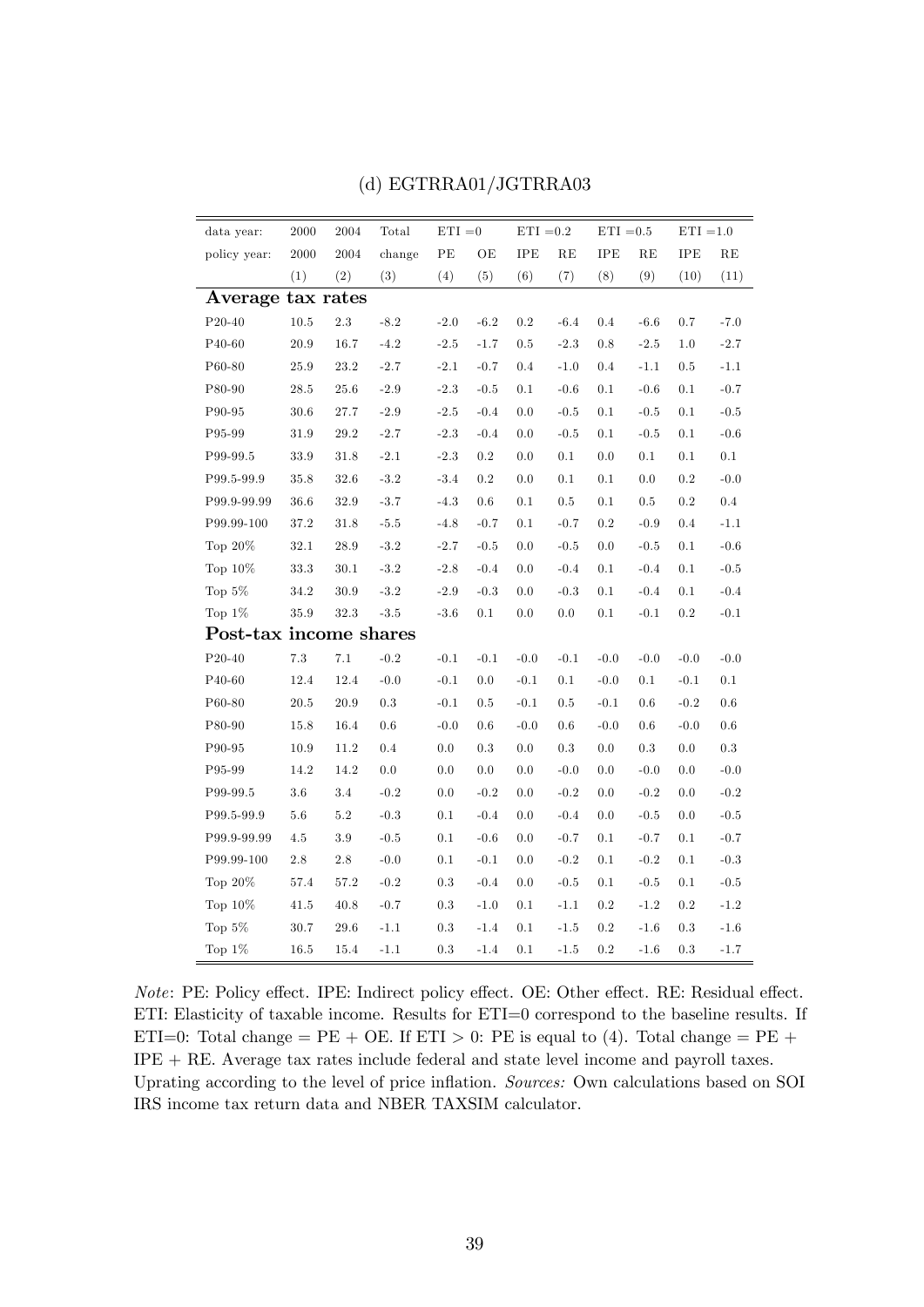| data year:             | 1986    | 1988    | 1986    | 1988    |           | Decomp. I |           | Decomp. II |           | Shapley-Dec. |           |
|------------------------|---------|---------|---------|---------|-----------|-----------|-----------|------------|-----------|--------------|-----------|
| adjusted to:           |         | 1986    | 1988    |         | Total     | $\rm{PE}$ | OE        | $\rm{PE}$  | OЕ        | PE           | OE        |
| policy year            | 1986    | 1986    | 1988    | 1988    | change    |           |           |            |           | Mean         | Mean      |
|                        |         |         |         |         |           |           |           |            |           | $(4)-(2)$    | $(2)-(1)$ |
|                        | (1)     | (2)     | (3)     | (4)     | $(4)-(1)$ | $(4)-(2)$ | $(2)-(1)$ | $(3)-(1)$  | $(4)-(3)$ | $(3)-(1)$    | $(4)-(3)$ |
| Average tax rates      |         |         |         |         |           |           |           |            |           |              |           |
| P20-40                 | 14.5    | 15.0    | 13.6    | 14.1    | $-0.4$    | $-0.8$    | 0.5       | $-0.9$     | $0.5\,$   | $-0.9$       | $0.5\,$   |
| P40-60                 | 21.4    | 22.1    | 21.1    | 21.2    | $-0.1$    | $-0.9$    | 0.7       | $-0.3$     | 0.1       | $-0.6$       | $0.4\,$   |
| P60-80                 | 25.6    | 26.7    | 25.6    | 25.6    | $-0.0$    | $-1.1$    | 1.0       | $-0.1$     | 0.0       | $-0.6$       | $0.5\,$   |
| P80-90                 | 28.2    | 30.6    | 27.7    | 27.8    | $-0.3$    | $-2.8$    | $2.5\,$   | $-0.5$     | 0.1       | $-1.6$       | 1.3       |
| P90-95                 | 29.2    | 33.8    | 29.2    | 29.2    | 0.1       | $-4.6$    | 4.7       | $0.0\,$    | 0.0       | $-2.3$       | $2.3\,$   |
| P95-99                 | 30.6    | 35.6    | 30.7    | 29.9    | $-0.7$    | $-5.7$    | 5.0       | 0.1        | $-0.8$    | $-2.8$       | 2.1       |
| P99-99.5               | 33.1    | 36.4    | 33.8    | 30.5    | $-2.6$    | $-5.9$    | 3.3       | 0.7        | $-3.3$    | $-2.6$       | $-0.0$    |
| P99.5-99.9             | 38.0    | 39.3    | 36.1    | 30.5    | $-7.5$    | $-8.8$    | 1.3       | $-1.9$     | $-5.6$    | $-5.4$       | $-2.1$    |
| P99.9-99.99            | 45.5    | 41.5    | 44.4    | 30.0    | $-15.5$   | $-11.5$   | $-4.0$    | $-1.1$     | $-14.4$   | $-6.3$       | $-9.2$    |
| P99.99-100             | 48.6    | 37.9    | 52.3    | 29.3    | $-19.3$   | $-8.5$    | $-10.7$   | 3.7        | $-23.0$   | $-2.4$       | $-16.9$   |
| Top $20\%$             | 31.5    | 34.7    | 31.3    | 29.2    | $-2.3$    | $-5.5$    | 3.2       | $-0.2$     | $-2.1$    | $-2.8$       | $0.5\,$   |
| Top $10\%$             | 33.1    | 36.4    | 33.1    | 29.8    | $-3.3$    | $-6.6$    | $3.3\,$   | $-0.0$     | $-3.3$    | $-3.3$       | 0.0       |
| Top $5\%$              | 35.0    | 37.4    | 34.9    | 30.1    | $-4.9$    | $-7.4$    | 2.4       | $-0.0$     | $-4.9$    | $-3.7$       | $-1.2$    |
| Top $1\%$              | 40.2    | 39.0    | 40.0    | 30.2    | $-10.0$   | $-8.8$    | $-1.2$    | $-0.2$     | $-9.9$    | $-4.5$       | $-5.5$    |
| Post-tax income shares |         |         |         |         |           |           |           |            |           |              |           |
| $\rm P20\text{-}40$    | 7.7     | 7.7     | 7.8     | 7.4     | $-0.3$    | $-0.3$    | $-0.0$    | 0.0        | $-0.4$    | $-0.1$       | $-0.2$    |
| P40-60                 | 14.7    | 14.3    | 14.7    | 13.8    | $-0.9$    | $-0.5$    | $-0.4$    | 0.0        | $-0.9$    | $-0.2$       | $-0.6$    |
| P60-80                 | 24.5    | 23.6    | 24.5    | 22.9    | $-1.6$    | $-0.7$    | $-0.9$    | $-0.0$     | $-1.6$    | $-0.4$       | $-1.3$    |
| P80-90                 | 18.0    | 17.1    | 18.1    | 16.9    | $-1.0$    | $-0.1$    | $-0.9$    | 0.1        | $-1.1$    | $-0.0$       | $-1.0$    |
| P90-95                 | 11.6    | 10.9    | 11.6    | 11.1    | $-0.6$    | $0.2\,$   | $-0.8$    | $-0.0$     | $-0.5$    | 0.1          | $-0.6$    |
| P95-99                 | 13.1    | 12.7    | 13.0    | 13.1    | $-0.0$    | 0.4       | $-0.5$    | $-0.1$     | 0.1       | $\rm 0.2$    | $-0.2$    |
| P99-99.5               | 2.7     | $3.0\,$ | 2.6     | 3.1     | 0.4       | 0.1       | $\rm 0.3$ | $-0.0$     | 0.4       | 0.0          | $0.4\,$   |
| P99.5-99.9             | 3.3     | 4.4     | 3.4     | 4.7     | 1.4       | 0.4       | 1.1       | $0.1\,$    | $1.3\,$   | $\rm 0.2$    | 1.2       |
| P99.9-99.99            | $2.0\,$ | 3.1     | $2.0\,$ | $3.5\,$ | 1.6       | 0.4       | 1.2       | 0.0        | $1.5\,$   | $0.2\,$      | 1.3       |
| P99.99-100             | 1.2     | 2.4     | 1.1     | 2.6     | 1.4       | $\rm 0.2$ | 1.2       | $-0.1$     | 1.5       | 0.0          | $1.3\,$   |
| Top $20\%$             | 51.9    | 53.5    | 51.9    | 55.0    | $3.1\,$   | 1.6       | $1.6\,$   | $-0.0$     | 3.1       | 0.8          | 2.4       |
| Top $10\%$             | 33.9    | 36.4    | 33.8    | 38.1    | 4.2       | 1.7       | $2.5\,$   | $-0.1$     | 4.3       | 0.8          | 3.4       |
| Top $5\%$              | 22.3    | 25.5    | 22.2    | 27.0    | $4.7\,$   | 1.5       | $3.2\,$   | $-0.1$     | 4.8       | 0.7          | 4.0       |
| Top $1\%$              | 9.1     | 12.8    | 9.1     | 13.9    | 4.8       | 1.1       | 3.7       | $0.0\,$    | 4.8       | 0.5          | 4.2       |

Table 5: Robustness check: Ranking of taxunits, TRA86

Note: PE: Policy effect. OE: Other effect. Average tax rates  $(\%)$  include federal and state level income and payroll taxes. Uprating according to the level of price inflation. Ranking based on pre-tax income incl. capital gains. Sources: Own calculations based on SOI IRS income tax return data and NBER TAXSIM calculator.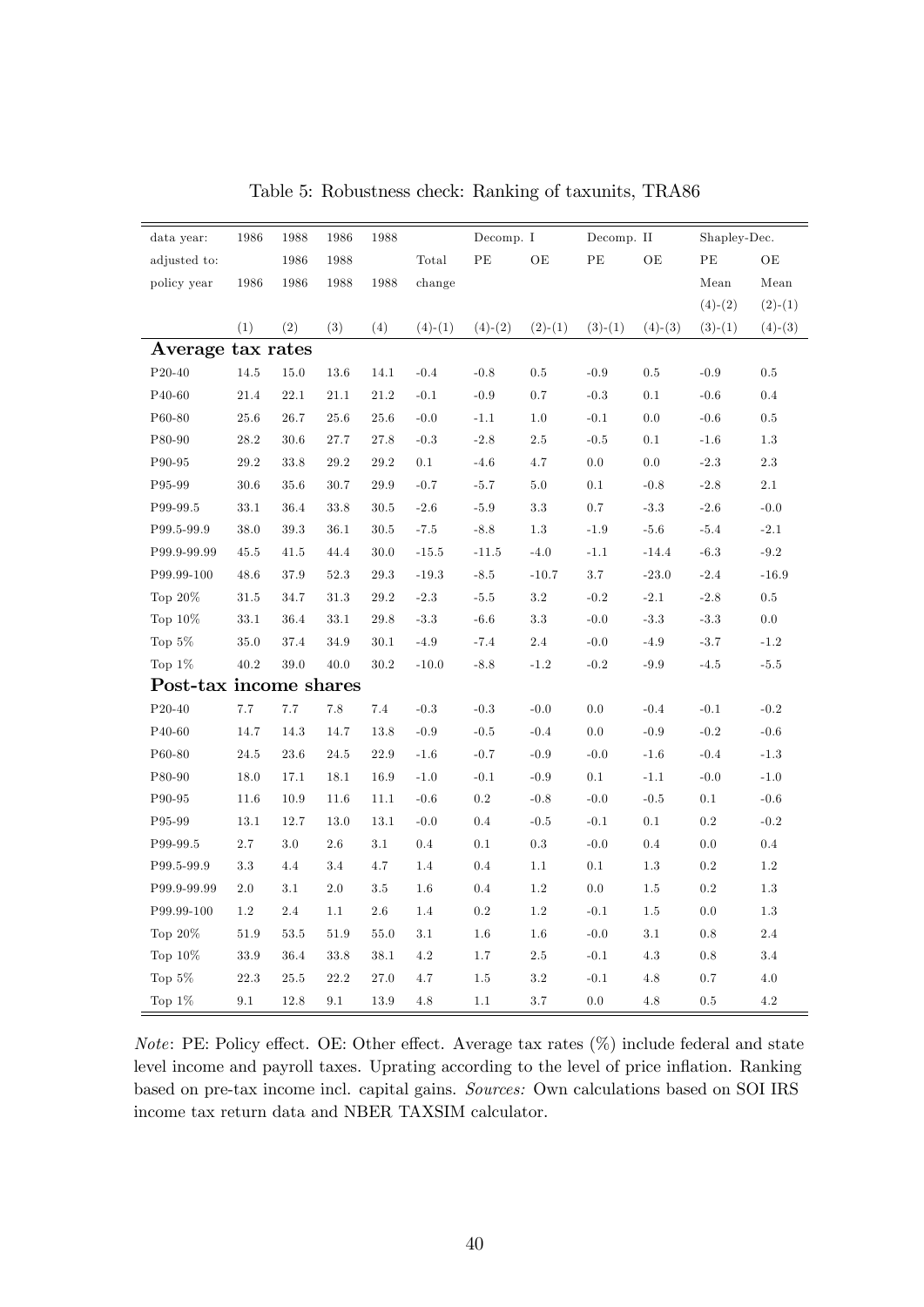



Note: P20-40: Second quintile, P40-60: Third quintile, P60-80: Fourth quintile. P80-100: The dashed vertical lines indicate the start of implementation of significant changes in tax legislation (section 3.4). Shaded areas show recession periods (NBER classification).  $ETI =$ 0.2. Uprating according to the level of price inflation. Sources: Own calculations based on SOI IRS income tax return data and NBER TAXSIM calculator.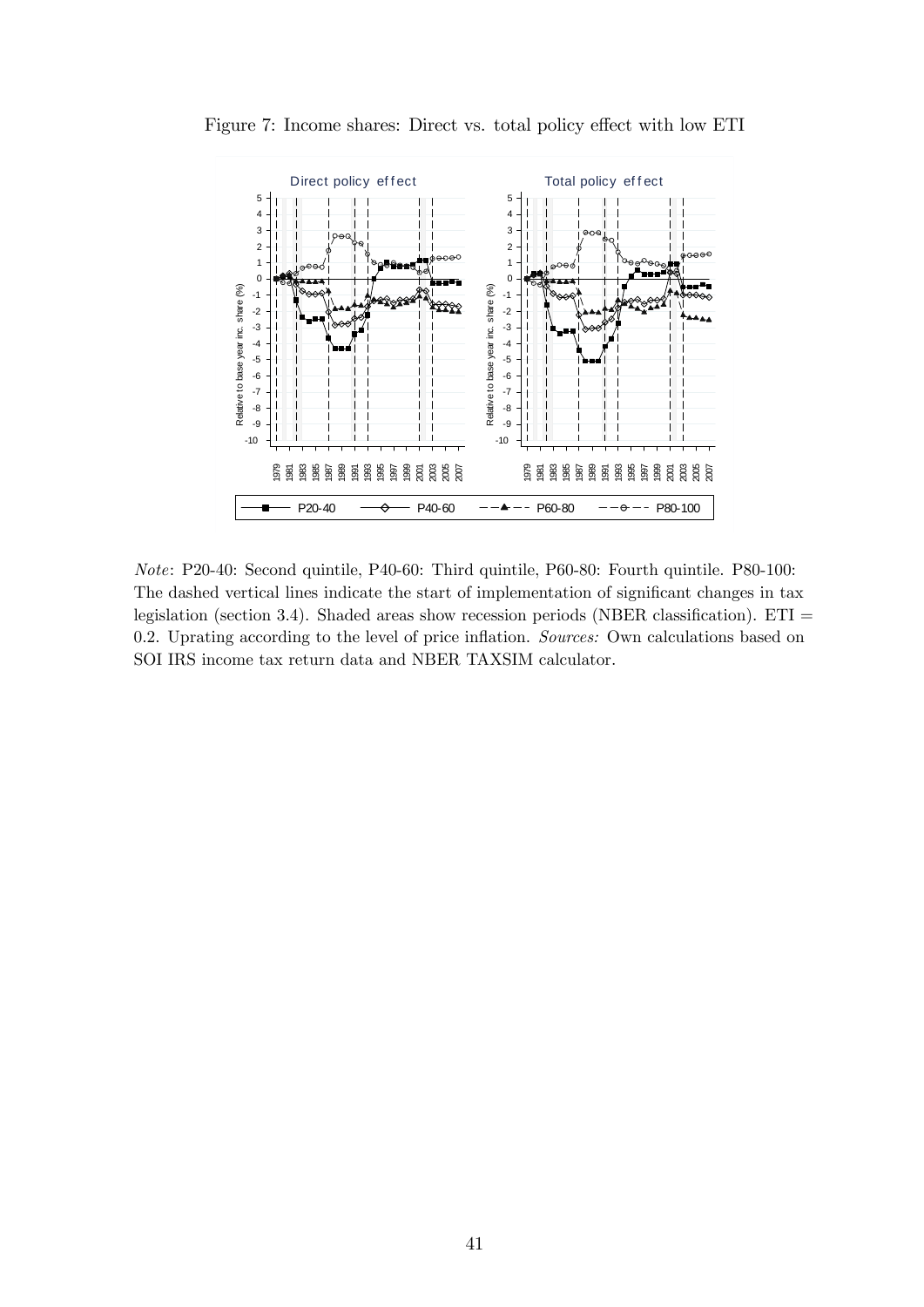

Figure 8: Income shares: Direct vs. total policy effect with medium ETI

Note: P20-40: Second quintile, P40-60: Third quintile, P60-80: Fourth quintile. P80-100: The dashed vertical lines indicate the start of implementation of significant changes in tax legislation (section 3.4). Shaded areas show recession periods (NBER classification). ETI  $= 0.5$ . Uprating according to the level of price inflation. Sources: Own calculations based on SOI IRS income tax return data and NBER TAXSIM calculator.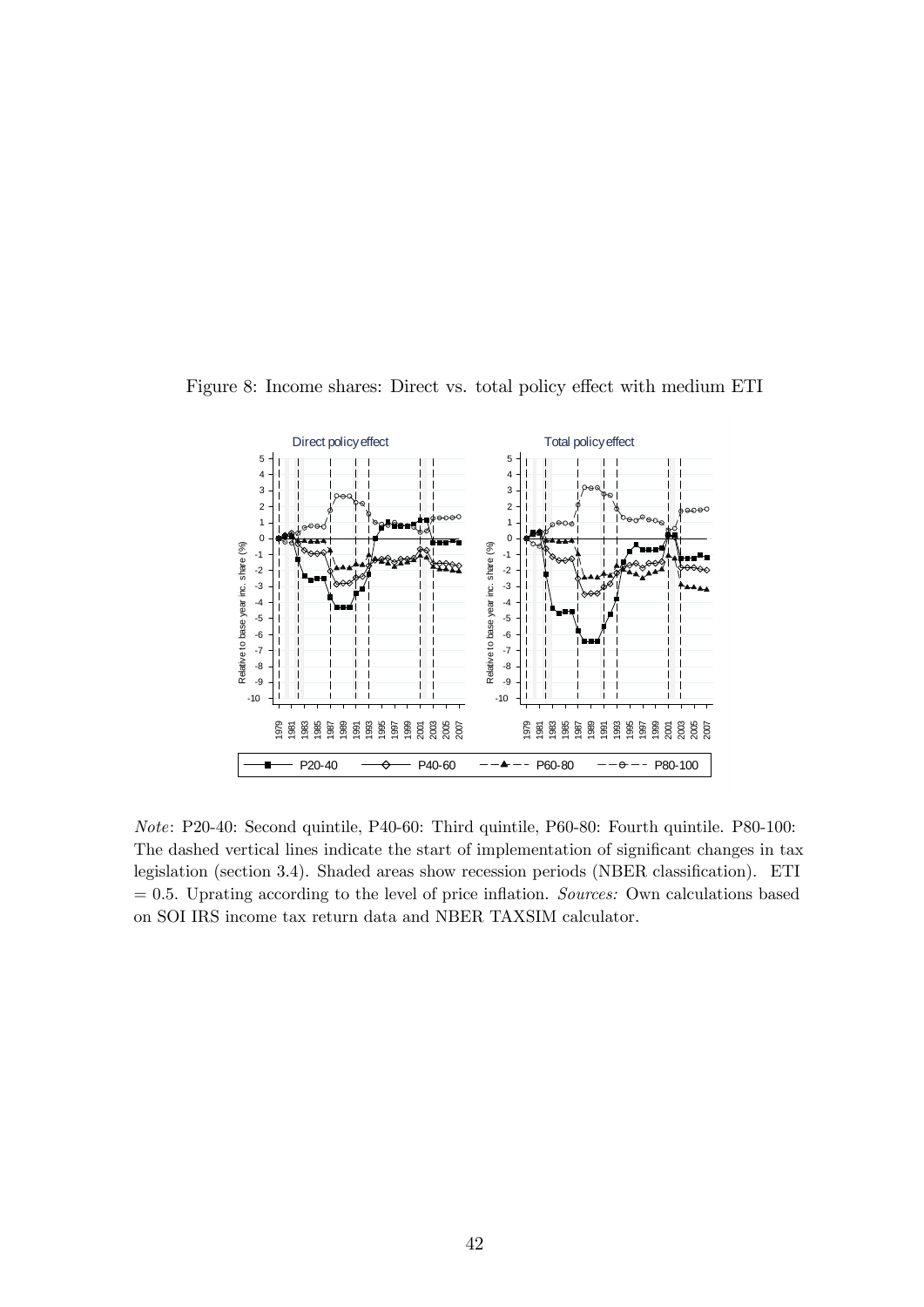



Note: P20-40: Second quintile, P40-60: Third quintile, P60-80: Fourth quintile. P80-100: The dashed vertical lines indicate the start of implementation of significant changes in tax legislation (section 3.4). Shaded areas show recession periods (NBER classification). Uprating according to mean nominal wage growth. Sources: Own calculations based on SOI IRS income tax return data and NBER TAXSIM calculator.



Figure 10: Comparison of policy effect on Gini SOI - CPS

Sources: Own calculations based on SOI IRS income tax return data, CPS data and NBER TAXSIM calculator.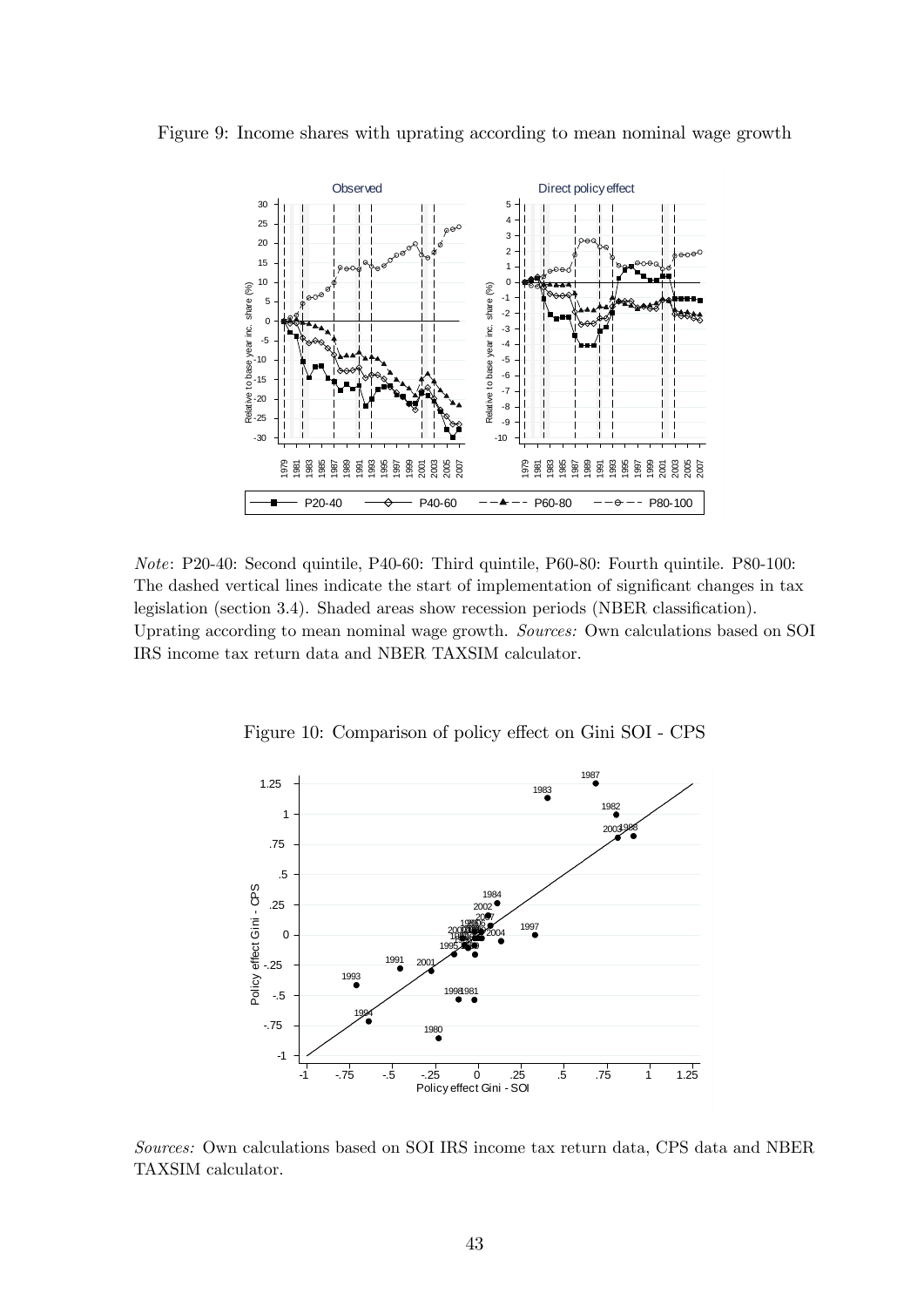#### Data sources: Partisan regressions

State political variables. State political variables are from Klarner (2003), as well as updates available on the State Politics and Policy Web Site.

(http://academic.udayton.edu/SPPQ-TPR/klarner\_datapage.html, accessed at January 15th, 2013). ADA Average is from Anderson and Habel (2009).

**State economic variables.** The series on direct policy effects as well as post-tax inequality measures result from own calculations based on SOI IRS income tax return data and NBER TAXSIM calculator. Data on state per capita personal income, farm and manufacturing share is provided by the Bureau of Economic Analysis.

Other state characteristics variables. State characteristics such as percent elderly, percent black, percent female and percent college-educated are based on information contained in IPUMS CPS. Data on union density is from Hirsch et al. (2001), with updates available on http://unionstats.gsu.edu/MonthlyLaborReviewArticle.htm (accessed at January 15th, 2013). Population density is provided by the Census Bureau.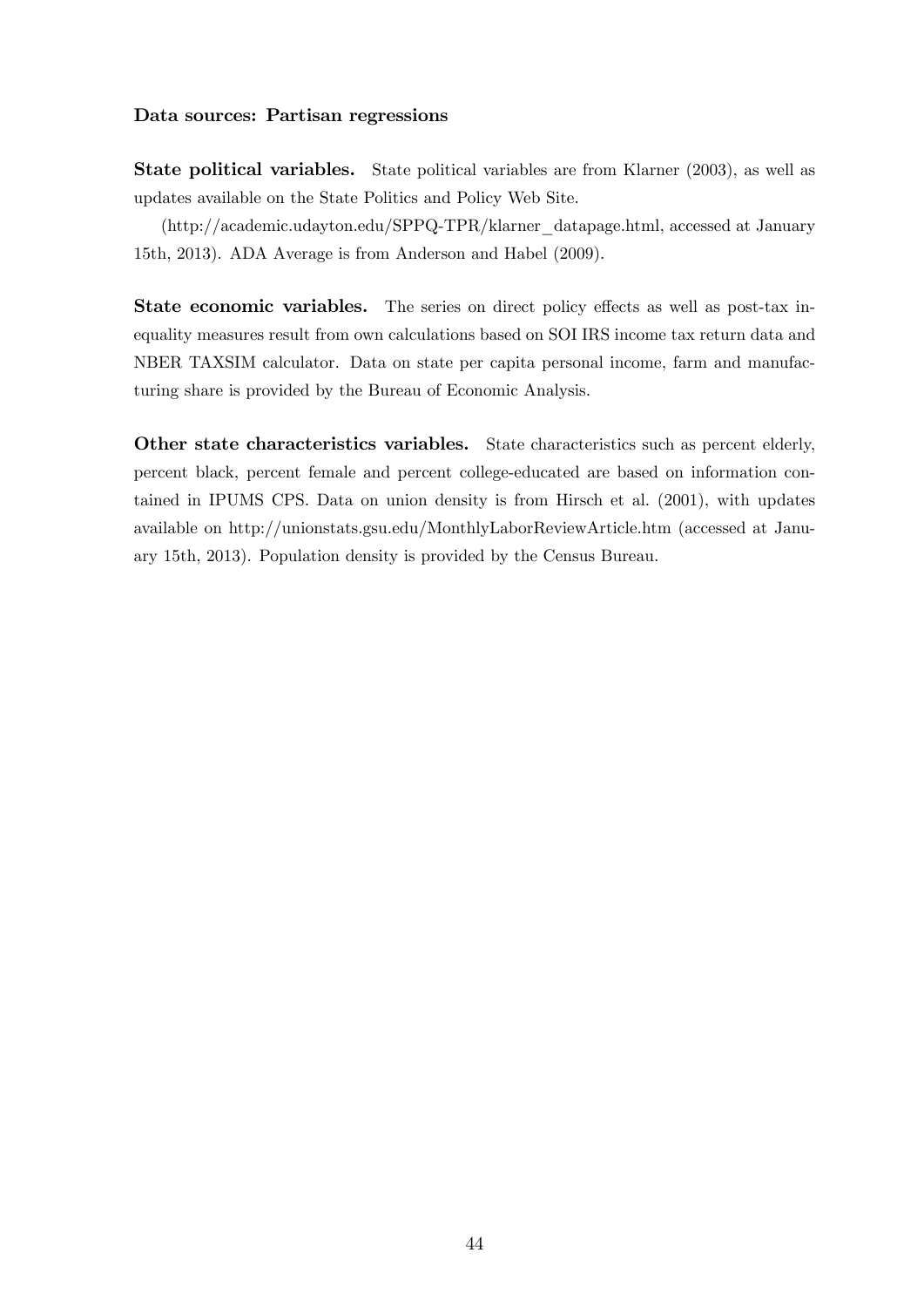| Post-tax inequality      | Mean   | StdDev    | Mean change      | StdDev  | Mean PE   | StdDev |
|--------------------------|--------|-----------|------------------|---------|-----------|--------|
| $P0-20$                  | 3.456  | 0.606     | $-0.023$         | 0.626   | $-0.003$  | 0.053  |
| P20-40                   | 8.710  | 1.064     | $-0.062$         | 0.819   | $-0.001$  | 0.062  |
| P40-60                   | 14.555 | 1.680     | $-0.096$         | 1.203   | $-0.007$  | 0.058  |
| P60-80                   | 23.107 | $2.395\,$ | $-0.118$         | 1.727   | $-0.015$  | 0.075  |
| P80-100                  | 50.172 | 4.990     | 0.299            | 3.435   | 0.026     | 0.188  |
| Top $10\%$               | 34.442 | 6.444     | 0.318            | 4.610   | 0.022     | 0.204  |
| Top $5\%$                | 23.462 | 6.793     | 0.296            | 4.916   | 0.015     | 0.219  |
| Top $1\%$                | 10.656 | $5.520\,$ | 0.244            | 3.964   | 0.010     | 0.185  |
| Gini                     | 48.683 | 5.141     | 0.301            | 3.655   | $0.016\,$ | 0.196  |
| Pol. party variables     | Mean   | StdDev    | Min              | Max     |           |        |
| Democratic Legislature   | 50.24  | 50.02     | $\overline{0}$   | 100     |           |        |
| Republican Legislature   | 27.92  | 44.87     | $\boldsymbol{0}$ | 100     |           |        |
| Republican Governor      | 46.41  | 49.89     | $\overline{0}$   | 100     |           |        |
| Dem. Gov. and Leg.       | 28.83  | 45.31     | $\overline{0}$   | 100     |           |        |
| Rep. Gov. and Leg.       | 16.79  | 37.39     | $\overline{0}$   | 100     |           |        |
| Republican President     | 55.59  | 49.70     | $\overline{0}$   | 100     |           |        |
| Rep. Pres. and Congress  | 16.68  | 37.29     | $\overline{0}$   | 100     |           |        |
| State charact. variables | Mean   | StdDev    | Min              | Max     |           |        |
| Log of Real PCPI         | 3.19   | 0.20      | 2.69             | 3.82    |           |        |
| ADA Average              | 41.92  | 21.70     | $-5.02$          | 90.85   |           |        |
| Percent Elderaly         | 11.93  | 1.91      | 5.85             | 18.39   |           |        |
| Percent Black            | 10.39  | 9.76      | $\overline{0}$   | 41.23   |           |        |
| Percent Female           | 51.14  | 1.01      | 47.73            | 54.33   |           |        |
| Percent College-Educated | 12.09  | 6.80      | 1.57             | 31.35   |           |        |
| Percent Union            | 14.58  | 6.90      | 2.30             | 38.30   |           |        |
| Population Density       | 177.07 | 240.12    | $4.55\,$         | 1176.33 |           |        |
| Farm share               | 1.24   | 1.68      | $\boldsymbol{0}$ | 16.38   |           |        |
| Manufacturing share      | 13.36  | 6.29      | 2.62             | 35.70   |           |        |
| Unemployment rate        | 6.06   | 2.08      | 2.30             | 17.40   |           |        |

Table 6: Descriptive Statistics: Partisan regressions

Note: StdDev: Standard deviation. PE: Policy effect. PCPI: Per Capita Personal Income. ADA: Average: average Americans for Democratic Action score. Sources: See overview in Appendix A.2.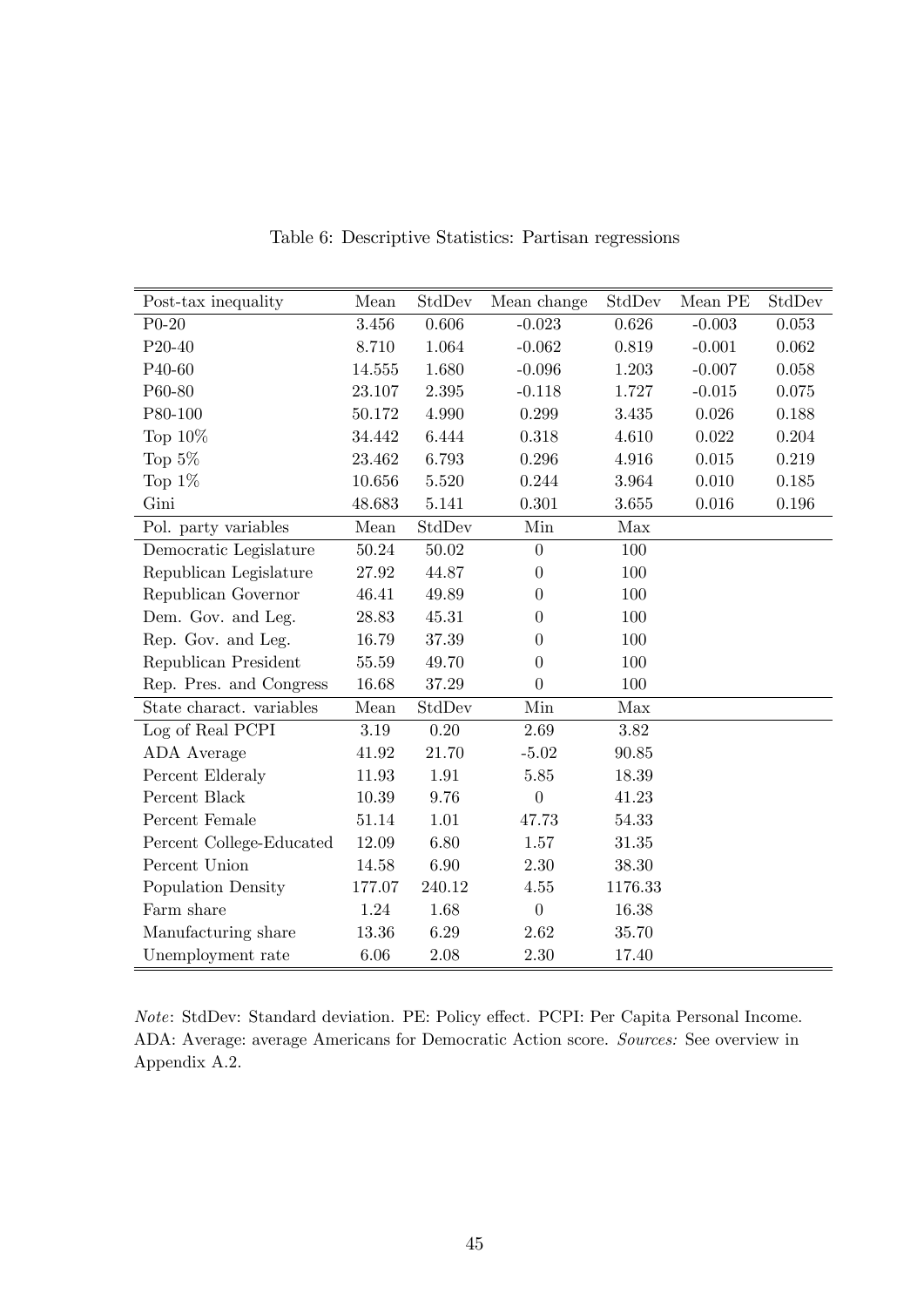|                          | (1)          | (2)                                                                        | (3)          | (4)          | (5)          | (6)          | (7)         | (8)          | (9)          |
|--------------------------|--------------|----------------------------------------------------------------------------|--------------|--------------|--------------|--------------|-------------|--------------|--------------|
| Dep. var.: Policy effect | $P0-20$      | P <sub>20</sub> -40                                                        | P40-60       | P60-80       | P80-100      | Top $10\%$   | Top $5\%$   | Top $1\%$    | Gini         |
| Democratic Legislature   | $0.0097*$    | $0.0186***$                                                                | $0.0191***$  | $0.0142*$    | $-0.0640***$ | $-0.0522**$  | $-0.0488**$ | $-0.0527***$ | $-0.0639***$ |
|                          | (1.8577)     | (3.0524)                                                                   | (3.4478)     | (1.8300)     | $(-3.5838)$  | $(-2.4026)$  | $(-2.1238)$ | $(-2.8415)$  | $(-3.2557)$  |
| Republican Legislature   | 0.0004       | $-0.0075$                                                                  | $-0.0045$    | 0.0028       | 0.0088       | 0.0300       | 0.0191      | 0.0039       | 0.0169       |
|                          | (0.1165)     | $(-1.5722)$                                                                | $(-0.8664)$  | (0.4569)     | (0.5434)     | (1.5858)     | (0.9375)    | (0.2370)     | (1.0312)     |
| Republican Governor      | $-0.0085**$  | $-0.0123***$                                                               | $-0.0045$    | $-0.0068$    | $0.0315***$  | $0.0388***$  | $0.0396***$ | $0.0356***$  | $0.0440***$  |
|                          | $(-2.4958)$  | $(-3.1957)$                                                                | $(-1.3042)$  | $(-1.3920)$  | (2.7747)     | (2.9753)     | (2.8625)    | (2.9502)     | (3.5971)     |
| Republican President     | $-0.0248***$ | $-0.0373***$                                                               | $-0.0325***$ | $-0.0206***$ | $0.1136***$  | $0.0899***$  | $0.0537***$ | 0.0092       | $0.1164***$  |
|                          | $(-7.1196)$  | $(-8.5261)$                                                                | $(-8.8533)$  | $(-4.2204)$  | (9.7671)     | (6.3798)     | (3.5634)    | (0.7248)     | (8.7464)     |
| Log of Real PCPI         | $-0.0658**$  | $-0.0429$                                                                  | $-0.0380$    | 0.0217       | 0.1390       | 0.0259       | 0.0785      | 0.0261       | 0.0950       |
|                          | $(-2.2725)$  | $(-1.3837)$                                                                | $(-1.3035)$  | (0.5810)     | (1.5055)     | (0.2290)     | (0.6548)    | (0.2728)     | (0.9498)     |
| ADA score                | 0.0002       | $0.0006***$                                                                | $0.0005***$  | 0.0002       | $-0.0017***$ | $-0.0013**$  | $-0.0006$   | $-0.0009*$   | $-0.0017***$ |
|                          | (0.9977)     | (2.8672)                                                                   | (3.4235)     | (0.9011)     | $(-3.1666)$  | $(-2.3957)$  | $(-1.0304)$ | $(-1.8204)$  | $(-2.7233)$  |
| Percent Elderly          | 0.0004       | 0.0024                                                                     | $-0.0014$    | $-0.0029$    | 0.0013       | 0.0012       | 0.0065      | $-0.0011$    | $-0.0025$    |
|                          | (0.2604)     | (1.5782)                                                                   | $(-1.0392)$  | $(-1.5661)$  | (0.3129)     | (0.2399)     | (1.0307)    | $(-0.2384)$  | $(-0.5015)$  |
| Percent Black            | $-0.0020*$   | 0.0012                                                                     | $-0.0002$    | $-0.0010$    | 0.0016       | $-0.0003$    | 0.0011      | $-0.0023$    | $-0.0007$    |
|                          | $(-1.9254)$  | (0.9880)                                                                   | $(-0.1567)$  | $(-0.6131)$  | (0.4312)     | $(-0.0635)$  | (0.2402)    | $(-0.5451)$  | $(-0.1738)$  |
| Percent Female           | $-0.0012$    | $-0.0054***$                                                               | $-0.0009$    | 0.0017       | 0.0058       | 0.0100       | 0.0005      | 0.0014       | $0.0103*$    |
|                          | $(-0.7554)$  | $(-2.9488)$                                                                | $(-0.5109)$  | (0.6922)     | (0.9902)     | (1.4546)     | (0.0690)    | (0.2172)     | (1.7062)     |
| Percent College-Educated | $0.0020***$  | 0.0011                                                                     | $0.0020***$  | $0.0021**$   | $-0.0074***$ | $-0.0035$    | $-0.0043$   | $-0.0050*$   | $-0.0036$    |
|                          | (3.3930)     | (1.5728)                                                                   | (2.6050)     | (2.0877)     | $(-3.0319)$  | $(-1.2151)$  | $(-1.4097)$ | $(-1.8438)$  | $(-1.4779)$  |
| Percent Union            | 0.0010       | $-0.0043***$                                                               | $-0.0010$    | $0.0032***$  | 0.0018       | 0.0040       | $0.0055*$   | $0.0047**$   | $0.0078***$  |
|                          | (1.6140)     | $(-5.4401)$                                                                | $(-1.3679)$  | (3.2781)     | (0.7971)     | (1.5640)     | (1.8731)    | (2.1740)     | (3.2792)     |
| Population Density       | 0.0000       | 0.0001                                                                     | $-0.0000$    | $-0.0002$    | 0.0001       | 0.0003       | $-0.0001$   | 0.0005       | $-0.0000$    |
|                          | (0.5319)     | (0.5842)                                                                   | $(-0.4381)$  | $(-1.4261)$  | (0.4242)     | (0.7313)     | $(-0.3092)$ | (1.5135)     | $(-0.0708)$  |
| Farm Share               | $0.0028**$   | $0.0061***$                                                                | 0.0023       | 0.0004       | $-0.0116$    | $-0.0189***$ | $-0.0112$   | $-0.0064$    | $-0.0152**$  |
|                          | (1.9978)     | (2.8872)                                                                   | (0.8624)     | (0.1609)     | $(-1.6318)$  | $(-3.3891)$  | $(-1.6243)$ | $(-1.3966)$  | $(-2.3379)$  |
| Manufacturing Share      | $-0.0000$    | $0.0013*$                                                                  | $0.0016*$    | 0.0003       | $-0.0032$    | $-0.0020$    | $-0.0043$   | $-0.0061**$  | $-0.0050**$  |
|                          | $(-0.0323)$  | (1.7131)                                                                   | (1.8627)     | (0.3212)     | $(-1.2369)$  | $(-0.7192)$  | $(-1.1370)$ | $(-2.5049)$  | $(-1.9934)$  |
| Unemployment rate        | $-0.0020$    | 0.0011                                                                     | $-0.0027*$   | $-0.0008$    | 0.0046       | $-0.0016$    | $-0.0060$   | $-0.0085*$   | $-0.0022$    |
|                          | $(-0.7683)$  | (0.4846)                                                                   | $(-1.7650)$  | $(-0.3427)$  | (0.8850)     | $(-0.2978)$  | $(-1.0296)$ | $(-1.7753)$  | $(-0.3172)$  |
| Post-tax inequality      | $-0.0187***$ | $-0.0048**$                                                                | $-0.4596***$ | $-0.4633***$ | $-0.0051***$ | $-0.0038**$  | $-0.0041**$ | $-0.0035**$  | $-0.0040**$  |
|                          | $(-5.4741)$  | $(-2.3506)$                                                                | $(-3.1945)$  | $(-3.3720)$  | $(-3.3864)$  | $(-2.4105)$  | $(-2.5578)$ | $(-2.3336)$  | $(-2.5433)$  |
| Observations             | 1,316        | 1,316                                                                      | 1,316        | 1,316        | 1,316        | 1,316        | 1,316       | 1,316        | 1,316        |
| R-squared                | 0.1341       | 0.1661                                                                     | 0.1666       | 0.0668       | 0.1688       | 0.0936       | 0.0490      | 0.0467       | 0.1343       |
| Mean dep. var.           | $-0.003$     | $-0.001$                                                                   | $-0.007$     | $-0.015$     | 0.026        | 0.022        | 0.015       | 0.010        | 0.016        |
| Std.Dev. dep. var.       | 0.053        | 0.062                                                                      | 0.058        | 0.075        | 0.188        | 0.204        | 0.219       | 0.185        | 0.196        |
| $H0:$ Dem. $L = Rep. L.$ | 0.153        | 0.000                                                                      | 0.000        | 0.148        | 0.000        | 0.000        | 0.003       | 0.003        | 0.000        |
|                          |              | Robust t-statistics in parentheses, *** $p<0.01$ , ** $p<0.05$ , * $p<0.1$ |              |              |              |              |             |              |              |

Table 7: Partisan effect on inequality

*Note*: In columns  $(1)-(8)$ , dependent variable is the state-level policy effect on the income share of various income groups. In column (9), dependent variable is the state-level Gini  ${\rm coefficient}.$  All specifications include state fixed effects. We estimate robust standard errors. The last row shows p-values for the hypothesis test  $\beta_{Dem.Legislature} = \beta_{\text{Re }p.Legislature}$ . PCPI: Per Capita Personal Income. ADA: average Americans for Democratic Action score. Sources: See overview in Appendix A.2.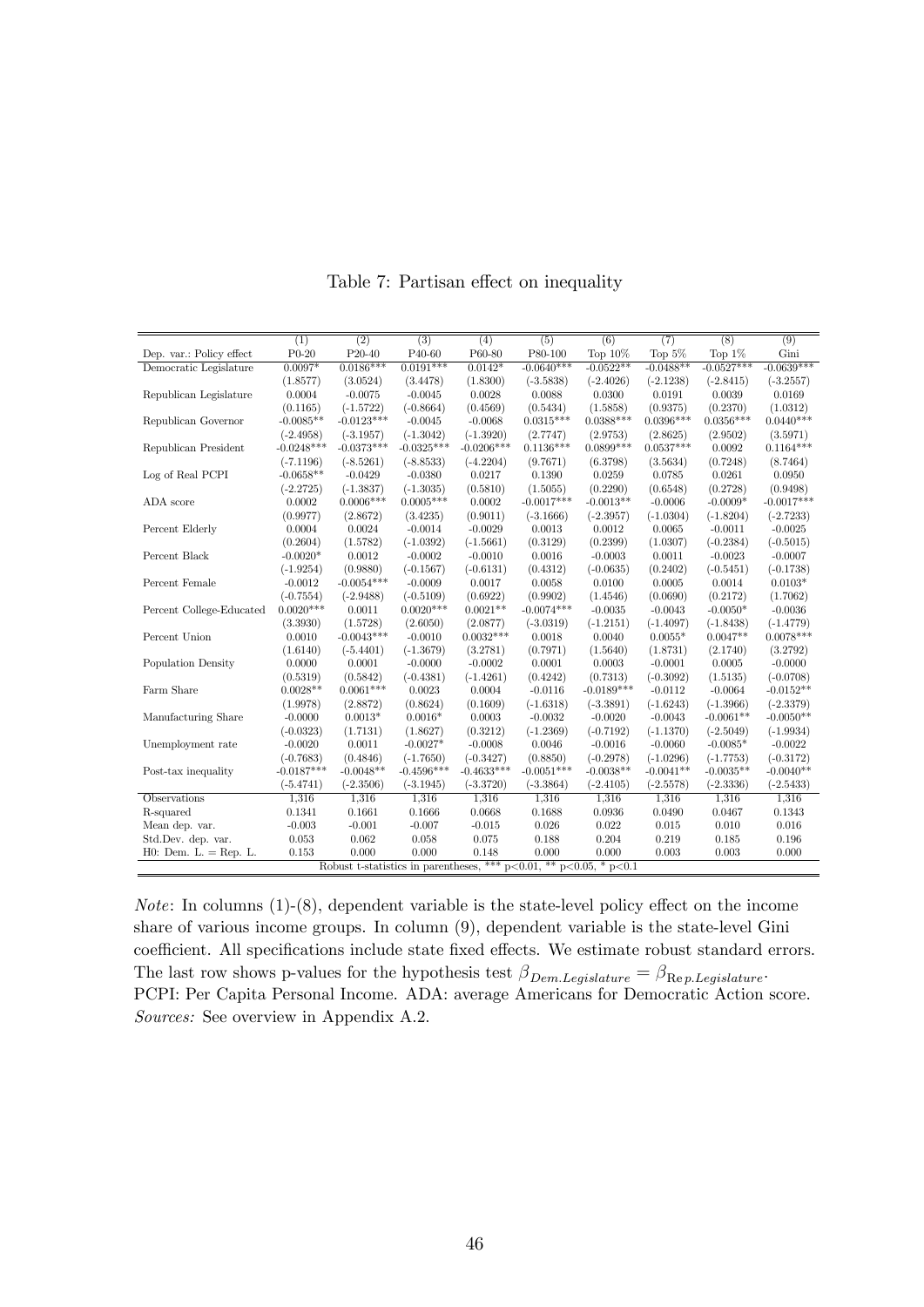|                          | (1)         | $\left( 2\right)$                   | $^{(3)}$            | (4)         | (5)                                | (6)         | (7)         | (8)          | $^{(9)}$     |
|--------------------------|-------------|-------------------------------------|---------------------|-------------|------------------------------------|-------------|-------------|--------------|--------------|
| Dep. var.: Policy effect | $P0-20$     | $P20-40$                            | P <sub>40</sub> -60 | P60-80      | P80-100                            | Top $10\%$  | Top $5\%$   | Top $1\%$    | Gini         |
| Democratic Legislature   | $0.0083*$   | $0.0149**$                          | $0.0164***$         | 0.0117      | $-0.0516***$                       | $-0.0436**$ | $-0.0430*$  | $-0.0502***$ | $-0.0514***$ |
|                          | (1.6668)    | (2.5687)                            | (3.1795)            | (1.5640)    | $(-3.2478)$                        | $(-2.1184)$ | $(-1.9612)$ | $(-2.8346)$  | $(-2.8430)$  |
| Republican Legislature   | 0.0017      | 0.0022                              | 0.0007              | 0.0033      | $-0.0088$                          | 0.0083      | $-0.0023$   | $-0.0183$    | $-0.0094$    |
|                          | (0.4962)    | (0.4992)                            | (0.1315)            | (0.5426)    | $(-0.5905)$                        | (0.4643)    | $(-0.1157)$ | $(-1.2009)$  | $(-0.6266)$  |
| Republican Governor      | $-0.0066**$ | $-0.0095***$                        | $-0.0037$           | $-0.0088*$  | $0.0278***$                        | $0.0359***$ | $0.0372***$ | $0.0339***$  | $0.0363***$  |
|                          | $(-2.0375)$ | $(-2.6559)$                         | (-1.1431)           | $(-1.9130)$ | (2.7442)                           | (2.9362)    | (2.8624)    | (2.9385)     | (3.2336)     |
| <b>Observations</b>      | 1.316       | 1.316                               | 1.316               | 1.316       | 1.316                              | 1.316       | 1.316       | 1.316        | 1.316        |
| R-squared                | 0.2105      | 0.3127                              | 0.2711              | 0.2029      | 0.3407                             | 0.2289      | 0.1670      | 0.1750       | 0.2956       |
| Mean dep. var.           | $-0.003$    | $-0.001$                            | $-0.007$            | $-0.015$    | 0.026                              | 0.022       | 0.015       | 0.010        | 0.016        |
| Std.Dev. dep. var.       | 0.053       | 0.062                               | 0.058               | 0.075       | 0.188                              | 0.204       | 0.219       | 0.185        | 0.196        |
| $H0:$ Dem. L. = Rep. L.  | 0.328       | 0.075                               | 0.006               | 0.283       | 0.017                              | 0.015       | 0.062       | 0.080        | 0.044        |
|                          |             | Robust t-statistics in parentheses, |                     | ***         | $p<0.01$ , ** $p<0.05$ , * $p<0.1$ |             |             |              |              |

Table 8: Partisan regressions with time fixed effects for federal legislative terms

*Note*: In columns  $(1)-(8)$ , dependent variable is the state-level policy effect on the income share of various income groups. In column (9), dependent variable is the state-level Gini  $\,$  coefficient. All specifications include state fixed effects and federal legislative term dummies. We estimate robust standard errors. The last row shows p-values for the hypothesis test  $\beta_{Dem.Legislature} = \beta_{Rep.Legislature}$ . Sources: See overview in Appendix A.2.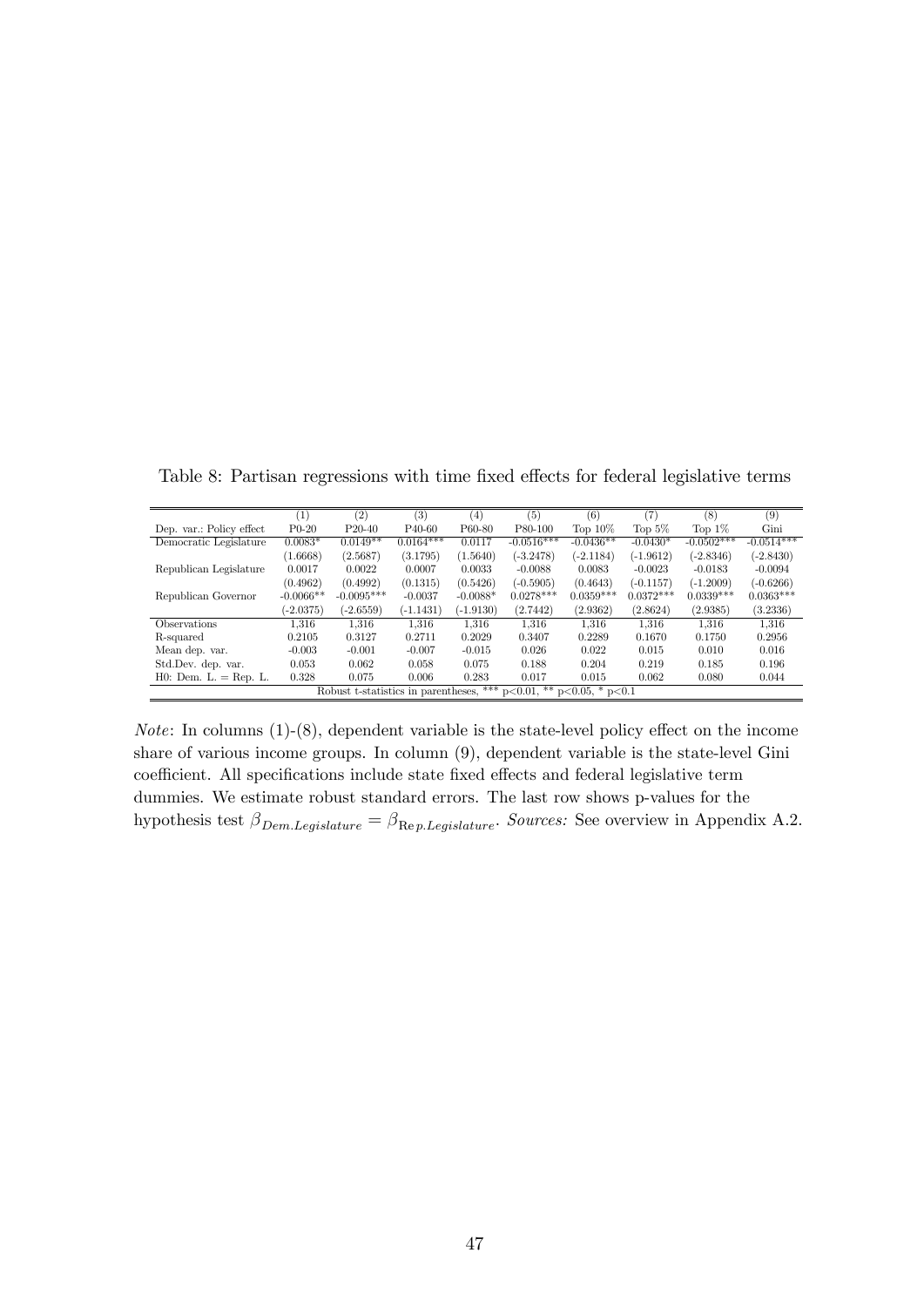# A.3 Online Appendix

|                                                                | 1978                                                                                                 | 1979                                                      | 1980                                                     | 1981                                                     | 1982                                                         | 1983                                                         |
|----------------------------------------------------------------|------------------------------------------------------------------------------------------------------|-----------------------------------------------------------|----------------------------------------------------------|----------------------------------------------------------|--------------------------------------------------------------|--------------------------------------------------------------|
| Income Tax                                                     |                                                                                                      |                                                           |                                                          |                                                          |                                                              |                                                              |
| Number of tax brackets*<br>Lowest individual income tax rate** | 26<br>$14\%***$                                                                                      | 16<br>$14\%***$                                           | 16<br>$14\frac{0}{8}$ ***                                | 16<br>$13.83\%***$                                       | 13<br>$12\%***$                                              | 14<br>11%***                                                 |
| Lowest individual income single tax<br>bracket                 | \$2,200-\$2,700                                                                                      | \$2,300-\$3,400                                           | \$2,300-\$3,400                                          | \$2,300-\$3,400                                          | \$2,300-\$3,400                                              | \$2,300-\$3,400                                              |
| Lowest individual income joint tax<br>bracket                  | \$3,200-\$4200                                                                                       | \$3,400-\$5500                                            | \$3,400-\$5,500                                          | \$3,400-\$5,500                                          | \$3,400-\$5,500                                              | \$3,400-\$5,500                                              |
| Other individual income tax brackets<br>(percent)*, ****       | 15, 16, 17, 19, 22, 25,<br>28, 32, 36, 39, 42, 45,<br>48, 50, 53, 55, 58, 60,<br>62, 64, 66, 68, 69, | 16, 18, 21, 24, 28,<br>32 37, 43, 49, 54,<br>59, 64, 68   | 16, 18, 21, 24, 28, 32<br>37, 43, 49, 54, 59, 64,<br>68  | 16, 18, 21, 24, 28,<br>32 37, 43, 49, 54,<br>59.64.68    | 14, 16, 19, 22, 25,<br>29, 33, 39, 44, 49                    | 13, 15, 17, 19, 23,<br>26, 30, 35, 40, 44,<br>48             |
| Highest individual income tax bracket<br>rate                  | 70%                                                                                                  | 70%                                                       | 70%                                                      | 70%                                                      | 50%                                                          | 50%                                                          |
| Rate on long-term capital gains                                | 40% of individual rate.<br>maximum 39.875%                                                           | 40% of individual<br>rate, maximum 28%                    | individual<br>40%<br>of<br>rate, maximum 28%             | 40% of individual<br>rate, maximum 20%                   | 40% of individual<br>rate, maximum 20%                       | 40% of individual<br>rate, maximum 20%                       |
| Rate on dividends                                              | $=$ individual rates                                                                                 | $\equiv$ individual rates                                 | $=$ individual rates                                     | $\equiv$ individual rates                                | $=$ individual rates                                         | $=$ individual rates                                         |
| Limitations on personal exemption and<br>itemized deductions   | N.A.                                                                                                 | N.A.                                                      | N.A.                                                     | N.A.                                                     | N.A.                                                         | N.A.                                                         |
| <b>Standard Deduction</b>                                      | \$2,200 (single person)<br>/ \$3,200 (married<br>couple)                                             | \$2,300 (single)<br>person) / \$3,400<br>(married couple) | \$2,300 (single person)<br>/ \$3,400 (married<br>couple) | \$2,300 (single<br>person) / \$3,400<br>(married couple) | \$2,300 (single<br>person) / \$3,400<br>(married couple)     | \$2,300 (single)<br>person) / \$3,400<br>(married couple)    |
| AMT exemption*****                                             | \$20,000 for joint and<br>single filers                                                              | $$20,000$ for joint<br>and single filers                  | \$20,000 for joint and<br>single filers                  | \$20,000 for joint<br>and single filers                  | $$30,000$ for single<br>filers, \$40,000 for<br>joint filers | $$30,000$ for single<br>filers, \$40,000 for<br>joint filers |

### Table 9: Tax Legislation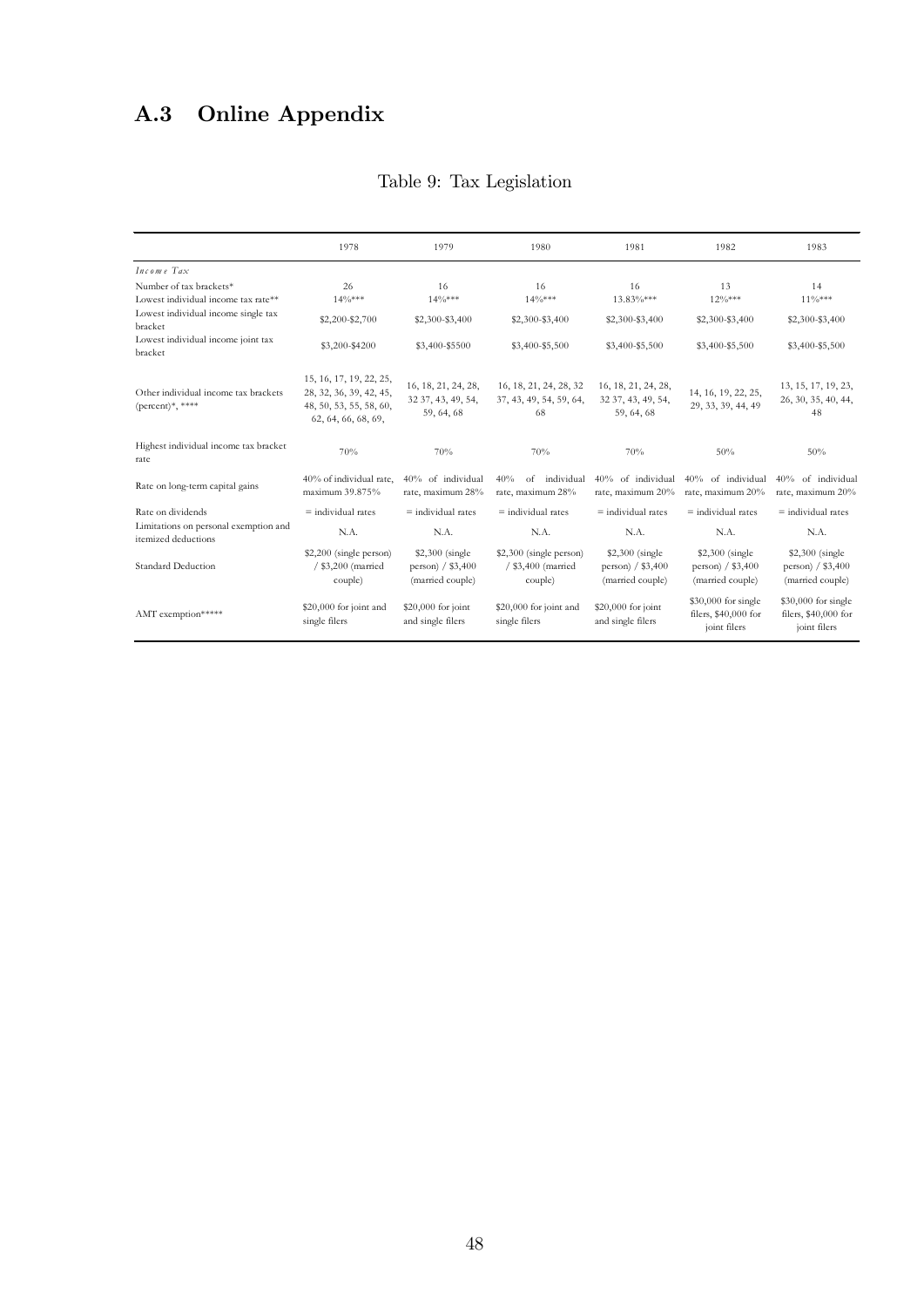|                                                              | 1978                                                                    | 1979                                                                       | 1980                                                                       | 1981                                                                                                                                                              | 1982                                                                                                                                                              | 1983                                                                                                                                                              |
|--------------------------------------------------------------|-------------------------------------------------------------------------|----------------------------------------------------------------------------|----------------------------------------------------------------------------|-------------------------------------------------------------------------------------------------------------------------------------------------------------------|-------------------------------------------------------------------------------------------------------------------------------------------------------------------|-------------------------------------------------------------------------------------------------------------------------------------------------------------------|
| Tax credits<br>Child tax credit                              | N.A.                                                                    | N.A.                                                                       | N.A.                                                                       | N.A.                                                                                                                                                              | N.A.                                                                                                                                                              | N.A.                                                                                                                                                              |
| Child and dependent care tax credit<br>(non-refundable)***** | \$400 for each of first 2<br>dependents, maximum<br>20% of expenditures | \$400 for each of<br>first 2 dependents,<br>maximum 20% of<br>expenditures | \$400 for each of first<br>2 dependents,<br>maximum 20% of<br>expenditures | Maximum<br>expenditure eligible<br>for credit is \$2,400<br>for one child,<br>\$4,800 for two or<br>more; maximimum<br>credit is $20\% - 30\%$<br>of expenditures | Maximum<br>expenditure eligible<br>for credit is \$2,400<br>for one child,<br>\$4,800 for two or<br>more; maximimum<br>credit is $20\% - 30\%$<br>of expenditures | Maximum<br>expenditure eligible<br>for credit is \$2,400<br>for one child,<br>\$4,800 for two or<br>more; maximimum<br>credit is $20\% - 30\%$<br>of expenditures |
| EITC rate and maximum credit                                 | $10\%$ , max. \$400                                                     | $10\%$ , max. \$500                                                        | $10\%$ , max. \$500                                                        | $10\%$ , max. \$500                                                                                                                                               | $10\%$ , max. \$500                                                                                                                                               | $10\%$ , max. \$500                                                                                                                                               |
| EITC phaseout range and rate                                 | \$6,000-\$10,000,<br>12.5%                                              | \$6,000-\$10,000,<br>12.5%                                                 | \$6,000-\$10,000,<br>$12.5\%$                                              | \$6,000-\$10,000,<br>12.5%                                                                                                                                        | $$6,000-$10,000,$<br>$12.5\%$                                                                                                                                     | \$6,000-\$10,000,<br>$12.5\%$                                                                                                                                     |
| Social Security [a]                                          |                                                                         |                                                                            |                                                                            |                                                                                                                                                                   |                                                                                                                                                                   |                                                                                                                                                                   |
| Social Security tax rate (OASDI) [b]                         | $10.1\%$                                                                | 10.16%                                                                     | 10.16%                                                                     | 10.7%                                                                                                                                                             | 10.8%                                                                                                                                                             | 10.8%                                                                                                                                                             |
| Hospital Insurance tax rate (HI) [c]                         | $2.0\%$                                                                 | $2.1\%$                                                                    | $2.1\%$                                                                    | $2.6\%$                                                                                                                                                           | 2.6%                                                                                                                                                              | $2.6\%$                                                                                                                                                           |
| OASDI taxable maximum earnings                               | 17,700                                                                  | 22,900                                                                     | 25,900                                                                     | 29,700                                                                                                                                                            | 32,400                                                                                                                                                            | 35,700                                                                                                                                                            |
| HI taxable maximum earnings [d]                              | 17,700                                                                  | 22,900                                                                     | 25,900                                                                     | 29,700                                                                                                                                                            | 32,400                                                                                                                                                            | 35,700                                                                                                                                                            |

|                                                                    | 1984                                                        | 1985                                                         | 1986                                                        | 1987                                                         | 1988                                                         | 1989                                                        |
|--------------------------------------------------------------------|-------------------------------------------------------------|--------------------------------------------------------------|-------------------------------------------------------------|--------------------------------------------------------------|--------------------------------------------------------------|-------------------------------------------------------------|
| Income Tax                                                         |                                                             |                                                              |                                                             |                                                              |                                                              |                                                             |
| Number of tax brackets*                                            | 15                                                          | 15                                                           | 15                                                          | 5                                                            | $\overline{4}$                                               | $\overline{4}$                                              |
| Lowest individual income tax rate**                                | $11\frac{0}{8}$ ***                                         | $11\%***$                                                    | $11\%***$                                                   | $11\%$                                                       | 15%                                                          | 15%                                                         |
| Lowest individual income single tax<br>bracket                     | \$2,300-\$3,400                                             | \$2,390-\$3,540                                              | \$2,480-\$3,670                                             | $$0 - $1,800$                                                | \$0-\$17,850                                                 | \$0-\$18,550                                                |
| Lowest individual income joint tax<br>bracket                      | \$3,400-\$5,500                                             | \$3,540-\$5,720                                              | \$3,670-\$5,940                                             | $$0 - $3,000$                                                | \$0-\$29,750                                                 | $$0 - $30,950$                                              |
| Other individual income tax brackets<br>$(\text{percent})^*,$ **** | 12, 14, 16, 18, 22,                                         | 12, 14, 16, 18, 22,                                          | 12, 14, 16, 18, 22,                                         |                                                              |                                                              |                                                             |
|                                                                    | 25, 28, 33, 38, 42,                                         | 25, 28, 33, 38, 42,                                          | 25, 28, 33, 38, 42,                                         | 15, 28, 35                                                   | 28, 33                                                       | 28, 33                                                      |
|                                                                    | 45, 49                                                      | 45, 49                                                       | 45, 49                                                      |                                                              |                                                              |                                                             |
| Highest individual income tax bracket<br>rate                      | 50%                                                         | 50%                                                          | 50%                                                         | 38.5%                                                        | 28%                                                          | 28%                                                         |
| Rate on long-term capital gains                                    | 40% of individual<br>maximum<br>rate,<br>20%                | 40% of individual<br>rate, maximum 20%                       | 40% of individual<br>maximum<br>rate,<br>20%                | Ordinary rates                                               | Ordinary rates                                               | Ordinary rates                                              |
| Rate on dividends                                                  | $\equiv$ individual rates                                   | $=$ individual rates                                         | $\equiv$ individual rates                                   | $\equiv$ individual rates                                    | $=$ individual rates                                         | $=$ individual rates                                        |
| Limitations on personal exemption and<br>itemized deductions       | N.A.                                                        | N.A.                                                         | N.A.                                                        | N.A.                                                         | N.A.                                                         | N.A.                                                        |
| <b>Standard Deduction</b>                                          | $$2,300$ (single<br>person $/$ \$3,400<br>(married couple)  | \$2,400 (single<br>person $/$ \$3,550<br>(married couple)    | \$2,480 (single<br>person) / \$3,670<br>(married couple)    | \$2,540 (single<br>person $/$ \$3,760<br>(married couple)    | \$3,000 (single<br>person) $/$ \$5,000<br>(married couple)   | \$3,100 (single person)<br>/ \$5,200 (married<br>couple)    |
| AMT exemption*****                                                 | \$30,000 for single<br>filers, \$40,000 for<br>joint filers | $$30,000$ for single<br>filers, \$40,000 for<br>joint filers | \$30,000 for single<br>filers, \$40,000 for<br>joint filers | $$30,000$ for single<br>filers, \$40,000 for<br>joint filers | $$30,000$ for single<br>filers, \$40,000 for<br>joint filers | \$30,000 for single<br>filers, \$40,000 for<br>joint filers |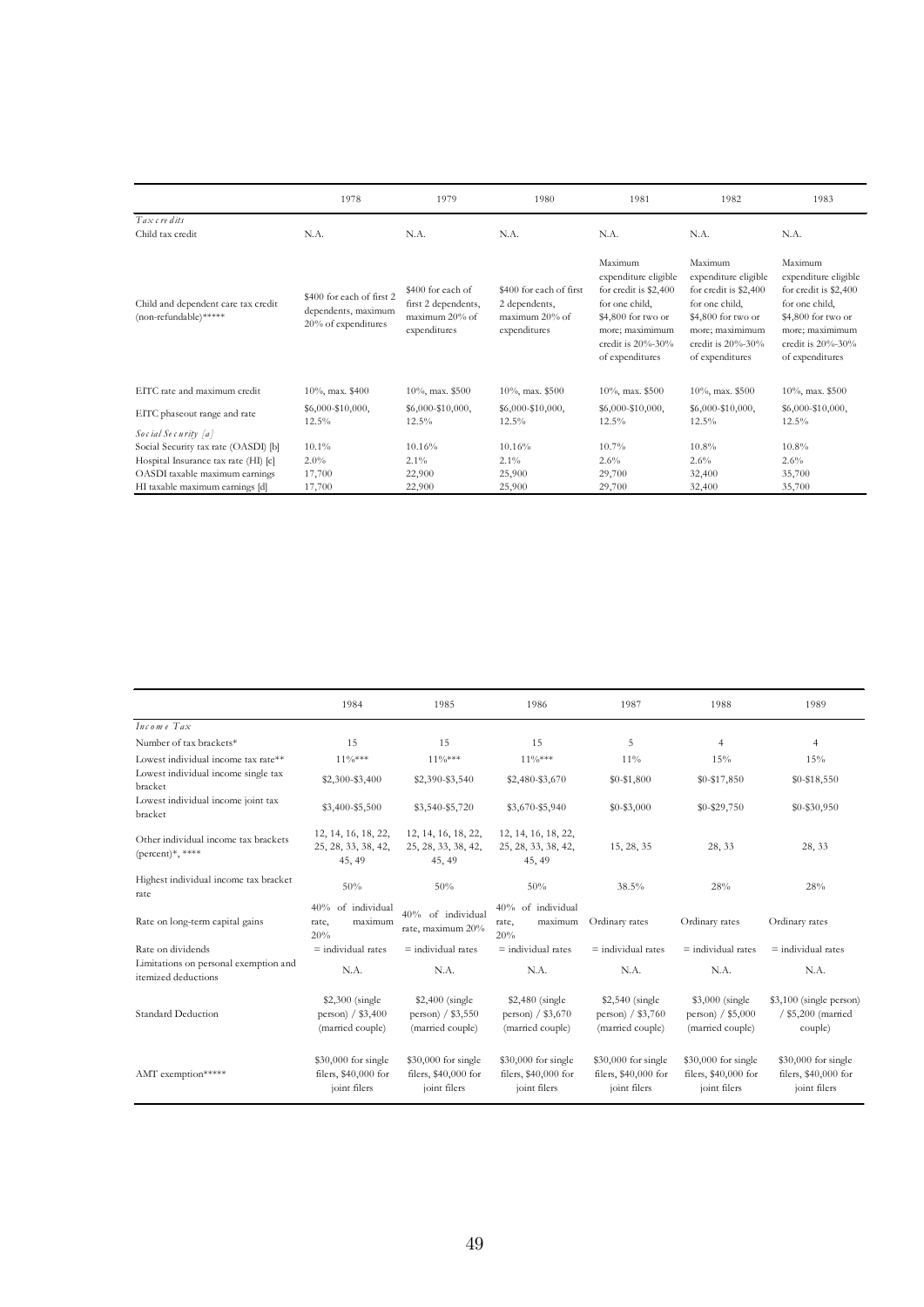|                                                               | 1984                                                                                                                                                        | 1985                                                                                                                                                        | 1986                                                                                                                                                        | 1987                                                                                                                                                        | 1988                                                                                                                                                        | 1989                                                                                                                                                           |
|---------------------------------------------------------------|-------------------------------------------------------------------------------------------------------------------------------------------------------------|-------------------------------------------------------------------------------------------------------------------------------------------------------------|-------------------------------------------------------------------------------------------------------------------------------------------------------------|-------------------------------------------------------------------------------------------------------------------------------------------------------------|-------------------------------------------------------------------------------------------------------------------------------------------------------------|----------------------------------------------------------------------------------------------------------------------------------------------------------------|
| Tax credits<br>Child tax credit                               | N.A.                                                                                                                                                        | N.A.                                                                                                                                                        | N.A.                                                                                                                                                        | N.A.                                                                                                                                                        | N.A.                                                                                                                                                        | N.A.                                                                                                                                                           |
| Child and dependent care tax credit (non-<br>refundable)***** | Maximum<br>expenditure eligible<br>for credit is \$2,400<br>for one child,<br>\$4,800 for two or<br>more; maximimum<br>credit is 20%-30%<br>of expenditures | Maximum<br>expenditure eligible<br>for credit is \$2,400<br>for one child,<br>\$4,800 for two or<br>more; maximimum<br>credit is 20%-30%<br>of expenditures | Maximum<br>expenditure eligible<br>for credit is \$2,400<br>for one child,<br>\$4,800 for two or<br>more; maximimum<br>credit is 20%-30%<br>of expenditures | Maximum<br>expenditure eligible<br>for credit is \$2,400<br>for one child,<br>\$4,800 for two or<br>more; maximimum<br>credit is 20%-30%<br>of expenditures | Maximum<br>expenditure eligible<br>for credit is \$2,400<br>for one child.<br>\$4,800 for two or<br>more; maximimum<br>credit is 20%-30%<br>of expenditures | Maximum expenditure<br>eligible for credit is<br>\$2,400 for one child,<br>\$4,800 for two or<br>more; maximimum<br>credit is $20\% - 30\%$ of<br>expenditures |
| EITC rate and maximum credit                                  | 10%, max. \$500                                                                                                                                             | 11%, max. \$550                                                                                                                                             | 11%, max. \$550                                                                                                                                             | 14%, max. \$851,<br>indexed for inflation                                                                                                                   | 14%, max. \$874                                                                                                                                             | 14%, max. \$910                                                                                                                                                |
| EITC phaseout range and rate                                  | \$6,000-\$10,000,<br>12.5%                                                                                                                                  | \$6,500-\$11,000,<br>12.22%                                                                                                                                 | \$6,500-\$11,000,<br>12.22%                                                                                                                                 | \$6,920-\$15,432,<br>indexed for<br>inflation, 10%                                                                                                          | \$9,840-\$18,576,<br>10%                                                                                                                                    | \$10,240-\$19,340,<br>10%                                                                                                                                      |
| Social Security [a]                                           |                                                                                                                                                             |                                                                                                                                                             |                                                                                                                                                             |                                                                                                                                                             |                                                                                                                                                             |                                                                                                                                                                |
| Social Security tax rate (OASDI) [b]                          | 11.4%                                                                                                                                                       | 11.4%                                                                                                                                                       | 11.4%                                                                                                                                                       | 11.4%                                                                                                                                                       | 12.12%                                                                                                                                                      | 12.12%                                                                                                                                                         |
| Hospital Insurance tax rate (HI) [c]                          | $2.6\%$                                                                                                                                                     | 2.7%                                                                                                                                                        | 2.9%                                                                                                                                                        | 2.9%                                                                                                                                                        | 2.9%                                                                                                                                                        | 2.9%                                                                                                                                                           |
| OASDI taxable maximum earnings                                | 37,800                                                                                                                                                      | 39,600                                                                                                                                                      | 42,000                                                                                                                                                      | 43,800                                                                                                                                                      | 45,000                                                                                                                                                      | 48,000                                                                                                                                                         |
| HI taxable maximum earnings [d]                               | 37,800                                                                                                                                                      | 39,600                                                                                                                                                      | 42,000                                                                                                                                                      | 43,800                                                                                                                                                      | 45,000                                                                                                                                                      | 48,000                                                                                                                                                         |

|                                                                    | 1990                                                        | 1991                                                                                                                                                                                                                                       | 1992                                                        | 1993                                                        | 1994                                                        | 1995                                                        |
|--------------------------------------------------------------------|-------------------------------------------------------------|--------------------------------------------------------------------------------------------------------------------------------------------------------------------------------------------------------------------------------------------|-------------------------------------------------------------|-------------------------------------------------------------|-------------------------------------------------------------|-------------------------------------------------------------|
| Income Tax                                                         |                                                             |                                                                                                                                                                                                                                            |                                                             |                                                             |                                                             |                                                             |
| Number of tax brackets*<br>Lowest individual income tax rate**     | $\overline{4}$<br>15%                                       | 3<br>15%                                                                                                                                                                                                                                   | 3<br>15%                                                    | 5<br>15%                                                    | 5<br>15%                                                    | 5<br>15%                                                    |
| Lowest individual income single tax<br>bracket                     | $$0 - $19,450$                                              | $$0 - $20,350$                                                                                                                                                                                                                             | $$0 - $21,450$                                              | $$0 - $22,100$                                              | \$0-\$22,750                                                | $$0 - $23,350$                                              |
| Lowest individual income joint tax<br>bracket                      | \$0-\$32,450                                                | $$0 - $34,000$                                                                                                                                                                                                                             | \$0-\$35,800                                                | \$0-\$36,900                                                | \$0-\$38,000                                                | \$0-\$39,999                                                |
| Other individual income tax brackets<br>$(\text{percent})^*,$ **** | 28, 33                                                      | 28                                                                                                                                                                                                                                         | 28                                                          | 28, 31, 36                                                  | 28, 31, 36                                                  | 28, 31, 36                                                  |
| Highest individual income tax bracket<br>rate                      | 28%                                                         | 31%                                                                                                                                                                                                                                        | 31%                                                         | 39.6%                                                       | 39.6%                                                       | 39.6%                                                       |
| Rate on long-term capital gains<br>Rate on dividends               | 28% and 15%<br>$=$ individual rates                         | 28% and 15%<br>$=$ individual rates                                                                                                                                                                                                        | 28% and 15%<br>$=$ individual rates                         | 28% and 15%<br>$=$ individual rates                         | 28% and 15%<br>$=$ individual rates                         | 28% and 15%<br>$=$ individual rates                         |
| Limitations on personal exemption and<br>itemized deductions       | N.A.                                                        | Personal exemption phases<br>out (PEP) between<br>\$100,000 and \$222,500<br>$(single), $150,000$ and<br>\$272,500 (joint). Limitation<br>on itemized deductions<br>(Pease) for AGI over<br>\$100,000. Thresholds<br>indexed for inflation | PEP and Pease,<br>thresholds indexed<br>for inflation       | PEP and Pease,<br>thresholds indexed<br>for inflation       | PEP and Pease,<br>thresholds indexed for<br>inflation       | PEP and Pease,<br>thresholds indexed<br>for inflation       |
| Standard Deduction                                                 | \$3,250 (single<br>person) / \$5,450<br>(married couple)    | $$3,400$ (single person) /<br>\$5,700 (married couple)                                                                                                                                                                                     | \$3,600 (single<br>person) $/$ \$6,000<br>(married couple)  | \$3,700 (single<br>person) $/$ \$6,200<br>(married couple)  | \$3,800 (single person)<br>/ \$6,550 (married<br>couple)    | \$3,900 (single<br>person) / \$6,550<br>(married couple)    |
| AMT exemption*****                                                 | \$30,000 for single<br>filers, \$40,000 for<br>joint filers | \$30,000 for single filers,<br>\$40,000 for joint filers                                                                                                                                                                                   | \$30,000 for single<br>filers, \$40,000 for<br>joint filers | \$30,000 for single<br>filers, \$40,000 for<br>joint filers | \$33,750 for single<br>filers, \$45,000 for<br>joint filers | \$33,750 for single<br>filers, \$45,000 for<br>joint filers |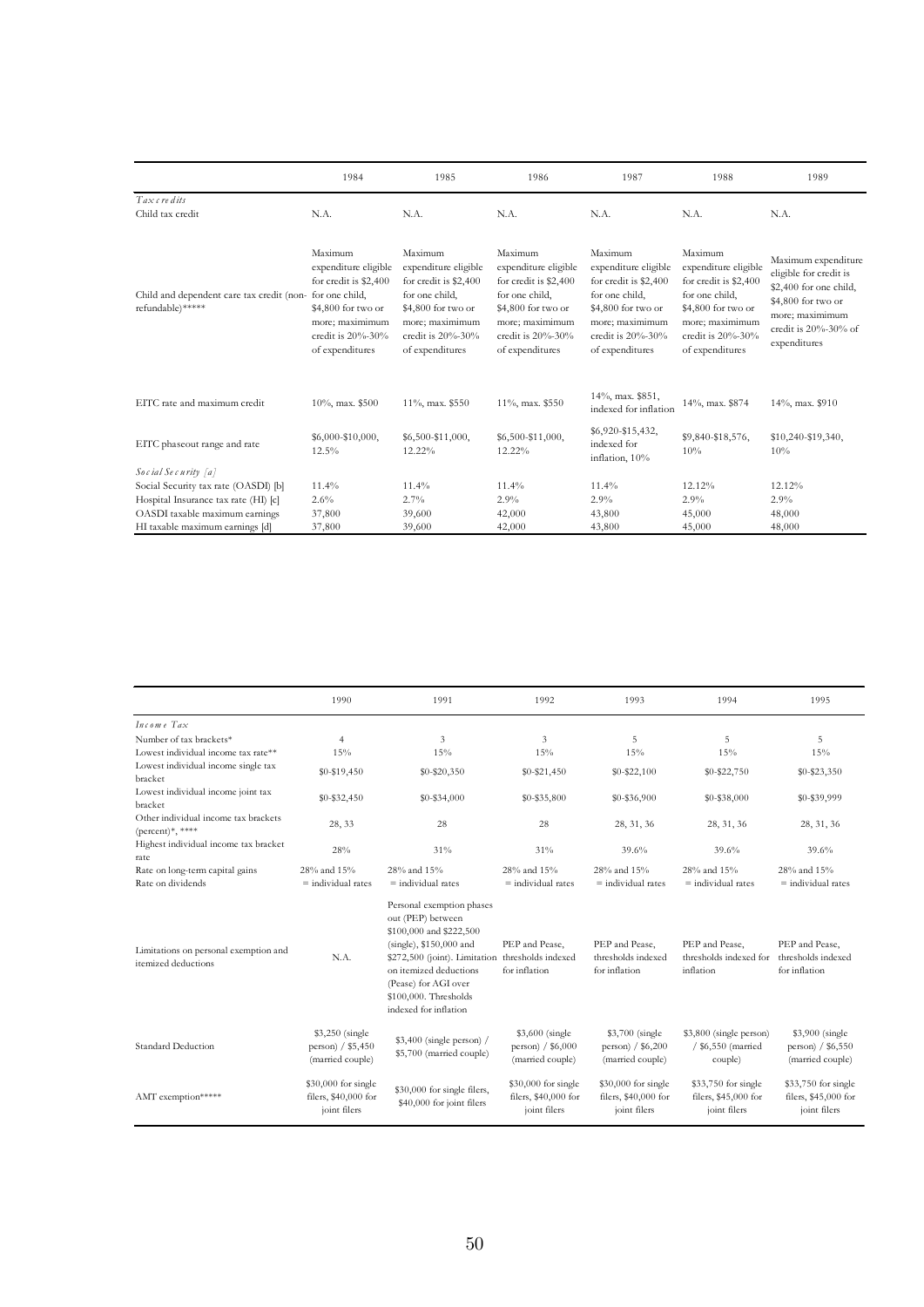|                                                                                       | 1990                                                                                                       | 1991                                                                                                                                                                      | 1992                                                                                                                                                              | 1993                                                                                                                                                        | 1994                                                                                                                                                     | 1995                                                                                                                                                        |
|---------------------------------------------------------------------------------------|------------------------------------------------------------------------------------------------------------|---------------------------------------------------------------------------------------------------------------------------------------------------------------------------|-------------------------------------------------------------------------------------------------------------------------------------------------------------------|-------------------------------------------------------------------------------------------------------------------------------------------------------------|----------------------------------------------------------------------------------------------------------------------------------------------------------|-------------------------------------------------------------------------------------------------------------------------------------------------------------|
| Tax cre dits                                                                          |                                                                                                            |                                                                                                                                                                           |                                                                                                                                                                   |                                                                                                                                                             |                                                                                                                                                          |                                                                                                                                                             |
| Child tax credit                                                                      | N.A.                                                                                                       | N.A.                                                                                                                                                                      | N.A.                                                                                                                                                              | N.A.                                                                                                                                                        | N.A.                                                                                                                                                     | N.A.                                                                                                                                                        |
| Child and dependent care tax credit (non- for one child, \$4,800)<br>refundable)***** | Maximum<br>expenditure eligible<br>for credit is \$2,400<br>for two or more;<br>20%-30% of<br>expenditures | Maximum expenditure<br>eligible for credit is \$2,400<br>for one child, \$4,800 for<br>two or more; maximimum<br>maximimum credit is credit is 20%-30% of<br>expenditures | Maximum<br>expenditure eligible<br>for credit is \$2,400<br>for one child, \$4,800<br>for two or more;<br>maximimum credit is<br>$20\% - 30\%$ of<br>expenditures | Maximum<br>expenditure eligible<br>for credit is \$2,400<br>for one child, \$4,800<br>for two or more;<br>maximimum credit is<br>20%-30% of<br>expenditures | Maximum expenditure<br>eligible for credit is<br>\$2,400 for one child,<br>\$4,800 for two or<br>more; maximimum<br>credit is 20%-30% of<br>expenditures | Maximum<br>expenditure eligible<br>for credit is \$2,400<br>for one child, \$4,800<br>for two or more;<br>maximimum credit is<br>20%-30% of<br>expenditures |
| EITC rate and maximum credit                                                          | 14%, max. \$953                                                                                            | One child: 16.7%,<br>maximum \$1,192; two<br>children: 17.3%, maximum<br>\$1,235                                                                                          | One child: 17.6%,<br>maximum \$1,324;<br>two children: 18.4%,<br>maximum \$1,384                                                                                  | One child: 18.5%,<br>maximum \$1,434;<br>two children: 19.5%,<br>maximum \$1,511                                                                            | No children: 7.65%,<br>maximum \$306; one<br>child: 26.3%,<br>maximum \$2,038; two<br>children: 30.0%,<br>maximum \$2,528                                | No children: 7.65%,<br>maximum \$314; one<br>child: 34%,<br>maximum \$2,094;<br>two children: 36%,<br>maximum \$3,110                                       |
| EITC phaseout range and rate                                                          | \$10,730-\$20,264,<br>10%                                                                                  | One child/two children:<br>\$11,250-\$21,250,<br>11.93%/12.36%                                                                                                            | One child: \$11,840-<br>\$22,370, two<br>children: \$11,250-<br>\$21,250,<br>12.57%/13.14%                                                                        | One child: \$12,200-<br>\$23,050, two<br>children: \$12,200-<br>\$23,050,<br>13.21%/13.93%                                                                  | No children: \$5,000-<br>\$9,000, one child:<br>\$11,000-\$23,755, two<br>children: \$11,000-<br>\$25,296,<br>7.65%/15.98%/17.68<br>$\frac{0}{0}$        | No children: \$5,130-<br>\$9,230, one child:<br>\$11,290-\$24,396,<br>two children:<br>\$11,290-\$26,673,<br>7.65%/15.98%/20.2<br>$2\%$                     |
| Social Security [a]                                                                   |                                                                                                            |                                                                                                                                                                           |                                                                                                                                                                   |                                                                                                                                                             |                                                                                                                                                          |                                                                                                                                                             |
| Social Security tax rate (OASDI) [b]                                                  | 12.4%                                                                                                      | 12.4%                                                                                                                                                                     | 12.4%                                                                                                                                                             | 12.4%                                                                                                                                                       | 12.4%                                                                                                                                                    | 12.4%                                                                                                                                                       |
| Hospital Insurance tax rate (HI) [c]                                                  | 2.9%                                                                                                       | 2.9%                                                                                                                                                                      | 2.9%                                                                                                                                                              | 2.9%                                                                                                                                                        | 2.9%                                                                                                                                                     | 2.9%                                                                                                                                                        |
| OASDI taxable maximum earnings                                                        | 51,300                                                                                                     | 53,400                                                                                                                                                                    | 55,500                                                                                                                                                            | 57,600                                                                                                                                                      | 60,600                                                                                                                                                   | 61,200                                                                                                                                                      |
| HI taxable maximum earnings [d]                                                       | 51,300                                                                                                     | 125,000                                                                                                                                                                   | 130,200                                                                                                                                                           | 135,000                                                                                                                                                     | no max.                                                                                                                                                  | no max.                                                                                                                                                     |

|                                                                    | 1996                                                  | 1997                                                                                                                                                                                                                                                                                                                       | 1998                                                  | 1999                                                       | 2000                                                  | 2001                                                                                                                                                                                                               |
|--------------------------------------------------------------------|-------------------------------------------------------|----------------------------------------------------------------------------------------------------------------------------------------------------------------------------------------------------------------------------------------------------------------------------------------------------------------------------|-------------------------------------------------------|------------------------------------------------------------|-------------------------------------------------------|--------------------------------------------------------------------------------------------------------------------------------------------------------------------------------------------------------------------|
| Income Tax<br>Number of tax brackets*                              | 5                                                     | 5                                                                                                                                                                                                                                                                                                                          | 5                                                     | 5                                                          | 5                                                     | 5                                                                                                                                                                                                                  |
| Lowest individual income tax rate**                                | 15%                                                   | 15%                                                                                                                                                                                                                                                                                                                        | 15%                                                   | 15%                                                        | 15%                                                   | 15%                                                                                                                                                                                                                |
| Lowest individual income single tax<br>bracket                     | $$0 - $24,000$                                        | $$0 - $24,650$                                                                                                                                                                                                                                                                                                             | $$0 - $25,350$                                        | $$0 - $25,750$                                             | $$0 - $26,250$                                        | $$0 - $27,050$                                                                                                                                                                                                     |
| Lowest individual income joint tax<br>bracket                      | $$0 - $40,100$                                        | $$0-$41,200$                                                                                                                                                                                                                                                                                                               | $$0 - $42,350$                                        | $$0 - $43,050$                                             | $$0 - $43,850$                                        | $$0 - $45,200$                                                                                                                                                                                                     |
| Other individual income tax brackets<br>$(\text{percent})^*,$ **** | 28, 31, 36                                            | 28, 31, 36                                                                                                                                                                                                                                                                                                                 | 28, 31, 36                                            | 28, 31, 36                                                 | 28, 31, 36                                            | 27.5, 30.5, 35.5                                                                                                                                                                                                   |
| Highest individual income tax bracket<br>rate                      | 39.6%                                                 | 39.6%                                                                                                                                                                                                                                                                                                                      | 39.6%                                                 | 39.6%                                                      | 39.6%                                                 | 39.10%                                                                                                                                                                                                             |
| Rate on long-term capital gains                                    | 28% and 15%                                           | the -<br>below. 20% for others                                                                                                                                                                                                                                                                                             | below, 20% for others                                 | below, 20% for others below, 20% for others 20% for others |                                                       | 10% for tax payers in 10% for tax payers in 10% for tax payers in 10% for tax payers in 10% for tax payers in the<br>15% bracket or the 15% bracket or the 15% bracket or the 15% bracket or 15% bracket or below, |
| Rate on dividends                                                  | $\equiv$ individual rates                             | $=$ individual rates                                                                                                                                                                                                                                                                                                       | $=$ individual rates                                  | $=$ individual rates                                       | $=$ individual rates                                  | $\equiv$ individual rates                                                                                                                                                                                          |
| Limitations on personal exemption and<br>itemized deductions       | PEP and Pease,<br>thresholds indexed for<br>inflation | PEP and Pease,<br>thresholds indexed for<br>inflation                                                                                                                                                                                                                                                                      | PEP and Pease,<br>thresholds indexed for<br>inflation | PEP and Pease,<br>thresholds indexed for<br>inflation      | PEP and Pease,<br>thresholds indexed for<br>inflation | PEP and Pease,<br>thresholds indexed for<br>inflation                                                                                                                                                              |
| <b>Standard Deduction</b>                                          |                                                       | $$4,000$ (single person) / $$4,150$ (single person) / $$4,250$ (single person) / $$4,300$ (single person) / $$4,400$ (single person) / $$4,550$ (single person) /<br>\$6,700 (married couple) \$6,900 (married couple) \$7,100 (married couple) \$7,200 (married couple) \$7,350 (married couple) \$7,600 (married couple) |                                                       |                                                            |                                                       |                                                                                                                                                                                                                    |
| AMT exemption*****                                                 | \$45,000 for joint filers                             | \$33,750 for single filers, \$33,750 for single filers, \$33,750 for single filers, \$33,750 for single filers, \$33,750 for single filers, \$35,750 for single filers,<br>\$45,000 for joint filers                                                                                                                       | \$45,000 for joint filers                             | \$45,000 for joint filers                                  | \$45,000 for joint filers                             | \$49,000 for joint filers                                                                                                                                                                                          |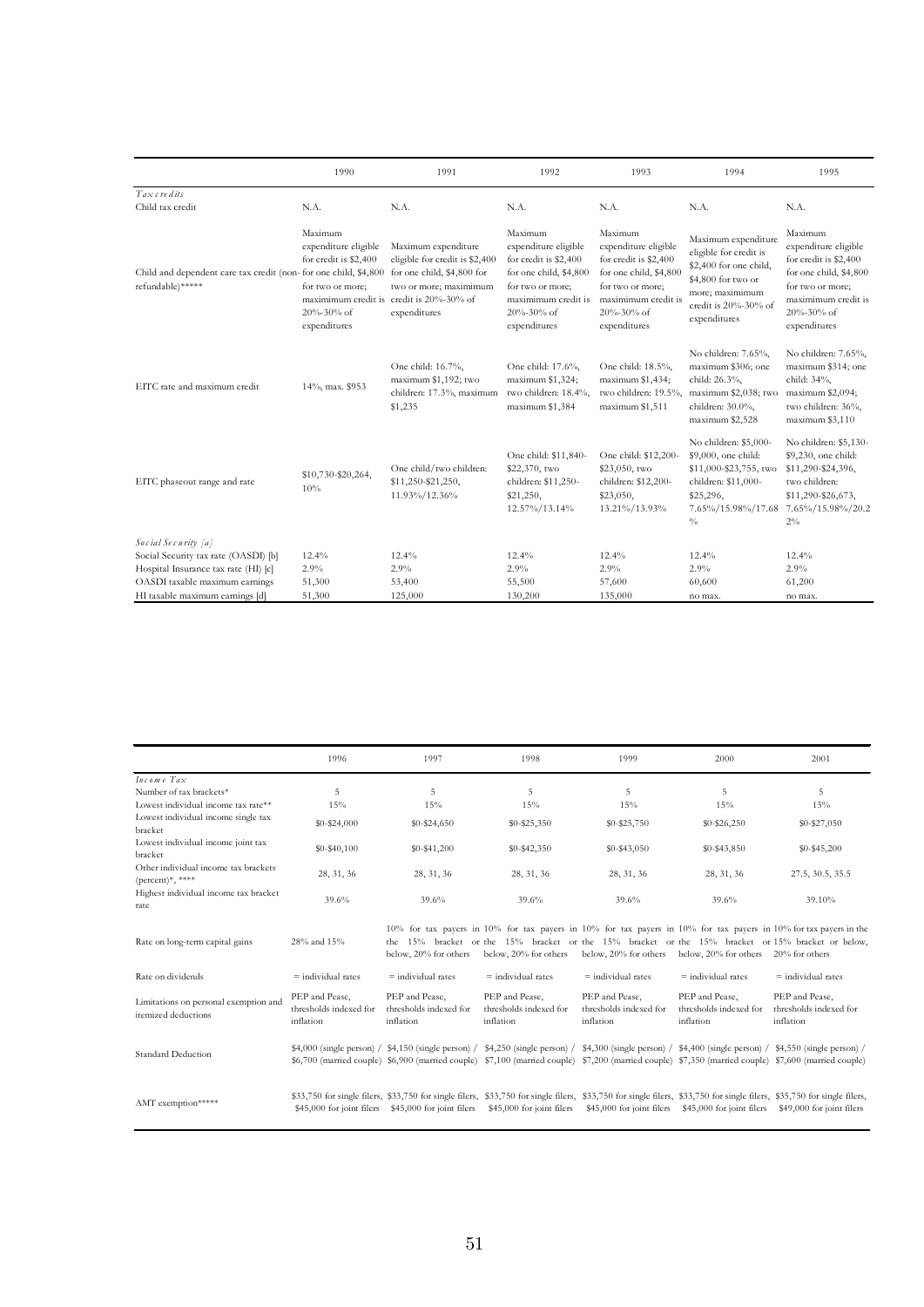|                                                              | 1996                                                                                                                                                     | 1997                                                                                                                                                     | 1998                                                                                                                                                     | 1999                                                                                                                                                     | 2000                                                                                                                                                     | 2001                                                                                                                                                     |
|--------------------------------------------------------------|----------------------------------------------------------------------------------------------------------------------------------------------------------|----------------------------------------------------------------------------------------------------------------------------------------------------------|----------------------------------------------------------------------------------------------------------------------------------------------------------|----------------------------------------------------------------------------------------------------------------------------------------------------------|----------------------------------------------------------------------------------------------------------------------------------------------------------|----------------------------------------------------------------------------------------------------------------------------------------------------------|
| Tax credits                                                  |                                                                                                                                                          |                                                                                                                                                          |                                                                                                                                                          |                                                                                                                                                          |                                                                                                                                                          | 600\$, refundable up to<br>10% earned income                                                                                                             |
| Child tax credit                                             | N.A.                                                                                                                                                     | \$500 (non-refundable)                                                                                                                                   | \$500 (non-refundable)                                                                                                                                   | \$500 (non-refundable)                                                                                                                                   | \$500 (non-refundable)                                                                                                                                   | above \$10,000,<br>threshold indexed for<br>inflation                                                                                                    |
| Child and dependent care tax credit<br>(non-refundable)***** | Maximum expenditure<br>eligible for credit is<br>\$2,400 for one child,<br>\$4,800 for two or more;<br>maximimum credit is<br>20%-30% of<br>expenditures | Maximum expenditure<br>eligible for credit is<br>\$2,400 for one child,<br>\$4,800 for two or more;<br>maximimum credit is<br>20%-30% of<br>expenditures | Maximum expenditure<br>eligible for credit is<br>\$2,400 for one child,<br>\$4,800 for two or more;<br>maximimum credit is<br>20%-30% of<br>expenditures | Maximum expenditure<br>eligible for credit is<br>\$2,400 for one child,<br>\$4,800 for two or more;<br>maximimum credit is<br>20%-30% of<br>expenditures | Maximum expenditure<br>eligible for credit is<br>\$2,400 for one child,<br>\$4,800 for two or more;<br>maximimum credit is<br>20%-30% of<br>expenditures | Maximum expenditure<br>eligible for credit is<br>\$2,400 for one child,<br>\$4,800 for two or more;<br>maximimum credit is<br>20%-30% of<br>expenditures |
| EITC rate and maximum credit                                 | No children: 7.65%,<br>maximum \$323; one<br>child: 34%, maximum<br>\$2,152; two children:<br>40%, maximum \$3,556                                       | No children: 7.65%,<br>maximum \$332; one<br>child: 34%, maximum<br>\$2,210; two children:<br>40%, maximum \$3,656                                       | No children: 7.65%,<br>maximum \$341; one<br>child: 34%, maximum<br>\$2,271; two children:<br>40%, maximum \$3,756                                       | No children: 7.65%,<br>maximum \$347; one<br>child: 34%, maximum<br>\$2,312; two children:<br>40%, maximum \$3,816                                       | No children: 7.65%,<br>maximum \$353; one<br>child: 34%, maximum<br>\$2,353; two children:<br>40%, maximum \$3,888                                       | No children: 7.65%,<br>maximum \$364; one<br>child: 34%, maximum<br>\$2,428; two children:<br>40%, maximum \$4,008                                       |
| EITC phaseout range and rate                                 | No children: \$5,280-<br>\$9,500, one child:<br>\$11,610-\$25,078, two<br>children: \$11,610-<br>\$28,495,<br>7.65%/15.98%/21.06<br>$\%$                 | No children: \$5,430-<br>\$9,770, one child:<br>\$11,930-\$25,650, two<br>children: \$11,930-<br>\$29,290,                                               | No children: \$5,570-<br>\$10,030, one child:<br>\$12,260-\$26,473, two<br>children: \$12,260-<br>\$30,095,<br>7.65%/15.98%/21.06% 7.65%/15.98%/21.06%   | No children: \$5,670-<br>\$10,200, one child:<br>\$12,460-\$26,928, two<br>children: \$12,460-<br>\$30,580,<br>7.65%/15.98%/21.06<br>$\frac{0}{0}$       | No children: \$5,770-<br>\$10,380, one child:<br>\$12,690-\$27,413, two<br>children: \$12,690-<br>\$31,152,<br>7.65%/15.98%/21.06<br>$\%$                | No children: \$5,950-<br>\$10,710, one child:<br>\$13,090-\$28,281, two<br>children: \$13,090-<br>\$32,121,<br>7.65%/15.98%/21.06%                       |
| Social Security [a]                                          |                                                                                                                                                          |                                                                                                                                                          |                                                                                                                                                          |                                                                                                                                                          |                                                                                                                                                          |                                                                                                                                                          |
| Social Security tax rate (OASDI) [b]                         | 12.4%                                                                                                                                                    | 12.4%                                                                                                                                                    | 12.4%                                                                                                                                                    | 12.4%                                                                                                                                                    | 12.4%                                                                                                                                                    | 12.4%                                                                                                                                                    |
| Hospital Insurance tax rate (HI) [c]                         | 2.9%                                                                                                                                                     | 2.9%                                                                                                                                                     | $2.9\%$                                                                                                                                                  | 2.9%                                                                                                                                                     | 2.9%                                                                                                                                                     | 2.9%                                                                                                                                                     |
| OASDI taxable maximum earnings                               | 62,700                                                                                                                                                   | 65,400                                                                                                                                                   | 68,400                                                                                                                                                   | 72,600                                                                                                                                                   | 76,200                                                                                                                                                   | 80,400                                                                                                                                                   |
| HI taxable maximum earnings [d]                              | no max.                                                                                                                                                  | no max.                                                                                                                                                  | no max.                                                                                                                                                  | no max.                                                                                                                                                  | no max.                                                                                                                                                  | no max.                                                                                                                                                  |

|                                                                                                                     | 2002                                                     | 2003                                                                                                                                                                                                                                                                                   | 2004                                                                                                                                                                                                                                          | 2005                                                                                                             | 2006                                                                                                                                   | 2007                                                                                                                                   |
|---------------------------------------------------------------------------------------------------------------------|----------------------------------------------------------|----------------------------------------------------------------------------------------------------------------------------------------------------------------------------------------------------------------------------------------------------------------------------------------|-----------------------------------------------------------------------------------------------------------------------------------------------------------------------------------------------------------------------------------------------|------------------------------------------------------------------------------------------------------------------|----------------------------------------------------------------------------------------------------------------------------------------|----------------------------------------------------------------------------------------------------------------------------------------|
| Income Tax<br>Number of tax brackets*<br>Lowest individual income tax rate**<br>Lowest individual income single tax | 6<br>10%                                                 | 6<br>10%                                                                                                                                                                                                                                                                               | 6<br>10%                                                                                                                                                                                                                                      | 6<br>10%                                                                                                         | 6<br>10%                                                                                                                               | 6<br>10%                                                                                                                               |
| bracket                                                                                                             | $$0 - $6,000$                                            | \$0-\$7,000                                                                                                                                                                                                                                                                            | $$0 - $7,150$                                                                                                                                                                                                                                 | $$0 - $7,300$                                                                                                    | $$0 - $7,550$                                                                                                                          | \$0-\$7,825                                                                                                                            |
| Lowest individual income joint tax<br>bracket                                                                       | $$0 - $12,000$                                           | $$0-$14,000$                                                                                                                                                                                                                                                                           | $$0-$14,300$                                                                                                                                                                                                                                  | $$0-$14,600$                                                                                                     | $$0 - $15,100$                                                                                                                         | $$0 - $15,650$                                                                                                                         |
| Other individual income tax brackets<br>$(\text{percent})^*,$ ****                                                  | 15, 27, 30, 35                                           | 15, 25, 28, 33                                                                                                                                                                                                                                                                         | 15, 25, 28, 33                                                                                                                                                                                                                                | 15, 25, 28, 33                                                                                                   | 15, 25, 28, 33                                                                                                                         | 15, 25, 28, 33                                                                                                                         |
| Highest individual income tax bracket<br>rate                                                                       | 38.6%                                                    | 35%                                                                                                                                                                                                                                                                                    | 35%                                                                                                                                                                                                                                           | 35%                                                                                                              | 35%                                                                                                                                    | 35%                                                                                                                                    |
| Rate on long-term capital gains                                                                                     | below, 20% for others                                    | 10% for tax payers in 5% for taxpayers in the 5% for taxpayers in the 5% for taxpayers in the 5% for taxpayers in the 5% for taxpayers in<br>the 15% bracket or 15% bracket; 15% for 15% bracket; 15% for 15% bracket; 15% for 15% bracket; 15% for the 15% bracket;<br>other brackets | other brackets                                                                                                                                                                                                                                | other brackets                                                                                                   | other brackets                                                                                                                         | for<br>15%<br>other                                                                                                                    |
| Rate on dividends                                                                                                   | $=$ individual rates                                     | other brackets                                                                                                                                                                                                                                                                         | 5% for taxpayers in the 5% for taxpayers in the 5% for taxpayers in the 5% for taxpayers in the 5% for taxpayers in<br>15% bracket; 15% for 15% bracket; 15% for 15% bracket; 15% for 15% bracket; 15% for the 15% bracket;<br>other brackets | other brackets                                                                                                   | other brackets                                                                                                                         | for<br>15%<br>other                                                                                                                    |
| Limitations on personal exemption and<br>itemized deductions                                                        | PEP and Pease,<br>thresholds indexed for<br>inflation    | PEP and Pease,<br>thresholds indexed for<br>inflation                                                                                                                                                                                                                                  | PEP and Pease,<br>thresholds indexed for<br>inflation                                                                                                                                                                                         | PEP and Pease,<br>thresholds indexed for<br>inflation                                                            | PEP and Pease limits on<br>personal exemptions and<br>itemized deductions<br>reduced by $1/3$ ,<br>thresholds indexed for<br>inflation | PEP and Pease limits<br>on personal<br>exemptions and<br>itemized deductions<br>reduced by 1/3,<br>thresholds indexed<br>for inflation |
| Standard Deduction                                                                                                  | $$4,700$ (single person) /<br>\$7,850 (married couple)   | $$4,750$ (single person) /<br>\$9,500 (married couple)                                                                                                                                                                                                                                 | \$4,850 (single person) $/$<br>\$9,700 (married couple)                                                                                                                                                                                       | $$5,000$ (single person) / $$5,150$ (single person) /<br>\$10,000 (married<br>couple)                            | \$10,300 (married<br>couple)                                                                                                           | \$5,350 (single<br>person) / \$10,700<br>(married couple)                                                                              |
| AMT exemption*****                                                                                                  | \$35,750 for single filers,<br>\$49,000 for joint filers | \$40,250 for single filers,<br>\$58,000 for joint filers                                                                                                                                                                                                                               | \$58,000 for joint filers                                                                                                                                                                                                                     | \$40,250 for single filers, \$40,250 for single filers, \$42,500 for single filers,<br>\$58,000 for joint filers | \$62,550 for joint filers                                                                                                              | \$44,350 for single<br>filers, \$66,250 for<br>joint filers                                                                            |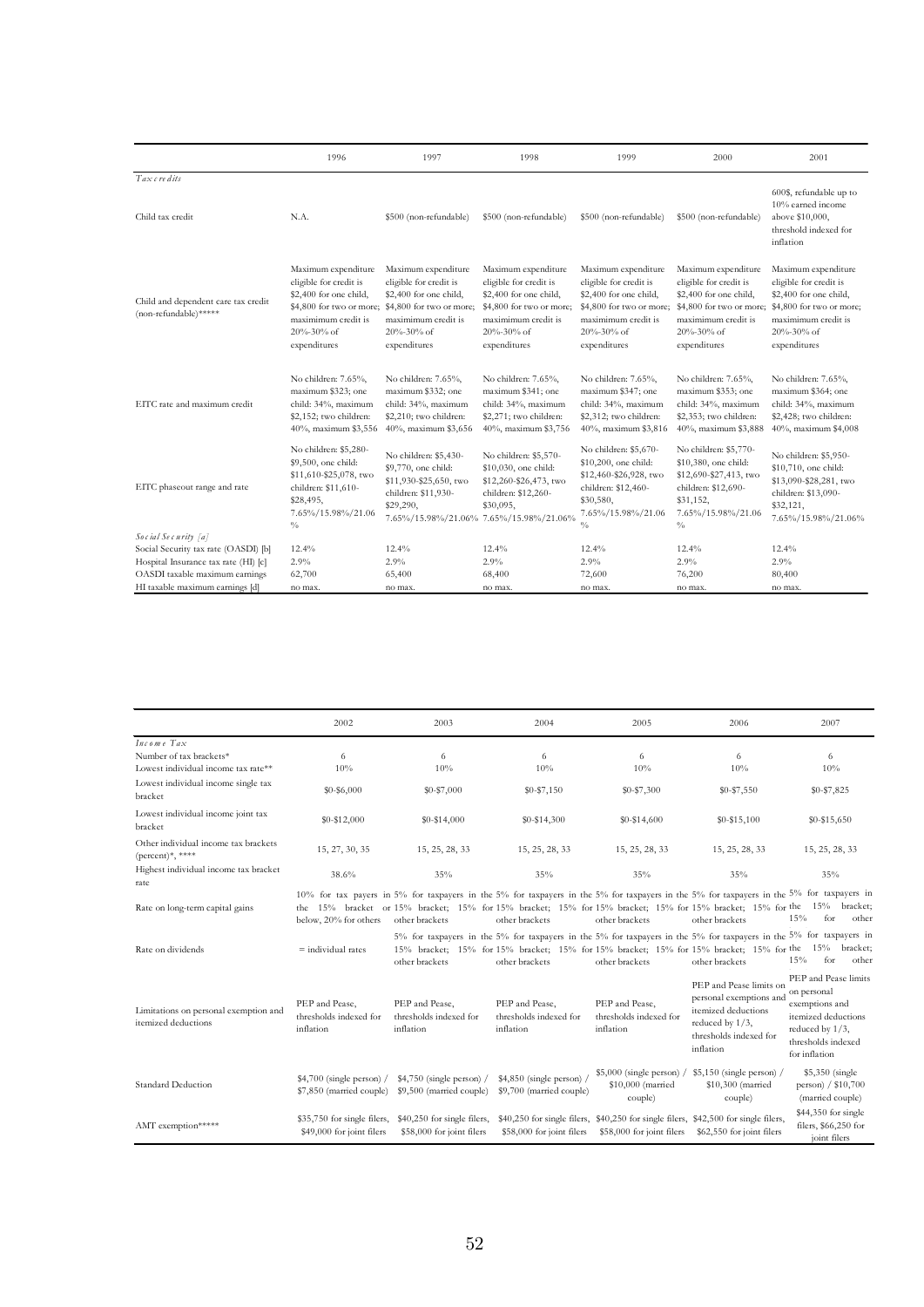|                                                                                         | 2002                                                                                                                                                                                                      | 2003                                                                                                                                                                         | 2004                                                                                                                                                                         | 2005                                                                                                                                                                                         | 2006                                                                                                                                                                                                                                | 2007                                                                                                                                                                             |
|-----------------------------------------------------------------------------------------|-----------------------------------------------------------------------------------------------------------------------------------------------------------------------------------------------------------|------------------------------------------------------------------------------------------------------------------------------------------------------------------------------|------------------------------------------------------------------------------------------------------------------------------------------------------------------------------|----------------------------------------------------------------------------------------------------------------------------------------------------------------------------------------------|-------------------------------------------------------------------------------------------------------------------------------------------------------------------------------------------------------------------------------------|----------------------------------------------------------------------------------------------------------------------------------------------------------------------------------|
| Tax credits                                                                             |                                                                                                                                                                                                           |                                                                                                                                                                              |                                                                                                                                                                              |                                                                                                                                                                                              |                                                                                                                                                                                                                                     |                                                                                                                                                                                  |
| Child tax credit                                                                        | 600\$, refundable up to<br>10% earned income<br>above \$10,350                                                                                                                                            | 1,000\$, refundable up to<br>10% earned income<br>above \$10,500                                                                                                             | 1,000\$, refundable up to 1,000\$, refundable up<br>15% earned income<br>above \$10,750                                                                                      | to 15% earned income<br>above \$11,000                                                                                                                                                       | 1,000\$, refundable up to<br>15% earned income<br>above \$11,300                                                                                                                                                                    | 1,000\$, refundable up<br>to 15% earned<br>income above<br>\$11,750                                                                                                              |
| Child and dependent care tax credit (non- 1 child; \$6,000 for 2 or<br>refundable)***** | Maximum eligible<br>expenses are \$3,000 for<br>35% (phasing down to<br>20% at \$15,000 of AGI 20% at \$15,000 of AGI                                                                                     | Maximum eligible<br>expenses are \$3,000 for 1<br>child; \$6,000 for 2 or<br>more; maximum credit is more; maximum credit is<br>35% (phasing down to                         | Maximum eligible<br>expenses are \$3,000 for 1<br>child; \$6,000 for 2 or<br>more; maximum credit is<br>35% (phasing down to<br>20% at \$15,000 of AGI)                      | Maximum eligible<br>expenses are \$3,000 for<br>1 child; \$6,000 for 2 or<br>more; maximum credit<br>is 35% (phasing down<br>to 20% at \$15,000 of<br>AGI                                    | Maximum eligible<br>expenses are \$3,000 for for 1 child; \$6,000 for<br>1 child; \$6,000 for 2 or 2 or more; maximum<br>more; maximum credit is credit is 35%<br>35% (phasing down to<br>20% at \$15,000 of AGI 20% at \$15,000 of | Maximum eligible<br>expenses are \$3,000<br>(phasing down to<br>AGI                                                                                                              |
| EITC rate and maximum credit                                                            | No children: 7.65%,<br>maximum \$376; one<br>child: 34%, maximum<br>\$2,506; two children:<br>40%, maximum \$4,140                                                                                        | No children: 7.65%,<br>maximum \$382; one<br>child: 34%, maximum<br>\$2,547; two children:<br>40%, maximum \$4,204                                                           | No children: 7.65%,<br>maximum \$390; one<br>child: 34%, maximum<br>\$2,604; two children:<br>40%, maximum \$4,300                                                           | No children: 7.65%,<br>maximum \$399; one<br>child: 34%, maximum<br>\$2,662; two children:<br>40%, maximum \$4,400                                                                           | No children: 7.65%,<br>maximum \$412; one<br>child: 34%, maximum<br>\$2,747; two children:<br>40%, maximum \$4,536                                                                                                                  | No children: 7.65%,<br>maximum \$428; one<br>child: 34%, maximum<br>\$2,853; two children:<br>40%, maximum<br>\$4,716                                                            |
| EITC phaseout range and rate                                                            | No children: \$6,150-<br>\$11,060, one child:<br>\$13,520-\$29,201, two<br>children: \$13,520-<br>\$33,178.<br>Starting/ending points<br>increased by \$1,000 for<br>joint filers.<br>7.65%/15.98%/21.06% | No children: \$6,240-<br>\$11,230, one child:<br>\$13,730-\$29,666, two<br>children: \$13,730-<br>\$33,692. Increased by<br>\$1,000 for joint filers.<br>7.65%/15.98%/21.06% | No children: \$6,390-<br>\$11,490, one child:<br>\$14,040-\$30,338, two<br>children: \$14,040-<br>\$34,458. Increased by<br>\$1,000 for joint filers.<br>7.65%/15.98%/21.06% | No children: \$6,530-<br>\$11,750, one child:<br>\$14,370-\$31,030, two<br>children: \$14,370-<br>\$35,263. Increased by<br>\$2,000 for joint filers.<br>7.65%/15.98%/21.06<br>$\frac{0}{0}$ | No children: \$6,740-<br>\$12,120, one child:<br>\$14,810-\$32,001, two<br>children: \$14,810-<br>\$36,348. Increased by<br>\$2,000 for joint filers.<br>7.65%/15.98%/21.06%                                                        | No children: \$7,000-<br>\$12,590, one child:<br>\$15,390-\$33,241,<br>two children: \$15,390-<br>\$37,783. Increased by<br>\$2,000 for joint filers.<br>7.65%/15.98%/<br>21.06% |
| Social Security [a]                                                                     |                                                                                                                                                                                                           |                                                                                                                                                                              |                                                                                                                                                                              |                                                                                                                                                                                              |                                                                                                                                                                                                                                     |                                                                                                                                                                                  |
| Social Security tax rate (OASDI) [b]                                                    | 12.4%                                                                                                                                                                                                     | 12.4%                                                                                                                                                                        | 12.4%                                                                                                                                                                        | 12.4%                                                                                                                                                                                        | 12.4%                                                                                                                                                                                                                               | 12.4%                                                                                                                                                                            |
| Hospital Insurance tax rate (HI) [c]                                                    | 2.9%                                                                                                                                                                                                      | 2.9%                                                                                                                                                                         | 2.9%                                                                                                                                                                         | 2.9%                                                                                                                                                                                         | 2.9%                                                                                                                                                                                                                                | 2.9%                                                                                                                                                                             |
| OASDI taxable maximum earnings<br>HI taxable maximum earnings [d]                       | 84,900<br>no max.                                                                                                                                                                                         | 87,000<br>no max.                                                                                                                                                            | 87,900<br>no max.                                                                                                                                                            | 90,000<br>no max.                                                                                                                                                                            | 94,200<br>no max.                                                                                                                                                                                                                   | 97,500<br>no max.                                                                                                                                                                |
|                                                                                         |                                                                                                                                                                                                           |                                                                                                                                                                              |                                                                                                                                                                              |                                                                                                                                                                                              |                                                                                                                                                                                                                                     |                                                                                                                                                                                  |